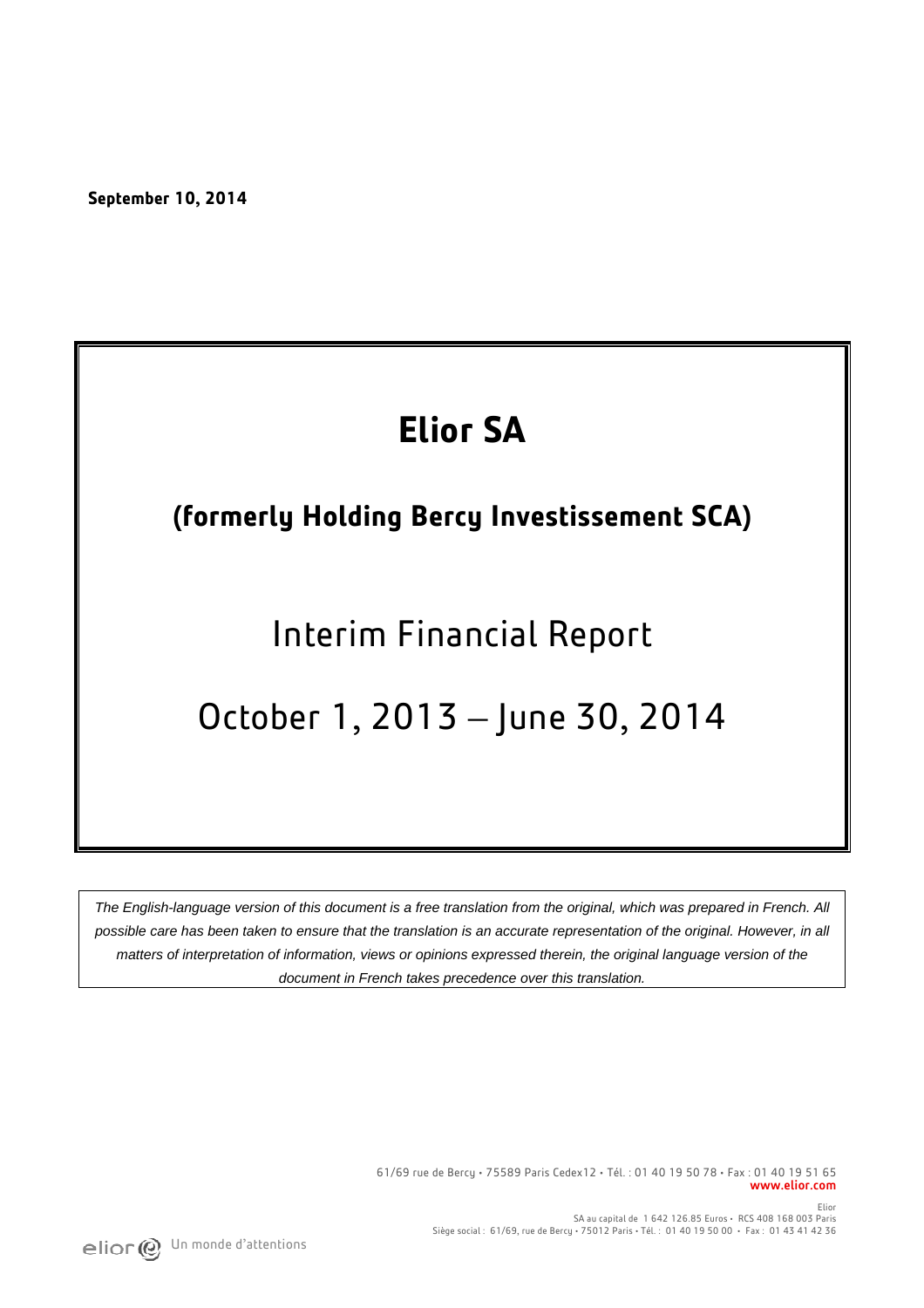### **1.1 ANALYSIS OF THE GROUP'S RESULTS FOR THE NINE-MONTH PERIODS ENDED JUNE 30, 2014 AND JUNE 30, 2013**

|               | Nine months ended<br><b>June 30,</b> |           |  |
|---------------|--------------------------------------|-----------|--|
|               | 2013                                 | 2014      |  |
|               | in $\epsilon$ millions               |           |  |
|               | 3,771.9                              | 4,040.7   |  |
|               | (1,124.4)                            | (1,219.2) |  |
|               | (1,786.2)                            | (1,870.9) |  |
|               | (522.5)                              | (589.7)   |  |
|               | (40.4)                               | (49.2)    |  |
|               | 0.8                                  | 1.6       |  |
| <b>EBITDA</b> | 299.2                                | 313.4     |  |
|               | (101.0)                              | (100.0)   |  |
|               | 198.2                                | 213.4     |  |
|               | (36.5)                               | (53.2)    |  |
|               | 161.7                                | 160.2     |  |
|               | (96.4)                               | (111.6)   |  |
|               | 65.4                                 | 48.6      |  |
|               | (27.1)                               | (29.1)    |  |
|               | 38.3                                 | 19.5      |  |

### 1.1.1 **Revenue**

Consolidated revenue increased by  $\epsilon$ 268.8 million, or 7.1%, to  $\epsilon$ 4,040.7 million for the nine months ended June 30, 2014 from €3,771.9 million for the corresponding prior-year period. For information purposes, THS has been consolidated since April 15, 2013.

The following table shows a breakdown of consolidated revenue by segment as well as a breakdown of revenue growth between organic growth, changes in scope of consolidation and foreign currency effect for each segment individually and for the Group as a whole.

| (in $\epsilon$ millions)                              | 2013-2014 2012-2013 | 9 months 9 months | Organic<br>growth |         | Difference in Changes in scope Currency<br>working days of consolidation effect |         | Total<br>change |
|-------------------------------------------------------|---------------------|-------------------|-------------------|---------|---------------------------------------------------------------------------------|---------|-----------------|
| France                                                | 1,652.0             | 1,632.1           | $+1.9%$           | $-0.7%$ |                                                                                 |         | $+1.2%$         |
| Other countries                                       | 1,300.0             | 1,075.0           | $+4.6%$           |         | $+16.5%$                                                                        | $-0.2%$ | $+20.9%$        |
| <b>Total Contract Catering &amp; Support Services</b> | 2,951.9             | 2,707.1           | $+3.0%$           | $-0.4%$ | $+6.6%$                                                                         | $-0.1%$ | $+9.0%$         |
| France, Germany, Belgium and Italy                    | 658.2               | 647.9             | $+2.6%$           |         | $-1.0%$                                                                         |         | $+1.6%$         |
| Áreas                                                 | 430.6               | 416.8             | $+9.1%$           |         | $-2.5%$                                                                         | $-3.2%$ | $+3.3%$         |
| <b>Total Concession Catering &amp; Travel Retail</b>  | 1,088.7             | 1,064.7           | $+5.1%$           |         | $-1.6%$                                                                         | $-1.3%$ | $+2.3%$         |
| <b>Consolidated total</b>                             | 4,040.7             | 3,771.9           | $+3.6%$           | $-0.3%$ | $+4.3%$                                                                         | $-0.4%$ | $+7.1%$         |

Consolidated revenue for the nine months ended June 30, 2014 totaled  $\bigoplus$  0.40 billion, up 7.1% on the same period of FY 2012-2013. This performance reflects solid 3.6% organic growth as well as a 4.3% positive impact from changes in scope of consolidation, notably the acquisition of THS which has been consolidated since April 15, 2013.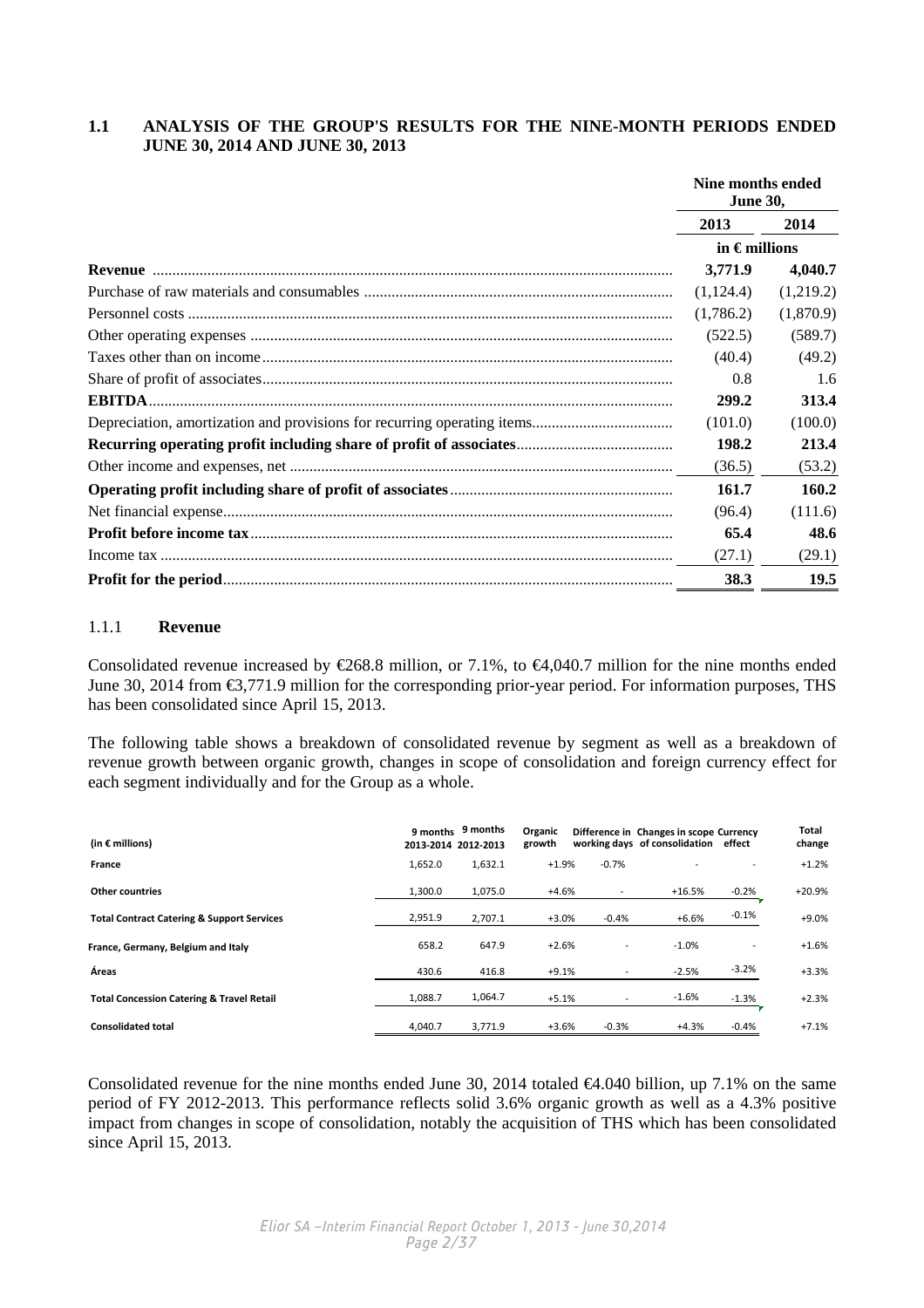The following table shows a revenue breakdown between the Group's six main markets, and the growth rates by market for the first nine months of FY 2013-2014 and FY 2012-2013.

| (in $\epsilon$ millions)                              | 9 months<br>2013-2014 | 2012-2013 |          |                          | 9 months Organic Difference in Changes in scope<br>growth working days of consolidation | Currency<br>effect       | Total<br>change |
|-------------------------------------------------------|-----------------------|-----------|----------|--------------------------|-----------------------------------------------------------------------------------------|--------------------------|-----------------|
| <b>Business &amp; Industry</b>                        | 1,313.5               | 1,241.9   | $+3.9%$  | $-0.3%$                  | $+2.2%$                                                                                 | $\overline{\phantom{a}}$ | $+5.8%$         |
| Education                                             | 884.3                 | 814.0     | $+2.4%$  | $-1.0%$                  | $+7.4%$                                                                                 | $-0.1%$                  | $+8.6%$         |
| Healthcare                                            | 754.1                 | 651.2     | $+2.1%$  | $\overline{\phantom{a}}$ | $+14.0%$                                                                                | $-0.2%$                  | $+15.8%$        |
| <b>Total Contract Catering &amp; Support Services</b> | 2,951.9               | 2,707.1   | $+3.0%$  | $-0.4%$                  | +6.6%                                                                                   | $-0.1%$                  | $+9.0%$         |
| Motorways                                             | 380.4                 | 362.1     | $+5.7%$  |                          | $\overline{\phantom{a}}$                                                                | $-0.6%$                  | $+5.1%$         |
| <b>Airports</b>                                       | 433.6                 | 408.7     | $+10.0%$ | $\overline{a}$           | $-2.0%$                                                                                 | $-1.9%$                  | $+6.1%$         |
| <b>City Sites &amp; Leisure</b>                       | 274.7                 | 294.0     | $-2.4%$  | $\overline{a}$           | $-3.0%$                                                                                 | $-1.1%$                  | $-6.6%$         |
| <b>Total Concession Catering &amp; Travel Retail</b>  | 1.088.7               | 1,064.7   | $+5.1%$  |                          | $-1.6%$                                                                                 | $-1.3%$                  | $+2.3%$         |
| <b>Consolidated total</b>                             | 4,040.7               | 3,771.9   | $+3.6%$  | $-0.3%$                  | $+4.3%$                                                                                 | $-0.4%$                  | $+7.1%$         |

### 1.1.1.1 Contract Catering & Support Services

Contract Catering & Support Services revenue rose 9.0% to  $\epsilon$ 2.951.9 million for the nine months ended June 30, 2014. The segment's organic growth over the period came to 3.0%, led by business wins.

- **Business & Industry (3.9% organic growth)**: In France, Elior enjoyed strong business development which led to encouraging organic growth despite delays in the start-up of certain new contracts. Organic growth was also robust in international Business & Industry markets as a result of new contracts signed in Spain, the start-up of the Itinere contract in Italy, and a rebound both in business wins and revenue from existing contracts during the third quarter in the United Kingdom. The main new business won so far this fiscal year includes contracts with EDF, Carrefour's head office in Massy, CACEIS bank and CEA Saclay in France, Bank of England and BAE Portsmouth in the United Kingdom, Banca d'Italia in Italy, and Seat Matorell in Spain.
- **Education (2.4% organic growth)**: Revenue growth in the Education market reflects the Group's expansion in France and the United Kingdom, which was able to offset the slowdown experienced in Southern Europe. Business was also buoyed during the period by new contracts won in FY 2012- 2013 in all of the European countries in which we operate, including with schools in Thiais, Le Bouscat, Les Mureaux and Taverny in France, the municipalities of Piacenza and Prato in Italy, state schools in Catlonia, Extremadura and Andalusia in Spain, and Chichester and London South Bank universities in the United Kingdom.
- **Healthcare (2.1% organic growth)**: Elior continued to record overall growth in the Healthcare market, with ongoing satisfactory business development, notably thanks to contract wins in Spain (Valencia general hospital) and the United Kingdom (St Barts NHS hospital and Nottingham University Hospital). Meanwhile, in France we signed new contracts with the Arnault Tzanck center in Saint Laurent du Var and six Médipole group establishments. This new business helped to offset the slight erosion in revenue from existing contracts in Spain and Italy.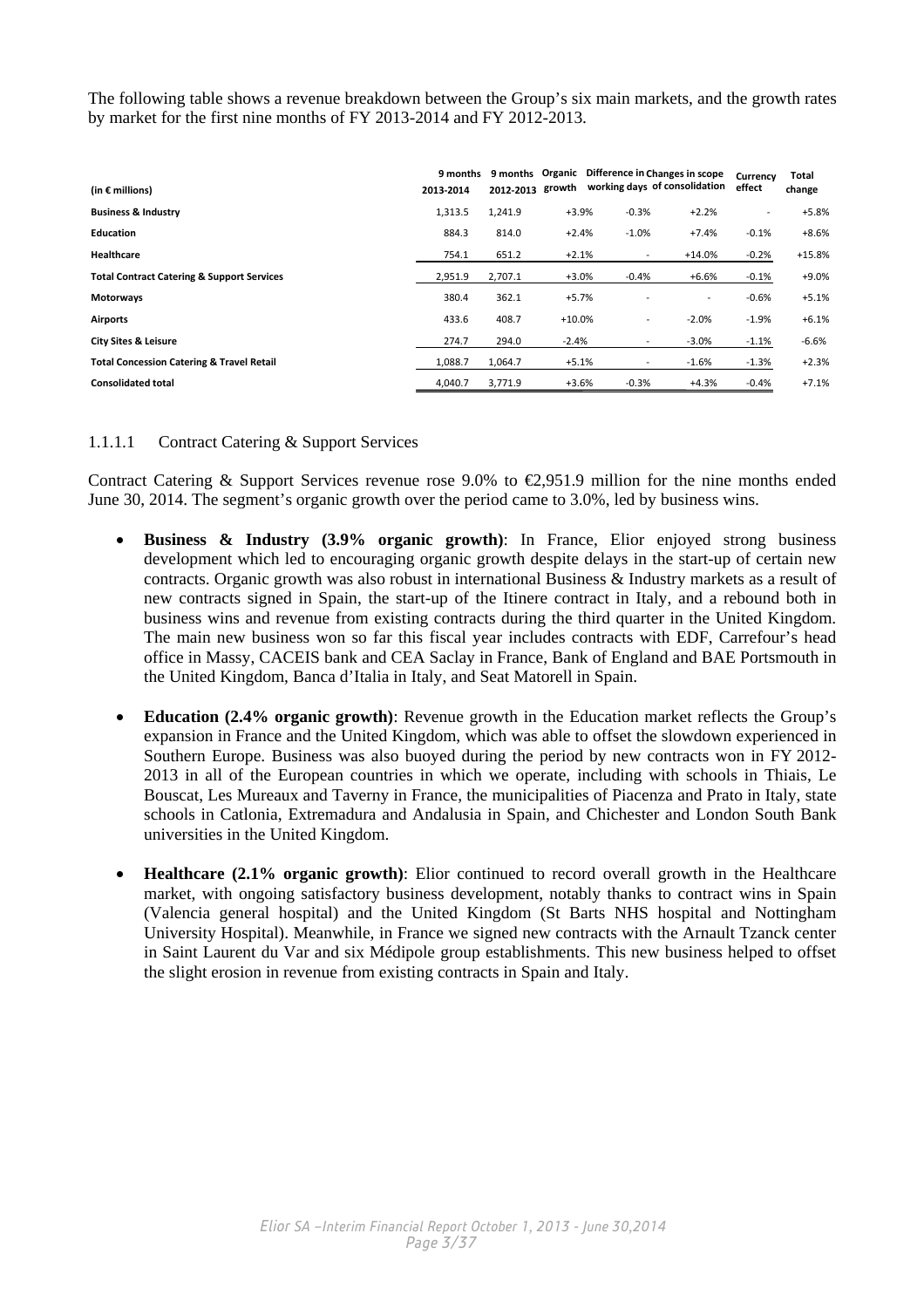### 1.1.1.2 Concession Catering & Travel Retail

Concession Catering & Travel Retail revenue increased by 2.3% to  $\bigoplus$ , 088.7 million for the nine months ended June 30, 2014, with organic growth of 3.0%. The pace of growth accelerated during the last three months of the period, driven by the ramp-up of business in the United States and a sharp increase in motorway and airport users in Europe. Changes in scope of consolidation trimmed 1.6% off revenue, due to the sale of non-strategic businesses comprising Hold & Co UK, Honoré James and the Group's Concession Catering subsidiaries in Argentina and Morocco. Changes in exchange rates – notably for the US dollar, the Chilean peso and the Mexican peso – had an adverse impact of 1.3%.

- **Motorways (5.7% organic growth):** Growth in the Motorways market was boosted during the period by the opening of new rest areas in Germany and a favorable basis of comparison with FY 2012-2013 as during the first half of that year a number of rest areas in France were closed temporarily for renovation works, or were closed down completely. Áreas's motorways business was robust in the United States, propelled by the ramp-up of sales at rest areas along the Florida Turnpike and the successful reopening of one of the rest areas on the Maryland Turnpike following renovation works. In Spain, the motorways market began to pick up slightly after several very difficult years due to the country's recession, whereas motorway traffic volumes edged down in France and Italy.
- **Airports (10.0% organic growth)**: The Group's Airports business was buoyed by an increase in air passenger traffic during the period – particularly at Roissy-Charles de Gaulle airport in Paris – as well as by the opening of new sales outlets at the airports in Milan and the start-up of our contract with Basel-Mulhouse airport. For Áreas, business volumes were good at airports in Spain thanks to a sharp upswing in air passenger traffic and the start-up of a new expanded contract at Madrid Barajas airport. Performance for the airports business in the United States was also good, particularly at Los Angeles and Newark, and the ramp-up of operations at Chicago airport is going well.
- **City Sites & Leisure (2.4% organic decrease)**: The Group's revenue performance in the City Sites & Leisure market was adversely affected by the fact that the biennial Paris Motor Show and Le Bourget Air Show took place in FY 2012-2013 but not in FY 2013-2014, as well as by the nonrenewal of the contract with the Parc des Princes stadium in Paris, and lower visitor numbers at trade fairs, and museums and other tourist sites. However, the Group felt the positive effects during the period of the ramp-up of new sales outlets in the Gare de Lyon railway station in Paris and strong growth experienced in the Leisure business, notably in Germany thanks to the opening of the Center Parcs Bostalsee resort.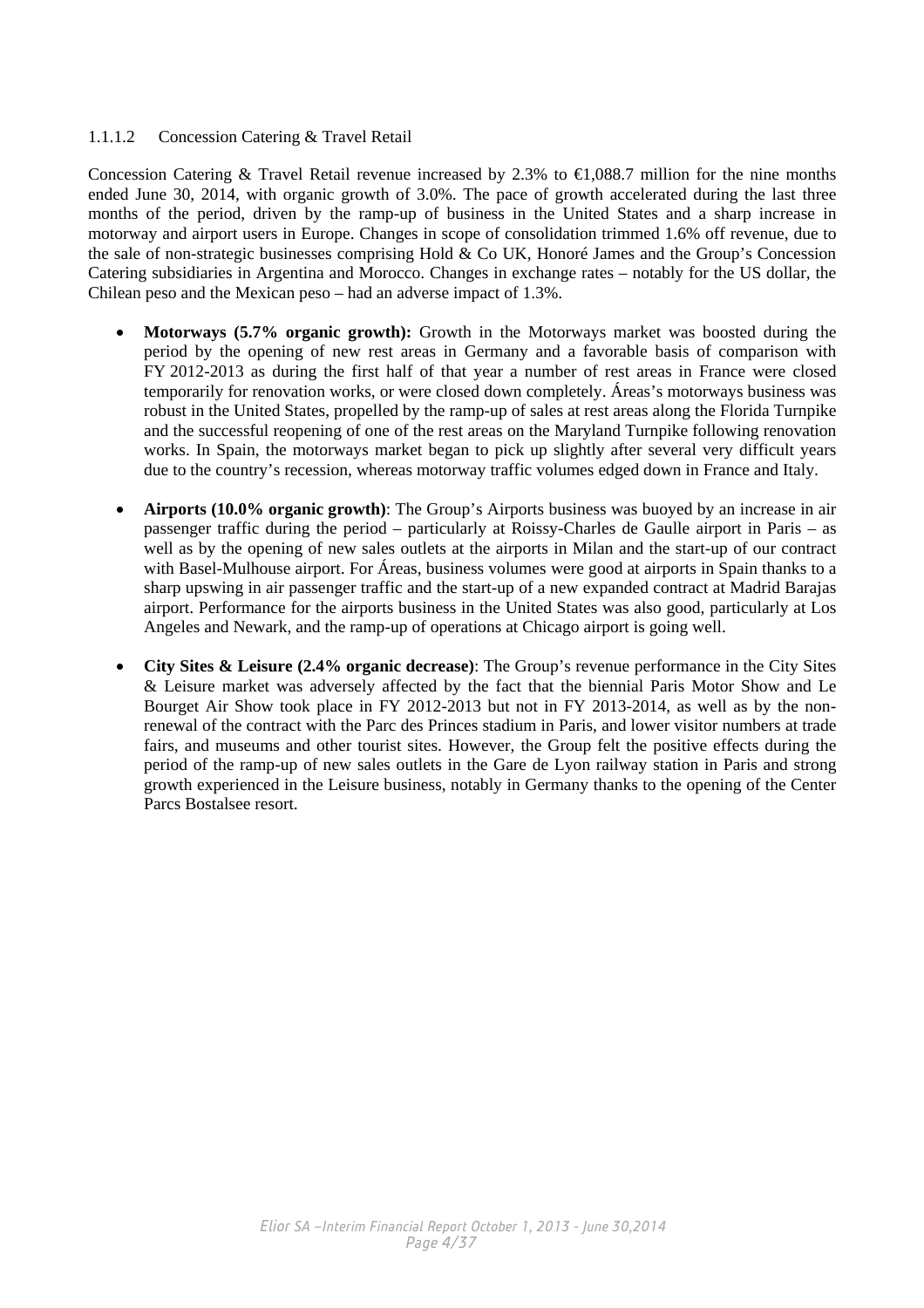### 1.1.2 **Purchase of Raw Materials and Consumables**

This item increased by  $\Theta$ 4.8 million, or 8.4%, to  $\Theta$ , 219.2 million for the nine months ended June 30, 2014 from  $\in$ 1,124.4 million in the corresponding prior-year period.

The following table sets out purchases of raw materials and consumables by segment and as a percentage of the revenue of each segment.

|                                                         |           | Nine months ended<br><b>June 30,</b> |                                         |              |  |  |  |
|---------------------------------------------------------|-----------|--------------------------------------|-----------------------------------------|--------------|--|--|--|
|                                                         |           | 2013                                 |                                         | 2014         |  |  |  |
|                                                         |           |                                      | in $\epsilon$ millions and % of revenue |              |  |  |  |
| Purchase of raw materials and consumables               |           |                                      |                                         |              |  |  |  |
| Contract Catering & Support Services                    | (824.7)   | 30.5%                                | (907.5)                                 | 30.7%        |  |  |  |
| Concession Catering & Travel Retail                     | (313.5)   | 29.4%                                | (325.3)                                 | 29.9%        |  |  |  |
| Headquarters, holding companies and purchasing entities | 13.8      |                                      | 13.6                                    | $=$          |  |  |  |
| <b>Total</b>                                            | (1,124.4) | <b>29.8%</b>                         | (1,219.2)                               | <b>30.2%</b> |  |  |  |

### 1.1.2.1 Contract Catering & Support Services

Purchases of raw materials and consumables in the Contract Catering & Support Services segment rose by €82.8 million, or 10.0%, to €907.5 million for the nine months ended June 30, 2014 from €824.7 million in the corresponding prior-year period. The acquisition of THS in April 2013 contributed  $\epsilon$ 78.7 million of the year-on-year increase.

As a percentage of revenue, the segment's purchases of raw materials and consumables edged up to 30.7% from 30.5%, chiefly reflecting the acquisition of THS, whose purchases of raw materials and consumables represent a higher percentage of revenue than the segment's other businesses. Excluding THS, as a proportion of revenue this item was 0.7 of a percentage point lower than in the first nine months of FY 2012- 2013. This decrease mainly derived from Italy, as a result of (i) the start-up of the new on-board train catering contract which, due to the nature of the services provided, involves a different product mix and a much lower raw materials cost ratio than the Group's other contract catering operations, and (ii) improved purchasing conditions, particularly for Gemeaz, demonstrating the purchasing synergies that are gradually being achieved, as well as the success of the actions plans put in place for raw materials.

### 1.1.2.2 Concession Catering & Travel Retail

Purchases of raw materials and consumables in the Concession Catering & Travel Retail segment increased by  $\triangleleft$ 1.8 million, or 3.8%, to  $\triangleleft$ 325.3 million for the nine months ended June 30, 2014 from  $\triangleleft$ 313.5 million in the equivalent period of FY 2012-2013. As a percentage of revenue, this item increased to 29.9% from 29.4%, mainly due to the opening of new motorway rest areas in Germany, whose purchases of raw materials and consumables represent a higher percentage of revenue than the segment's other businesses.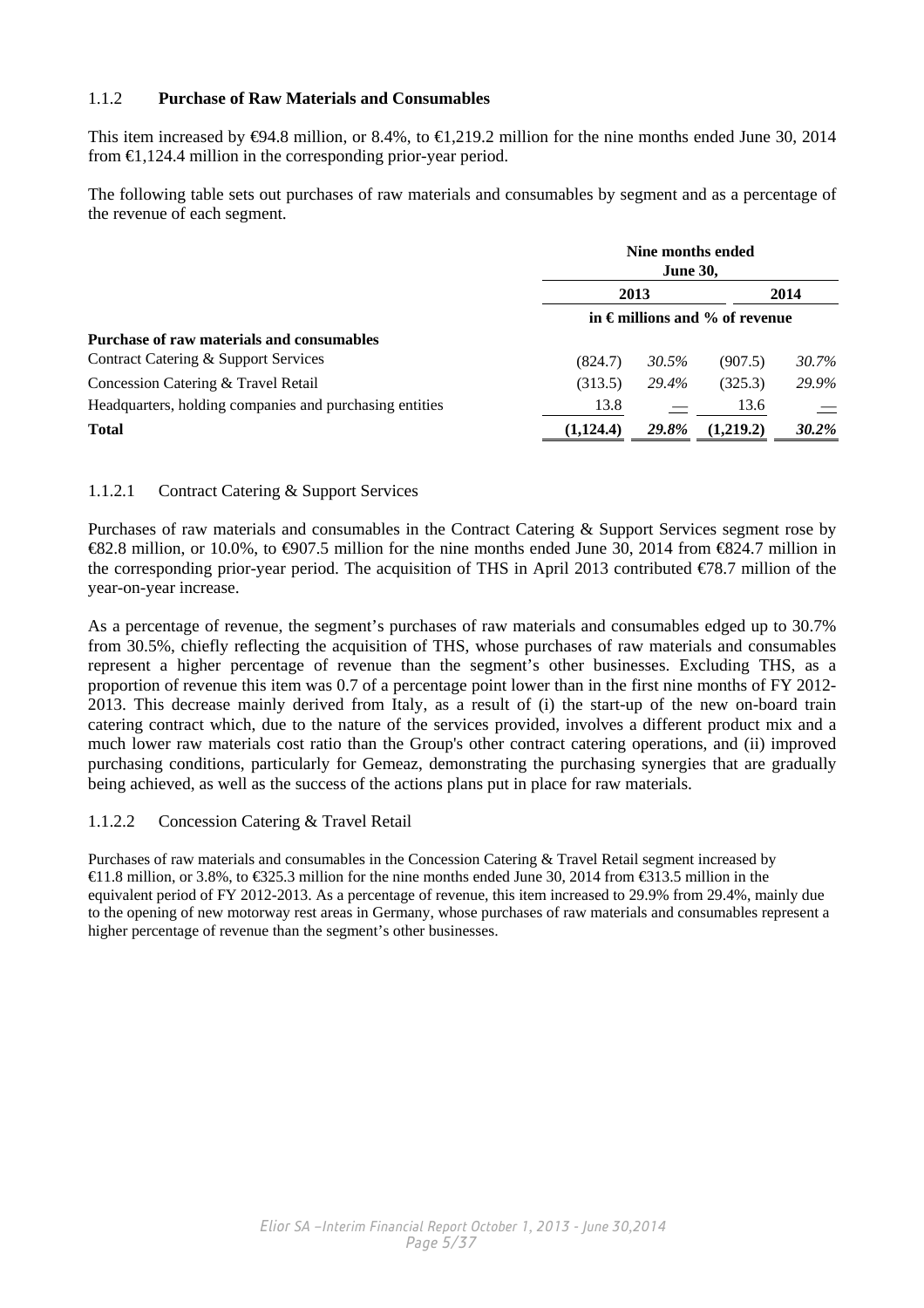### 1.1.3 **Personnel costs**

Consolidated personnel costs rose by  $\infty$ 4.7 million, or 4.7%, to  $\infty$ ,870.9 million for the nine months ended June 30, 2014 from €1,786.2 million in the corresponding prior-year period, but decreased as a percentage of revenue to 46.3% from 47.4%.

The following table sets out personnel costs by segment and as a percentage of the revenue of each segment.

|                                                                        |           |       | Nine months ended<br><b>June 30,</b>    |       |
|------------------------------------------------------------------------|-----------|-------|-----------------------------------------|-------|
|                                                                        | 2013      |       | 2014                                    |       |
|                                                                        |           |       | in $\epsilon$ millions and % of revenue |       |
| <b>Personnel costs</b>                                                 |           |       |                                         |       |
| Contract Catering & Support Services                                   | (1.362.2) | 50.3% | (1,449.8)                               | 49.1% |
| Concession Catering & Travel Retail                                    | (393.8)   | 37.0% | (389.6)                                 | 35.8% |
| Headquarters, holding companies and purchasing entities <sup>(1)</sup> | (30.1)    |       | (31.6)                                  |       |
| <b>Total</b>                                                           | (1,786.2) | 47.4% | (1,870.9)                               | 46.3% |

<sup>(1)</sup> Represents personnel costs associated with headquarters, holding companies and purchasing entities (including the IT department) invoiced to operating entities for management and shared services. As the corresponding invoices do not break down the costs invoiced by nature, they cannot be allocated to specific operating segments. They are therefore recorded as a credit under "Other operating expenses" within the Headquarters, holding companies and purchasing entities segment.

### 1.1.3.1 Contract Catering & Support Services

Personnel costs in the Contract Catering & Support Services segment increased by €87.6 million, or 6.4%, to €1,449.8 million for the nine months ended June 30, 2014 from €1,362.2 million in the nine months ended June 30, 2013. The rise was mainly due to the effect of the acquisition of THS (which accounted for €60.2 million of the overall increase) and, to a lesser extent, an increase in personnel costs (in line with revenue growth) for the segment's French operations.

As a percentage of revenue, this segment's personnel costs decreased to 49.1% from 50.3%, mainly as a result of (i) a mix effect arising from acquisitions, as THS has a lower personnel costs to revenue ratio than that of the Group's other Contract Catering & Support Services businesses, and (ii) the positive impact on the segment's personnel costs to revenue ratio in Italy caused by the start-up of on-board train catering services, which are largely subcontracted.

### 1.1.3.2 Concession Catering & Travel Retail

Personnel costs in the Concession Catering & Travel Retail segment edged back by €4.2 million, or 1.0%, to €389.6 million for the nine months ended June 30, 2014 from €393.8 million in the corresponding prior-year period. This year-on-year reduction was primarily attributable to a decrease in Áreas's personnel costs due to the sale in the first quarter of FY 2013-2014 of the Group's operations in Argentina and Morocco.

As a percentage of revenue, personnel costs for the Concession Catering & Travel Retail segment contracted to 35.8% from 37.0%. This decrease mainly reflects the fact that Áreas had a lower ratio of personnel costs to revenue during the period due to higher business volumes, which led to productivity gains, as well as to the impact of the restructuring plan put in place with a view to reducing personnel costs at Madrid Barajas airport (for which the Group's contract was renewed and expanded to include a greater number of outlets during FY 2012-2013).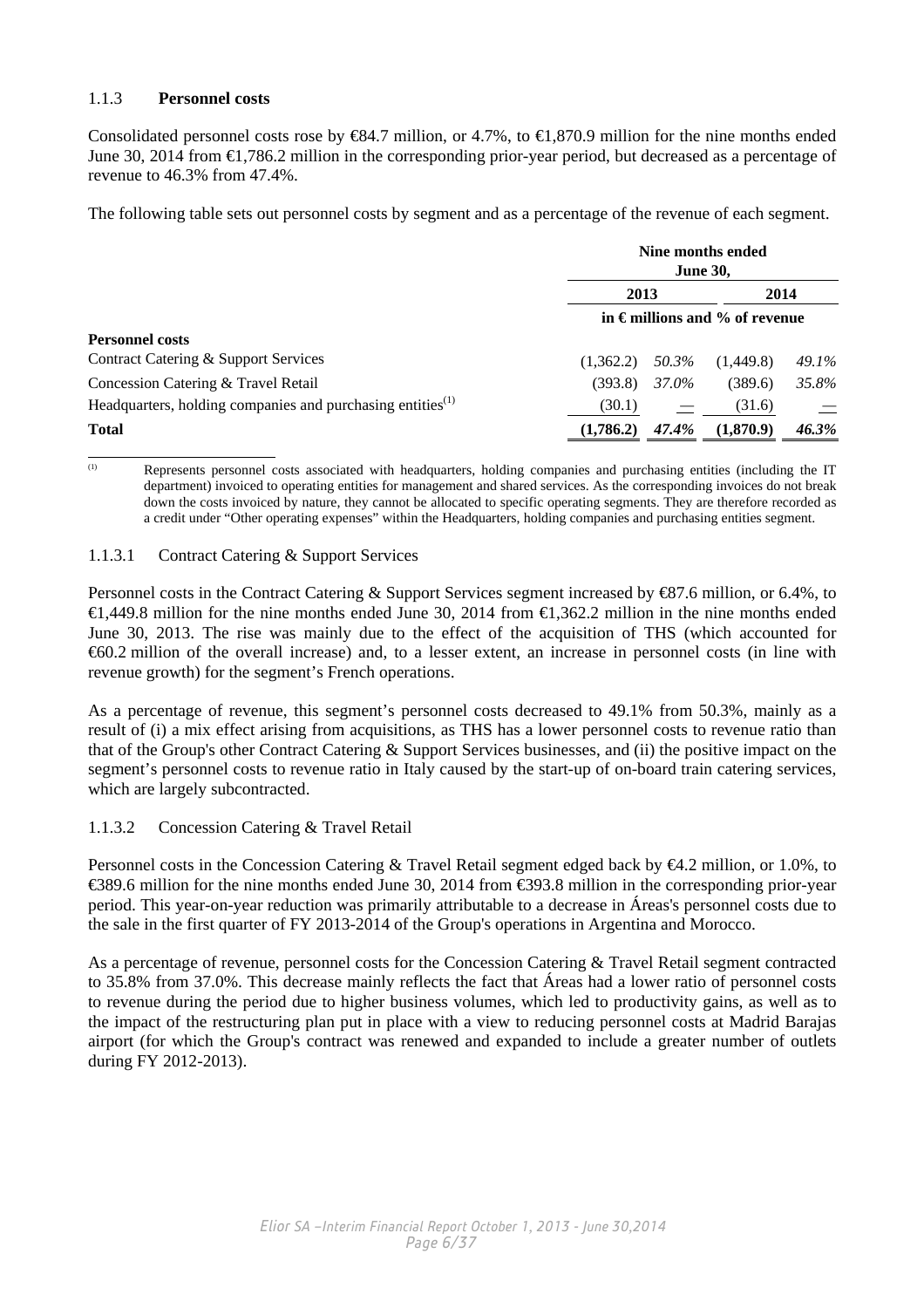### 1.1.4 **Other Operating Expenses**

Other operating expenses increased by  $667.2$  million, or 12.9%, to  $6689.6$  million in the nine months ended June 30, 2014 from €522.4 million in the same period of FY 2012-2013.

The following table sets out other operating expenses by segment and as a percentage of the revenue of each segment.

|                                                                        |         | <b>June 30,</b> | Nine months ended                       |       |
|------------------------------------------------------------------------|---------|-----------------|-----------------------------------------|-------|
|                                                                        | 2013    |                 | 2014                                    |       |
|                                                                        |         |                 | in $\epsilon$ millions and % of revenue |       |
| Other operating expenses                                               |         |                 |                                         |       |
| Contract Catering & Support Services                                   | (253.8) |                 | $9.4\%$ (317.8)                         | 10.8% |
| Concession Catering & Travel Retail                                    | (283.2) |                 | $26.6\%$ (292.0)                        | 26.8% |
| Headquarters, holding companies and purchasing entities <sup>(1)</sup> | 14.6    |                 | 20.2                                    |       |
| <b>Total</b>                                                           | (522.4) | 13.9%           | (589.6)                                 | 14.6% |

<sup>(1)</sup> Represents a portion of the revenue invoiced to operating entities by headquarters, holding companies and purchasing entities (including the IT department) for management and shared services. As the corresponding invoices do not break down the costs invoiced by nature, they cannot be allocated to specific operating segments. They are therefore recorded as a credit under "Other operating expenses" for Headquarters, holding companies and purchasing entities and mainly comprise personnel costs.

### 1.1.4.1 Contract Catering & Support Services

Other operating expenses reported for the Contract Catering & Support Services segment increased by  $\text{\textsterling}64.0$  million, or 25.2%, to  $\text{\textsterling}317.8$  million for the nine months ended June 30, 2014 from  $\text{\textsterling}53.8$  million in the corresponding prior-year period. The acquisition of THS accounted for  $\epsilon$ 13.7 million of the overall rise. The figure was also pushed up due to increased use of subcontracting in Italy as a result of the start-up in November 2013 of the Group's services under new on-board train catering contracts.

As a percentage of revenue, other operating expenses for the Contract Catering & Support Services segment rose to 10.8% from 9.4%, primarily reflecting the increase in subcontracting costs.

1.1.4.2 Concession Catering & Travel Retail

Other operating expenses in the Concession Catering & Travel Retail segment increased by  $\bigoplus$ 8.8 million, or 3.1%, to €292.0 million for the nine months ended June 30, 2014 from €283.2 million in the corresponding prior-year period. Higher business volumes for Áreas and the Group's German motorways operations were the main contributors to this rise. As a percentage of revenue, the segment's other operating expenses were more or less unchanged year on year, representing 26.8% versus 26.6%.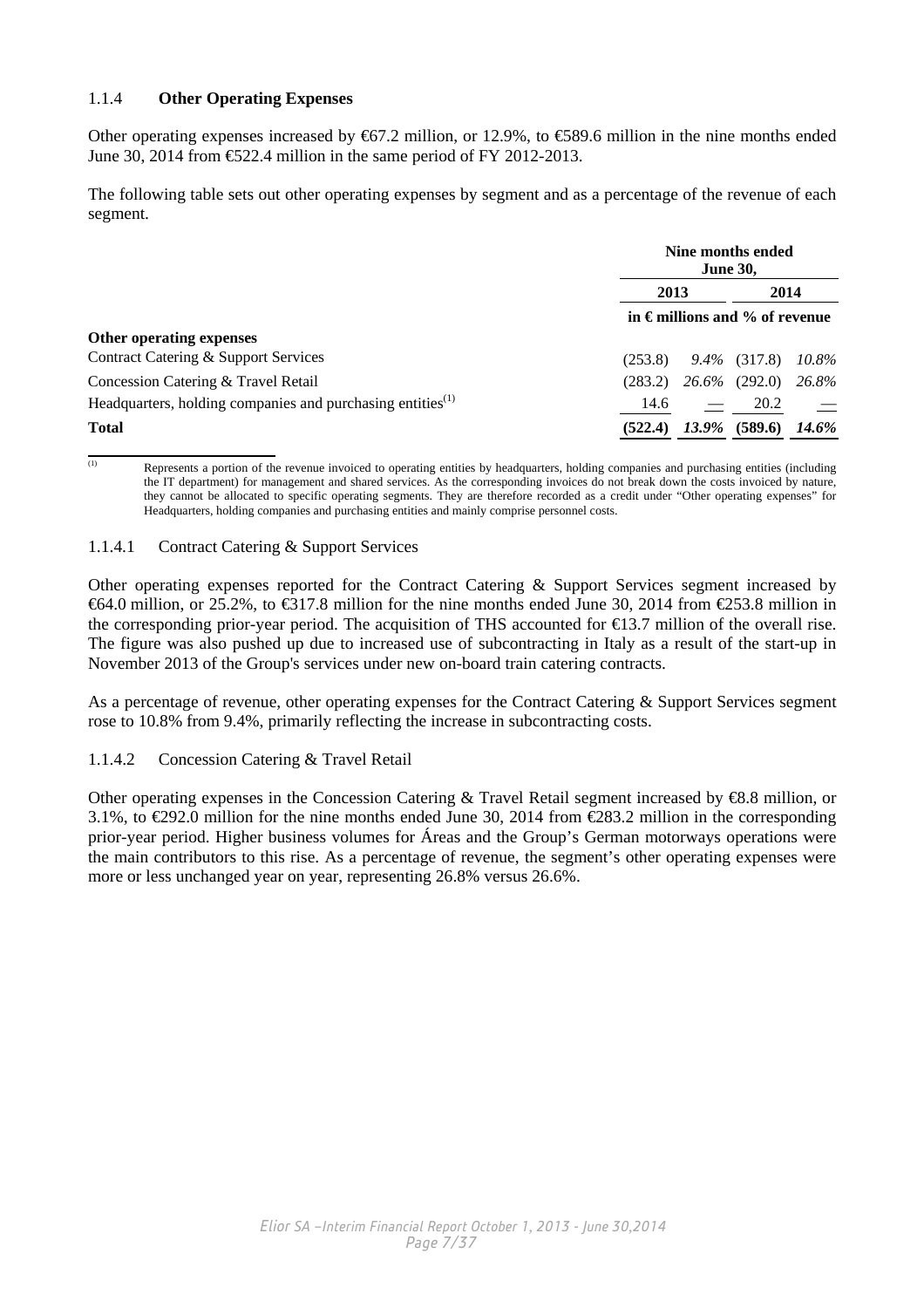### 1.1.5 **Taxes other than on Income**

This item rose by €8.8 million, or 21.8%, to €49.2 million for the nine months ended June 30, 2014 from €40.4 million in the equivalent prior-year period. The following table sets out taxes other than income by segment and as a percentage of the revenue of each segment.

|                                                         |        |         | Nine months ended<br><b>June 30,</b>    |         |
|---------------------------------------------------------|--------|---------|-----------------------------------------|---------|
|                                                         | 2013   |         | 2014                                    |         |
|                                                         |        |         | in $\epsilon$ millions and % of revenue |         |
| Taxes other than on income                              |        |         |                                         |         |
| Contract Catering & Support Services                    | (26.0) | $1.0\%$ | (33.8)                                  | $1.1\%$ |
| Concession Catering & Travel Retail                     | (11.8) | $1.1\%$ | (12.0)                                  | $1.1\%$ |
| Headquarters, holding companies and purchasing entities | (2.7)  |         | (3.3)                                   |         |
| <b>Total</b>                                            | (40.4) | $1.1\%$ | (49.2)                                  | $1.2\%$ |

### 1.1.5.1 Contract Catering & Support Services

Taxes other than on income for the Contract Catering & Support Services segment increased by  $\epsilon/7.8$  million, or 30.0%, to  $\text{\textsterling}3.8$  million for the nine months ended June 30, 2014 from  $\text{\textsterling}6.0$  million in the corresponding prior-year period. The acquisition of THS accounted for €6.9 million of this year-on-year rise.

### 1.1.5.2 Concession Catering & Travel Retail

Taxes other than on income for the Concession Catering & Travel Retail segment inched up by €0.2 million, or 1.7%, to  $\infty$  2.0 million for the nine months ended June 30, 2014 from  $\infty$  1.8 million in the corresponding prior-year period. As a percentage of revenue, however, they remained unchanged.

### 1.1.6 **EBITDA**

The following table sets out EBITDA by segment and as a percentage of the revenue of each segment.

| (in $\epsilon$ millions)                              | <b>EBITDA</b><br>9 months<br>2013-2014 | <b>EBITDA</b><br>9 months<br>2012-2013 | <b>EBITDA</b> margin<br>9 months<br>2013-2014 | <b>EBITDA</b> margin<br>9 months<br>2012-2013 |
|-------------------------------------------------------|----------------------------------------|----------------------------------------|-----------------------------------------------|-----------------------------------------------|
| <b>Contract Catering &amp; Support Services:</b>      |                                        |                                        |                                               |                                               |
|                                                       | 148.7                                  | 157.0                                  | 9.0%                                          | 9.6%                                          |
|                                                       | 94.4                                   | 83.4                                   | 7.3%                                          | 7.8%                                          |
| <b>Total Contract Catering &amp; Support Services</b> | 243.1                                  | 240.4                                  | 8.2%                                          | 8.9%                                          |
| <b>Concession Catering &amp; Travel Retail:</b>       |                                        |                                        |                                               |                                               |
| France, Germany, Belgium, Italy                       | 45.1                                   | 48.4                                   | 6.9%                                          | 7.5%                                          |
|                                                       | 26.4                                   | 14.9                                   | 6.1%                                          | 3.6%                                          |
| <b>Total Concession Catering &amp; Travel Retail</b>  | 71.5                                   | 63.3                                   | 6.6%                                          | 5.9%                                          |
| Headquarters, holding companies and                   |                                        |                                        |                                               |                                               |
|                                                       | (1.2)                                  | (4.5)                                  |                                               |                                               |
| Consolidated total                                    | 313.4                                  | 299.2                                  | 7.8%                                          | 7.9%                                          |

Consolidated EBITDA increased by  $\bigoplus$  4.2 million, or 4.8%, to  $\bigoplus$  313.4 million for the nine months ended June 30, 2014 from €299.2 million in the equivalent prior-year period. As a percentage of revenue, it represented 7.8%, on a par with the first nine months of FY 2012-2013. Changes in exchange rates did not have a material impact on the Group's operating results for the nine months ended June 30, 2014.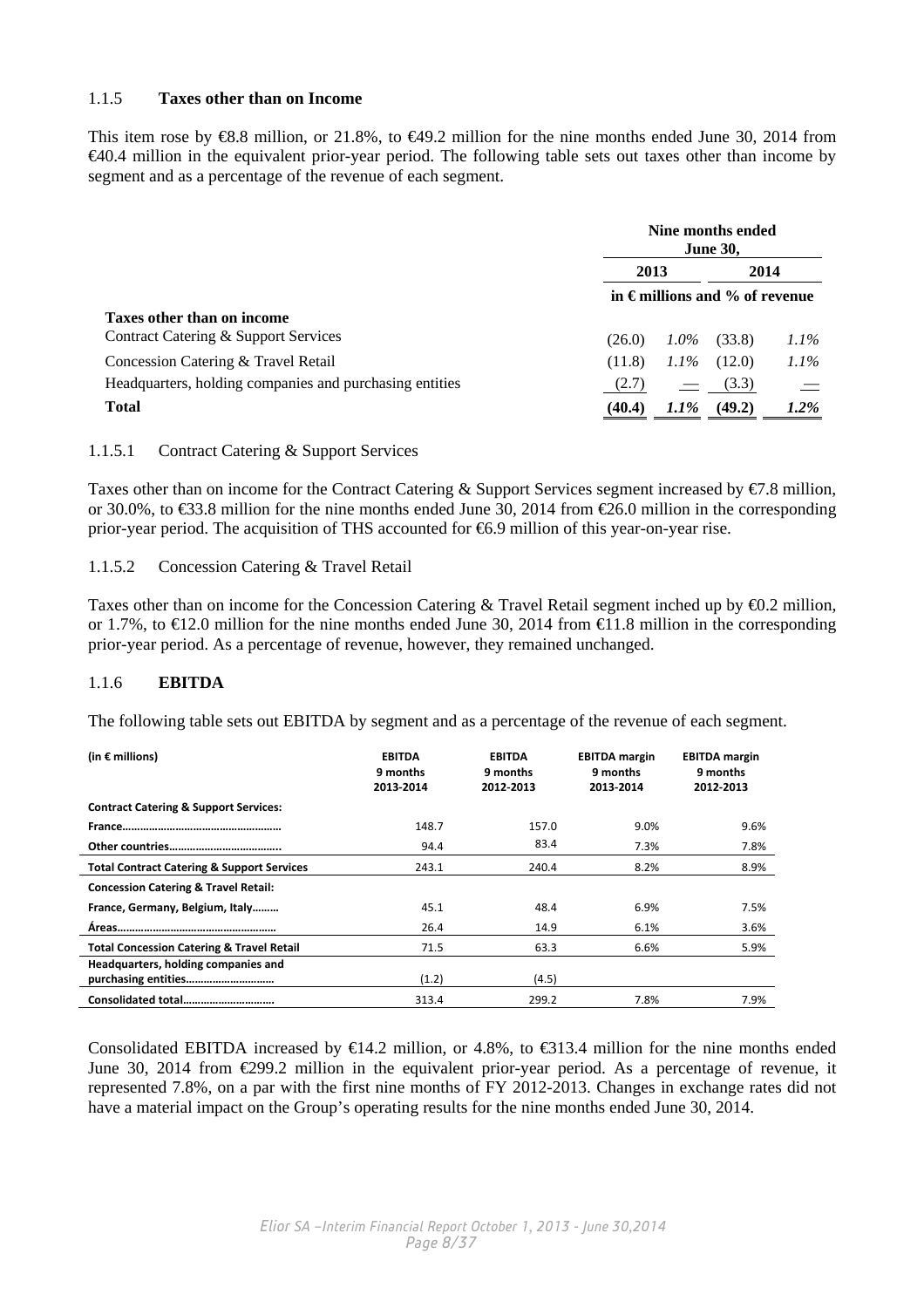### 1.1.6.1 Contract Catering & Support Services

EBITDA for the Contract Catering & Support Services segment increased by  $\epsilon$ 2.7 million, or 1.1%, to  $\in \{243.1 \text{ million for the nine months ended June } 30, 2014 \text{ from } \in \{240.4 \text{ million in the same period of FY } 2012-$ 2013. The year-on-year increase was mainly due to the acquisition of THS in FY 2012-2013 and the positive performance of the Support Services business in France, although these favorable impacts were partially offset by (i) an erosion of contract catering margins in France, notably in the Business & Industry and Education sectors due to the fewer working days and higher number of bank holidays than in the first nine months of FY 2012-2013, which had an estimated  $\bigoplus$  million negative effect, and (ii) start-up costs for certain new contracts. International Contract Catering & Support Services subsidiaries posted a sharp yearon-year increase in EBITDA, with the United Kingdom, Spain and the United States turning in very satisfactory performances both in absolute value and margin terms. Conversely, the figures for Elior Ristorazione were affected by the general economic situation in Italy.

As a percentage of revenue, this segment's EBITDA came to 8.2% versus 8.9% in the first nine months of FY 2012-2013.

### 1.1.6.2 Concession Catering & Travel Retail

EBITDA for the Concession Catering & Travel Retail segment rose by €8.2 million, or 13.0%, to  $\epsilon$ 71.5 million for the nine months ended June 30, 2014 from  $\epsilon$ 63.3 million in the corresponding prior-year period. The increase was primarily attributable to (i) a strong performance by Áreas due to higher business volumes in both the United States and the Airports sector in Spain and Portugal, and (ii) improved margins in the Leisure market in France. The segment's other markets saw EBITDA contractions in France and Germany however, both in absolute value and margin terms, particularly in the Motorways sector.

As a percentage of revenue, the segment's EBITDA rose to 6.6% from 5.9%.

### 1.1.7 **Depreciation, Amortization and Provisions for Recurring Operating Items**

Consolidated depreciation, amortization and provisions for recurring operating items decreased by a slight  $\bigoplus$  0.0 million, or 1.0%, to  $\bigoplus$  00.0 million in the nine months ended June 30, 2014 from  $\bigoplus$  01.0 million in the first nine months of FY 2012-2013.

The following table sets out depreciation, amortization and provisions for recurring operating items by segment and as a percentage of the revenue of each segment.

|                                                                         |                               | Nine months ended<br><b>June 30,</b> |                 |         |
|-------------------------------------------------------------------------|-------------------------------|--------------------------------------|-----------------|---------|
|                                                                         | 2013                          |                                      | 2014            |         |
|                                                                         | in €millions and % of revenue |                                      |                 |         |
| Depreciation, amortization and provisions for recurring operating items |                               |                                      |                 |         |
| Contract Catering & Support Services                                    | (45.9)                        | $1.7\%$                              | (43.2)          | $1.7\%$ |
| Concession Catering & Travel Retail                                     | (53.5)                        | 5.0%                                 | (55.6)          | $5.1\%$ |
| Headquarters, holding companies and purchasing entities                 | (1.6)                         |                                      | (1.2)           |         |
| <b>Total</b>                                                            | (101.0)                       |                                      | $2.7\%$ (100.0) | 2.5%    |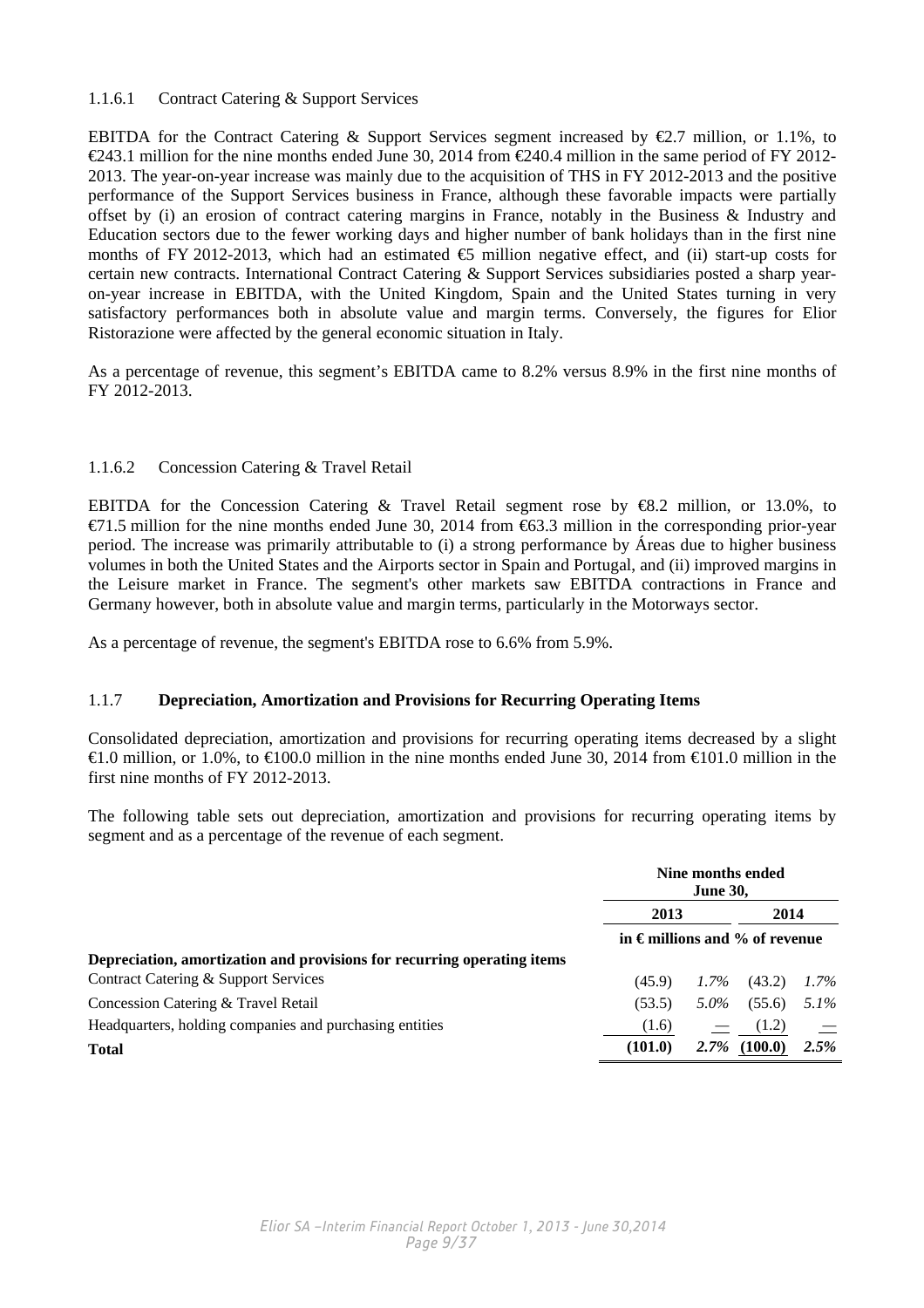### 1.1.7.1 Contract Catering & Support Services

Depreciation, amortization and provisions for recurring operating items for the Contract Catering & Support Services segment decreased by  $\epsilon 2.7$  million, or 5.9% to  $\epsilon 43.2$  million from  $\epsilon 45.9$  million in the first nine months of FY 2012-2013. The year-on-year decrease was primarily due to reversals of surplus provisions for contingencies related to contracts in Italy.

### 1.1.7.2 Concession Catering & Travel Retail

Depreciation, amortization and provisions for recurring operating items for the Concession Catering & Travel Retail segment rose by  $\mathcal{Q}_1$  million, or 3.9%, to  $\mathcal{Q}_2$ 5.6 million for the nine months ended June 30, 2014 from €53.5 million in the corresponding prior-year period. This increase was primarily attributable to capital expenditure for Áreas's new contracts in the United States and Spain.

### 1.1.8 **Other Income and Expenses, Net**

This item represented a net expense of  $\text{\textsterling}3.2$  million for the nine months ended June 30, 2014, chiefly reflecting (i)  $\epsilon 4.0$  million in amortization of intangible assets (customer relationships) recognized on the first-time consolidation of THS in the United States as part of the purchase price allocation process, (ii) the  $\epsilon$ 2.5 million disposal loss recognized on the sale of Áreas subsidiaries in Morocco and Argentina, (iii)  $\epsilon$ 26.1 million in IPO-related costs and fees that could not be charged against the issue premium, and (iv) €16.1 million in costs related to the repayment of debt following the IPO (notably the penalty incurred as a result of redeeming in advance a portion of the Elior Finance & Co SCA Senior Secured Notes and the expensing of debt issuance costs that were previously capitalized and unamortized).

For the nine months ended June 30, 2013, "Other Income and Expenses, net" represented a net expense of €36.5 million and mainly broke down as (i)  $€23.4$  million in non-recurring advisory and due diligence fees related to the Amend & Extend process, (ii) restructuring costs for the Contract Catering & Support Services businesses in Spain and the Support Services business in France, and (iii) €5.1 million in costs related to the early repayment of debt.

### 1.1.9 **Net Financial Expense**

Net financial expense increased by  $E$ 15.2 million, or 15.8%, to  $E$ 11.6 million for the nine months ended June 30, 2014 from €96.4 million in the corresponding prior-year period. This increase was mainly due to the Group's higher average level of debt during the period as a result of the acquisition of THS that took place in April 2013, as well as the full-period impact of the interest payable on the Senior Secured Notes issued in April 2013. The debt repayments made following the IPO in June 2014 have not yet had a significant effect on net financial expense.

### 1.1.10 **Income Tax**

The Group's income tax expense rose by  $\epsilon 2.0$  million, or 7.4%, to  $\epsilon 29.1$  million for the nine months ended June 30, 2014 from  $\epsilon 27.1$  million in the same period of FY 2012-2013. The year-on-year rise was primarily attributable to the acquisition of THS and an increase in the tax expense recorded in Italy, where a one-off corporate income tax credit (IRES) had been recognized in the prior-year period due to the introduction of legislation allowing the deduction of a portion of the regional IRAP tax.

### 1.1.11 **Profit for the Period**

As a result of the above-described factors, and particularly the non-recurring costs related to the IPO and higher net financial expense during the period, the Group reported profit of €19.5 million for the nine months ended June 30, 2014 versus  $\text{\textsterling}88.3$  million for the nine months ended June 30, 2013.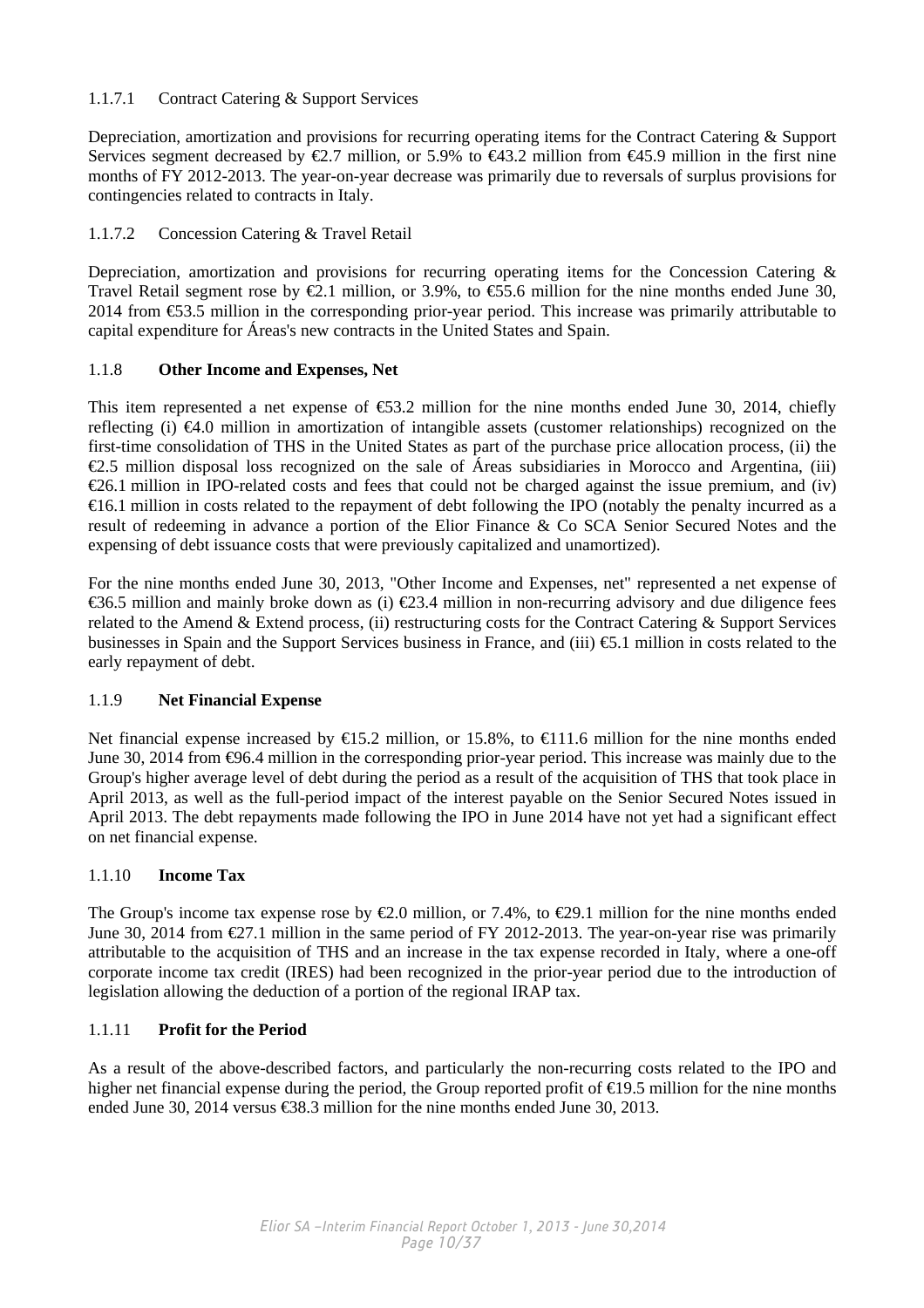### **1.2 CONSOLIDATED CASH FLOWS FOR THE NINE-MONTH PERIODS ENDED JUNE 30, 2013 AND JUNE 30, 2014**

The following table provides an overview of the Group's cash flows for the nine-month periods ended June 30, 2013 and June 30, 2014

|         | Nine months ended<br><b>June 30,</b> |
|---------|--------------------------------------|
| 2013    | 2014                                 |
|         | in $\epsilon$ millions               |
| 48.0    | 102.0                                |
| (361.4) | (151.0)                              |
| 286.1   | 189.1                                |
| 1.3     | (5.2)                                |
| (26.1)  | 134.9                                |

### 1.2.1.1 Cash Flows from Operating Activities

The following table sets out the components of consolidated net cash from operating activities for the ninemonth periods ended June 30, 2013 and June 30, 2014.

|      | Nine months ended<br><b>June 30,</b> |
|------|--------------------------------------|
| 2013 | 2014                                 |
|      | in $\epsilon$ millions               |
|      | 313.4                                |
|      | (36.8)                               |
|      | (105.9)                              |
|      | (20.6)                               |
|      | (48.2)                               |
| 48.0 | 102.0                                |

Operating activities generated a net cash inflow of  $\epsilon 02.0$  million in the nine months ended June 30, 2014 versus a net cash inflow of €48.0 million in the first nine months of FY 2012-2013. The year-on-year increase reflects movements in all of this item's components during the period.

### 1.2.1.1.1 Change in working capital

Change in working capital resulted in a lower cash outflow in the nine months ended June 30, 2014 ( $\epsilon$ 36.8 million) than in the same period of FY 2012-2013 ( $\epsilon$ 99.9 million). This improvement primarily reflects better client payment times and tight management of working capital, particularly in the Group's contract catering operations in Spain and Italy and in the support services business in France. However, these positive effects were partially offset by the impact of an increase in CICE tax receivables in the balance sheet due to the recognition of a higher amount of these receivables in the nine months ended June 30, 2014 than in the corresponding prior-year period.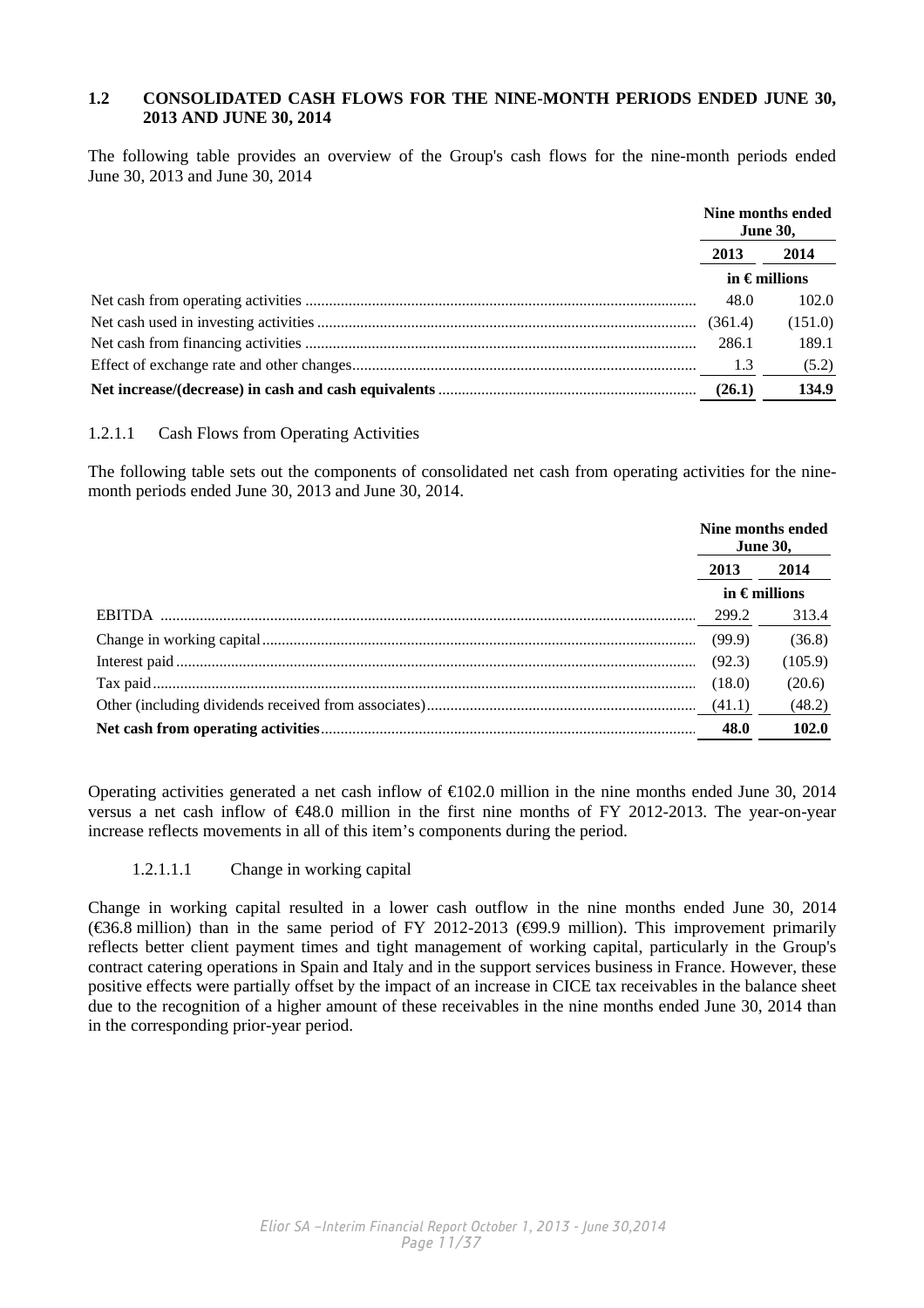### 1.2.1.1.2 Tax paid

Tax paid includes corporate income tax paid in all of the geographic areas in which the Group operates. It also includes the Italian IRAP tax (*Imposta Regionale Sulle Attività Produttive*) and the French CVAE tax.

This item represented a net cash outflow of €20.6 million in the nine months ended June 30, 2014 versus an €18.0 million net cash outflow in the nine months ended June 30, 2013.

### 1.2.1.1.3 Other cash flows from operating activities

Other cash flows from operating activities primarily relate to (i) non-recurring income and expenses recorded under "Other income and expenses, net" in the consolidated income statement and (ii) payments made in connection with purchase price accounting adjustments related to acquisitions recognized in accordance with IFRS. For the nine-month periods ended June 30, 2013 and 2014, other cash flows from operating activities represented net cash outflows of  $\epsilon 41.1$  million and  $\epsilon 48.2$  million, respectively. The figure for the nine months ended June 30, 2014 primarily related to (i) restructuring costs incurred by Áreas in Spain, which had been provisioned at September 30, 2013, (ii) the Group's recent acquisitions of Ansamble and Gemeaz, and (iii) cash outflows related to Elior's IPO and the partial redemption of the Elior Finance & Co SCA Senior Secured Notes in June 2014.

### 1.2.1.2 Net cash used in investing activities

The following table sets out the components of consolidated net cash used in investing activities for the ninemonth periods ended June 30, 2013 and June 30, 2014.

|                                | Nine months ended<br><b>June 30,</b> |         |  |
|--------------------------------|--------------------------------------|---------|--|
|                                | 2013                                 | 2014    |  |
|                                | in $\epsilon$ millions               |         |  |
| Purchases of and proceeds from |                                      |         |  |
|                                | (131.4)                              | (145.7) |  |
|                                | 3.1                                  | (2.7)   |  |
|                                | (233.2)                              | (2.6)   |  |
|                                | (361.4)                              | (151.0) |  |

Net cash used in investing activities totaled €361.4 million for the nine months ended June 30, 2013 and €151.0 million for the nine months ended June 30, 2014.

### 1.2.1.2.1 Capital expenditure

Total consolidated cash used for capital expenditure (net of proceeds from sales) increased from  $\in$  31.4 million in the nine-month period ended June 30, 2013 to  $\in$  45.7 million for the first nine months of FY 2013-2014.

The figure for the Contract Catering & Support Services segment came to  $\epsilon 46.0$  million for the nine months ended June 30, 2013 and €53.0 million for the nine months ended June 30, 2014, representing 1.7% and 1.8% of the segment's revenue respectively, and reflecting a steady pace of capital expenditure.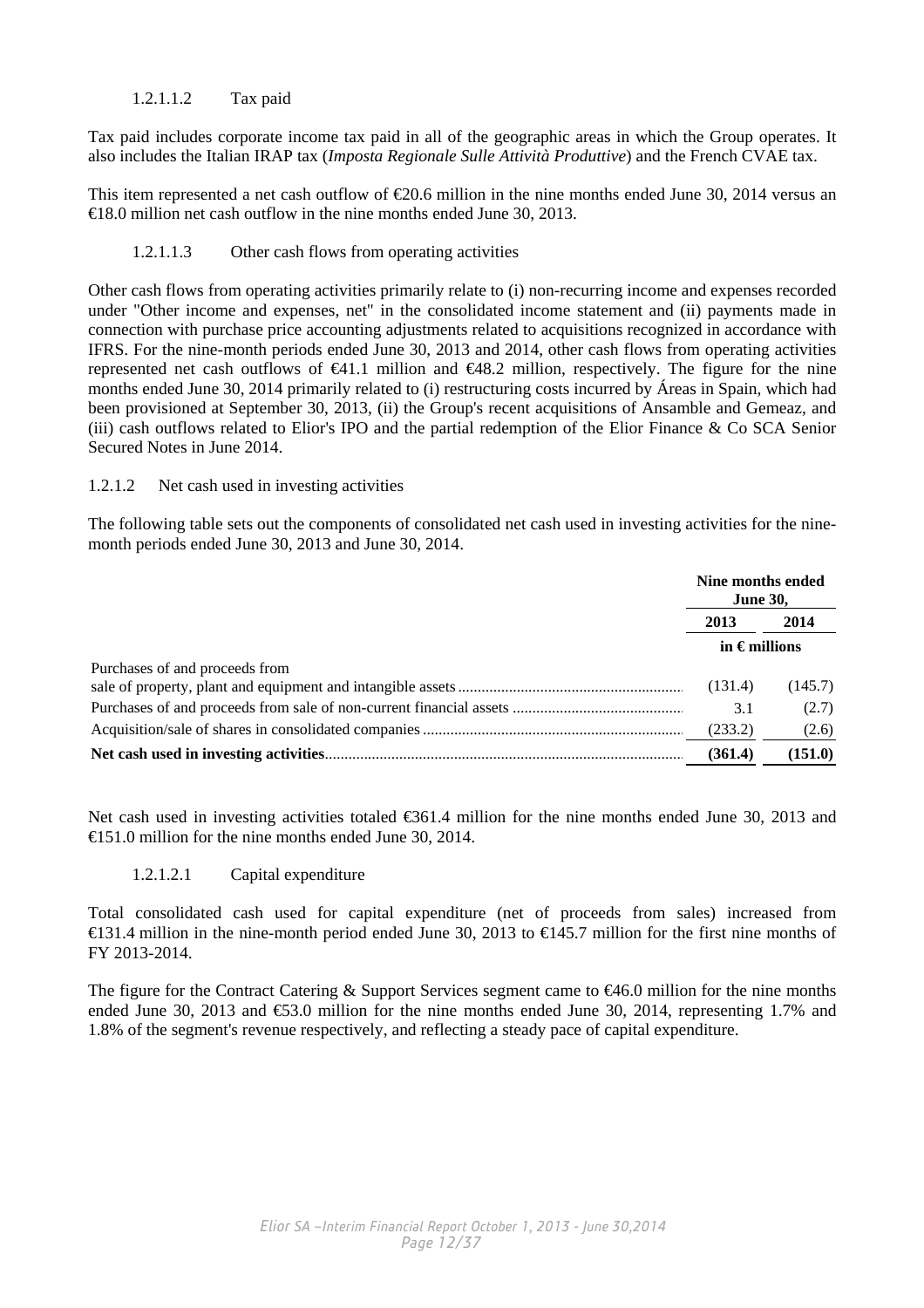In the Concession Catering & Travel Retail segment, net cash used for capital expenditure totaled €83.3 million for the nine months ended June 30, 2013 and €90.2 million for the nine months ended June 30, 2014, representing 7.8% and 8.3% of the segment's revenue respectively. The high level of capital outlay over the period was mainly due to the purchase of non-current assets in the Motorways sector during the third quarter of the fiscal year, as well as the ongoing capital expenditure programs for the renovation of rest areas on the Florida and Maryland Turnpikes in the United States.

Net cash used for capital expenditure by Headquarters, holding companies and purchasing entities came to  $\epsilon$ 2.2 million and  $\epsilon$ 2.6 million in the nine-month periods ended June 30, 2013 and 2014 respectively, and primarily corresponded to purchases of software and hardware.

### 1.2.1.2.2 Purchases of and proceeds from sale of non-current financial assets

The consolidated net cash outflow of  $\epsilon 2.7$  million related to "Purchases of and proceeds from sale of noncurrent financial assets" in the nine months ended June 30, 2014 mainly reflects an increase in loans and deposits.

The consolidated net cash inflow of  $\epsilon 3.1$  million generated from this item in the nine months ended June 30, 2013 primarily related to the repayment of a vendor loan granted in connection with the prior disposal of a main-street fast-food business, partially offset by an increase in loans and deposits.

### 1.2.1.2.3 Acquisition/sale of shares in consolidated companies

For the nine months ended June 30, 2013, acquisitions and sales of shares in consolidated companies represented a net cash outflow of €233.2 million and mainly corresponded to the acquisition of THS in the United States and the purchase of non-controlling interests in contract catering operations in Spain.

For the nine months ended June 30, 2014, this item represented a net cash outflow of  $\epsilon$ 2.6 million and concerned the payment of acquisition-related liabilities (additional purchase price consideration payable by THS to certain former shareholders of subsidiaries previously acquired by THS), partly offset by proceeds received during the period from the sale of the Group's subsidiaries in Argentina and Morocco.

### 1.2.1.3 Cash Flows from Financing Activities

The following table sets out the components of consolidated net cash from financing activities for the ninemonth periods ended June 30, 2013 and June 30, 2014.

|         | Nine months ended<br><b>June 30,</b> |
|---------|--------------------------------------|
| 2013    | 2014                                 |
|         | in $\epsilon$ millions               |
| (0.0)   | 777.9                                |
| (2.2)   | (0.4)                                |
| 1.008.2 | 168.4                                |
| (719.9) | (756.7)                              |
| 286.1   | 189.1                                |

Net cash from financing activities totaled €189.1 million and €286.1 million in the nine-month periods ended June 30, 2014 and 2013 respectively.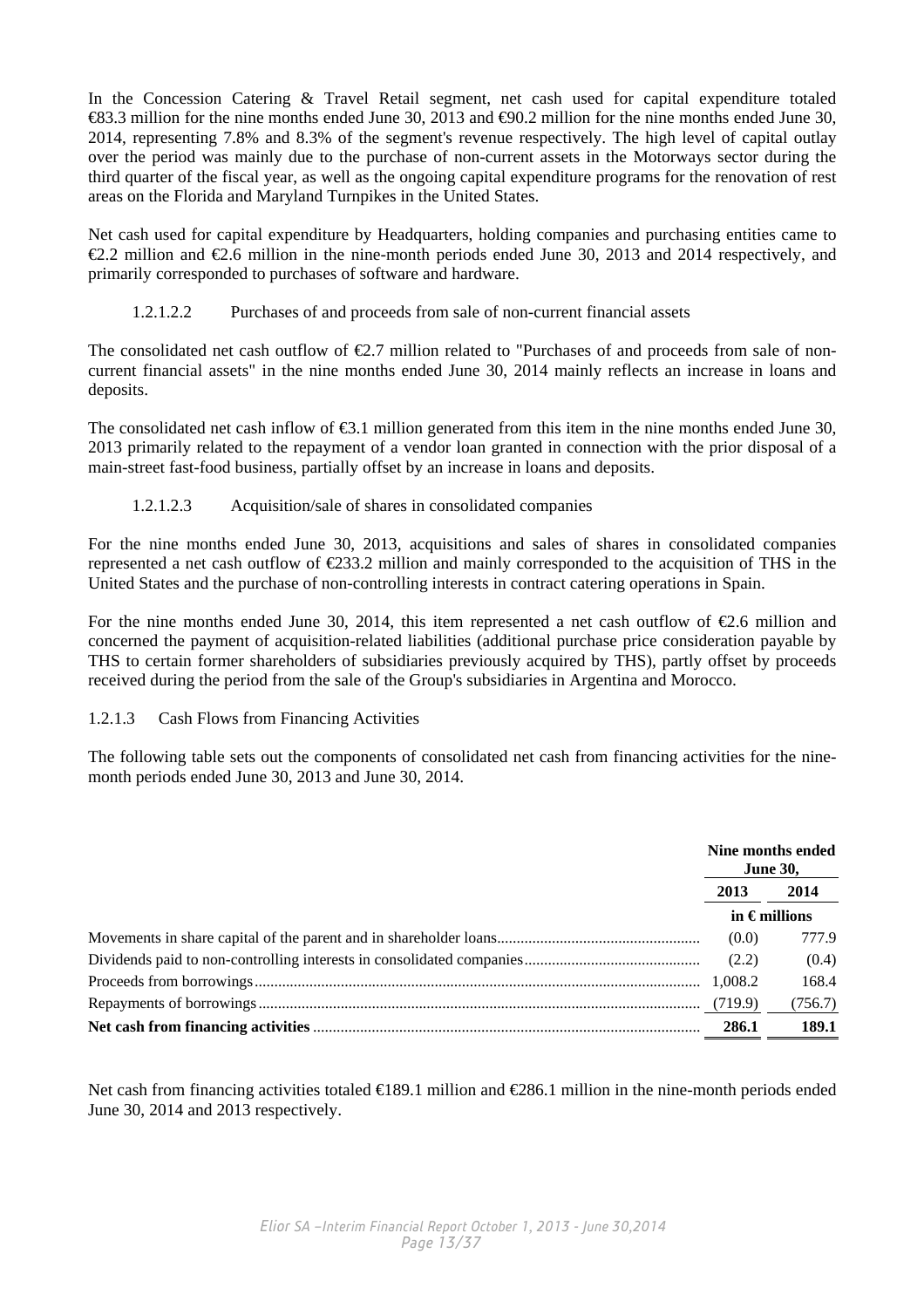### 1.2.1.3.1 Movements in share capital of the parent and in shareholder loans

There were no movements in share capital during the nine-month period ended June 30, 2013.

During the nine months ended June 30, 2014 the Group carried out a  $\epsilon$ 785.0 million capital increase, corresponding to the issue of 53.2 million new shares for the purpose of the Company's IPO on June 11, 2014. A total of €8.4 million in IPO-related costs that could be charged against the issue premium was paid out in the first nine months of FY 2013-2014, notably corresponding to fees of the advisory banks involved.

### 1.2.1.3.2 Dividends paid to non-controlling interests in consolidated companies

This item represented net cash outflows of  $\epsilon 2.2$  million and  $\epsilon 0.4$  million for the nine-month periods ended June 30, 2013 and 2014, respectively, and chiefly corresponded to dividends paid to non-controlling shareholders of MyChef.

### 1.2.1.3.3 Proceeds from borrowings

Consolidated cash inflows from proceeds from borrowings totaled  $\in$ 1,008.2 million and  $\in$ 168.4 million in the nine-month periods ended June 30, 2013 and 2014 respectively.

In the nine months ended June 30, 2013, these proceeds mainly corresponded to (i)  $\in 44.1$  million from new securitized receivables, (ii)  $\epsilon$ 39.3 million drawn down under a new financing arrangement set up by Áreas to fund its capital expenditure in the United States, (iii) €453.0 million drawn down under the Elior Facility 2019, (iv) €350.0 million in proceeds from the issuance in April 2013 by Elior Finance & Co SCA of Senior Secured Notes maturing in 2020, and (v) a  $\bigoplus$  17.7 million bank loan set up in the United States for the acquisition of THS.

In the nine months ended June 30, 2014, this item primarily corresponded to (i)  $\text{ } \in \text{ } 34.8 \text{ million from new}$ securitized receivables, due to the inclusion of Serunión and then Elior Italy in the securitization program, (ii)  $\text{\textsterling}34.6$  million in cash received on the sale of the CICE tax receivable for 2013, and (iii)  $\text{\textsterling}27.9$  million drawn down by Áreas under a bank credit facility to refinance its borrowings and fund its capital expenditure in the United States.

### 1.2.1.3.4 Repayments of borrowings

Repayments of borrowings led to net cash outflows of  $\epsilon$ 719.9 million and  $\epsilon$ 756.7 million in the nine-month periods ended June 30, 2013 and 2014 respectively.

In the first nine months of FY 2012-13, this item mainly corresponded to repayments of (i) syndicated borrowings representing an aggregate €696.4 million, (ii) finance lease liabilities in an amount of  $\triangleleft$ 4.0 million, and (iii) various bank borrowings totaling  $\triangleleft$  9.5 million.

In the first nine months of FY 2013-2014, repayments of borrowings primarily related to (i) early repayment of €615.0 million worth of three syndicated bank loans granted to Elior SA and Elior Participations SA, (ii) early redemption of  $E$ 122.5 million worth of the Elior Finance & Co SCA 6.5% Senior Secured Notes maturing in May 2020, representing 35% of the outstanding notes, (iii) amounts repaid under finance leases  $(\mathcal{A}.1 \text{ million})$ , and (iv) repayments of various bank borrowings ( $\mathcal{A}5.1 \text{ million}$ ).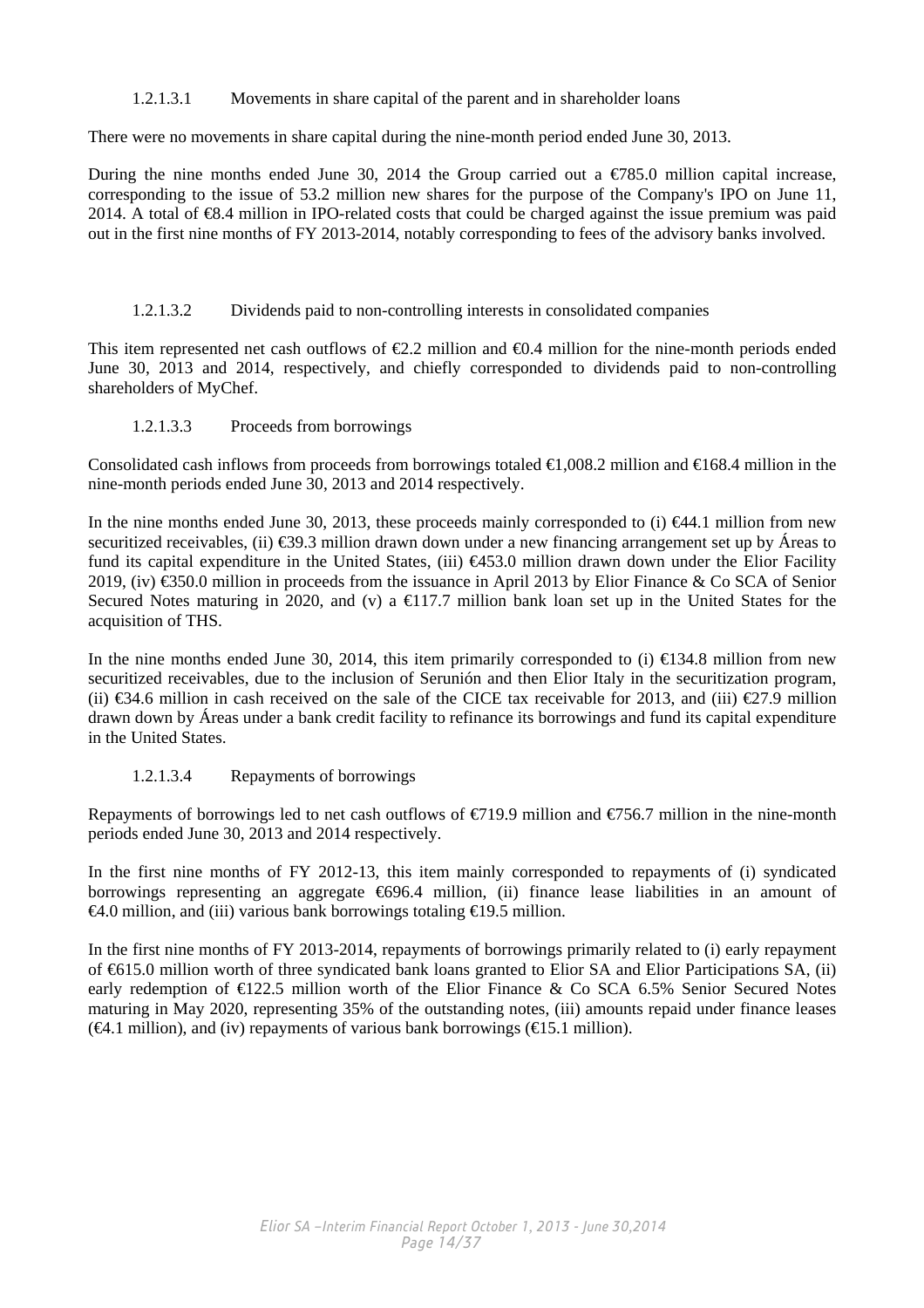### 1.2.1.3.5 Effect of exchange rate and other changes

In the nine months ended June 30, 2014, fluctuations in exchange rates and other changes had a negative €5.2 million cash impact. This overall adverse effect reflects the following combined factors: cash amounts received by Áreas USA for the Florida Turnpike short-term financial receivable recorded in accordance with IFRIC 12, offset by (i) unfavorable currency effects on consolidated cash and cash equivalents and (ii) bank fees paid in connection with the Group's debt repricing in February 2014.

In the first nine months of FY 2012-2013, fluctuations in exchange rates and other changes had an overall positive cash impact, primarily reflecting the combined effect of bank fees paid in relation to the Amend & Extend process for the Senior Credit Facility and the €350 million Senior Secured Notes issue carried out in April 2013, offset by cash amounts received by Áreas USA for the Florida Turnpike short-term financial receivable recorded in accordance with IFRIC 12.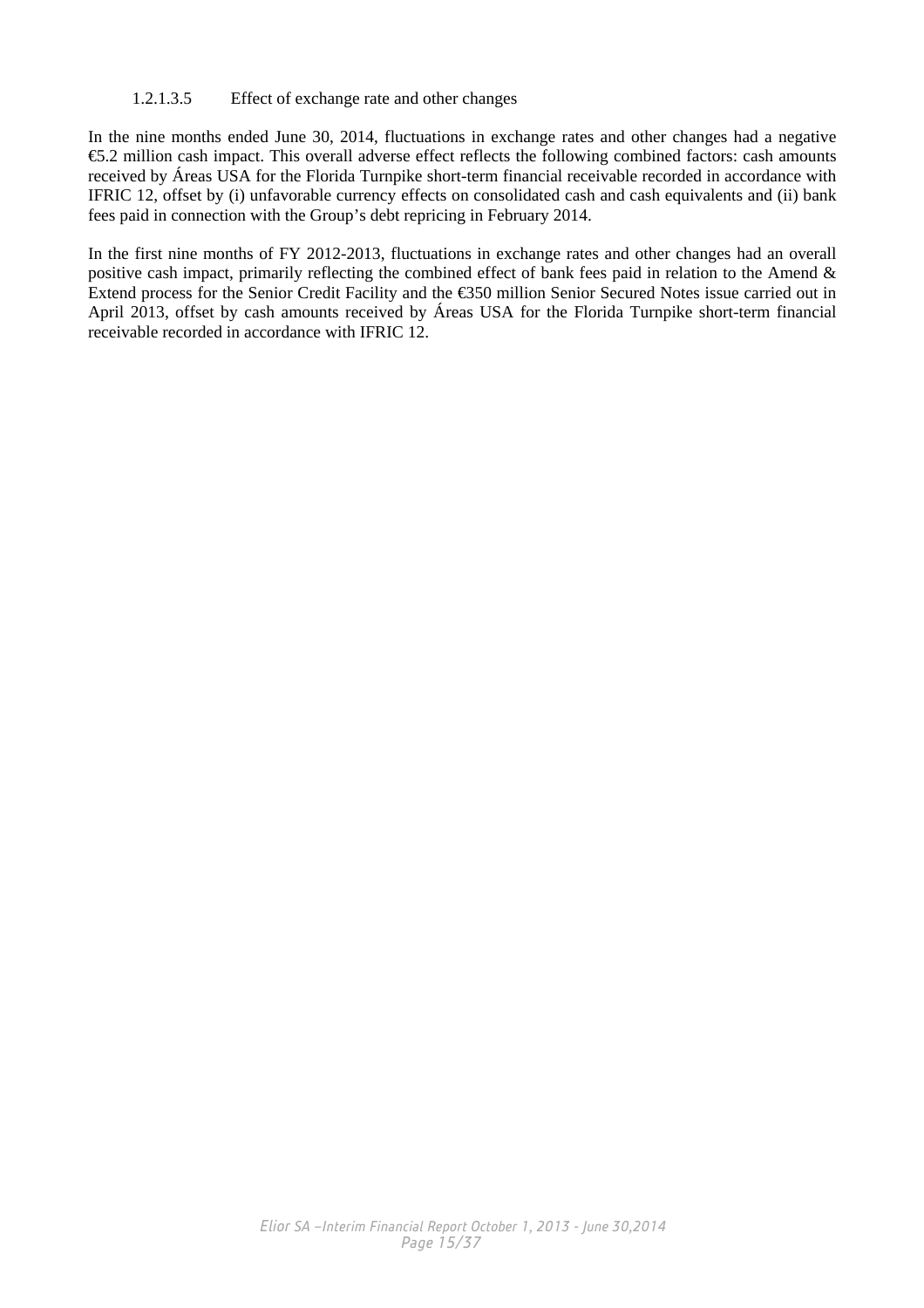## **Elior SA (formerly Holding Bercy Investissement SCA)**

### Condensed Interim Consolidated Financial Statements

*for the Nine-Month Periods Ended June 30, 2014 and 2013*

*The English-language version of this document is a free translation from the original, which was prepared in French. All possible care has been taken to ensure that the translation is an accurate representation of the original. However, in all matters of interpretation of information, views or opinions expressed therein, the original language version of the document in French takes precedence over this translation.*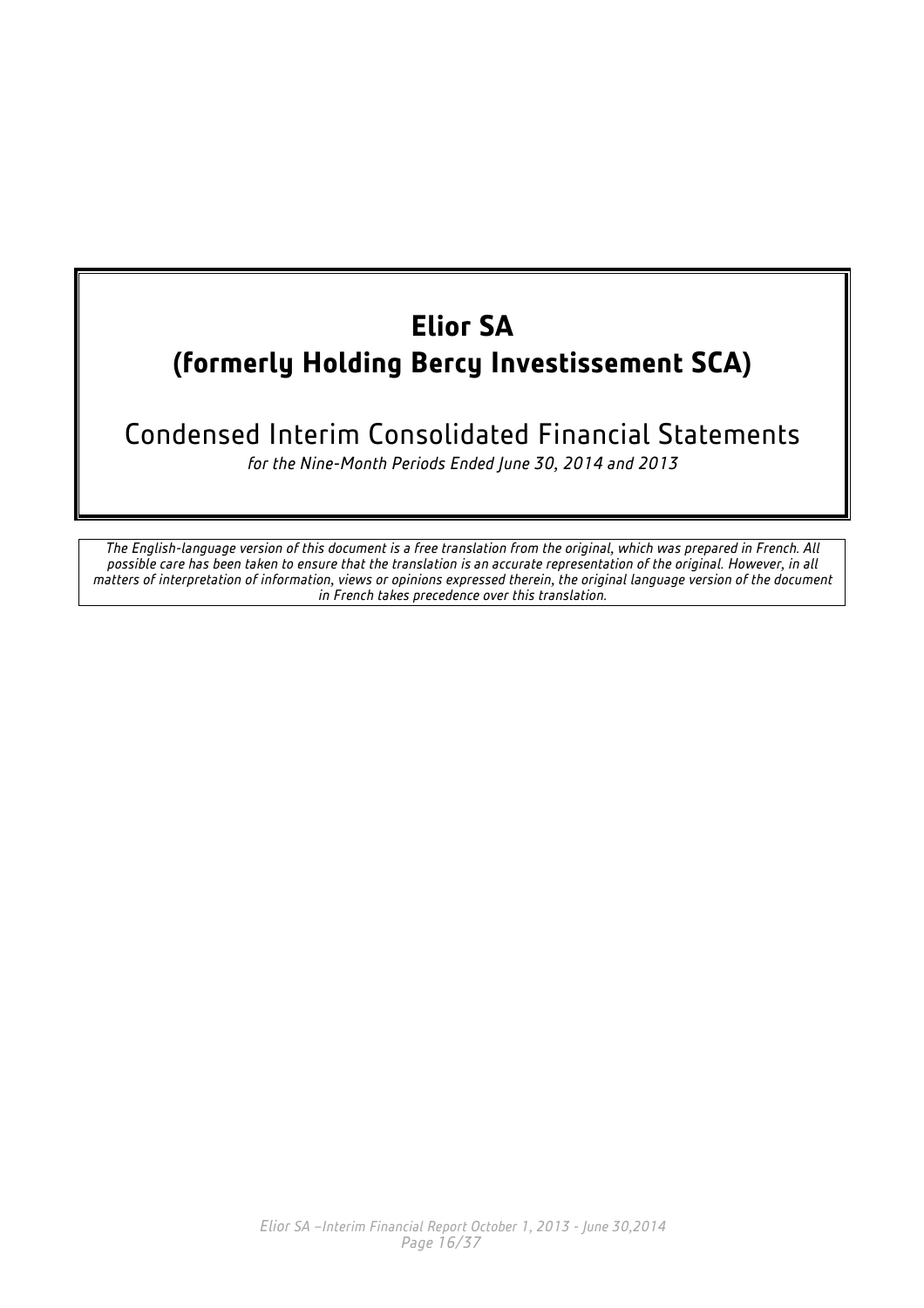| $\mathbf 1$    | Consolidated Income Statement and Statement of Comprehensive Income 18 |  |
|----------------|------------------------------------------------------------------------|--|
| a.             |                                                                        |  |
| $\mathbf{b}$ . |                                                                        |  |
| 2.             |                                                                        |  |
| a.             |                                                                        |  |
| b.             |                                                                        |  |
| 3.             |                                                                        |  |
| 4.             |                                                                        |  |
|                | Notes to the Condensed Interim Consolidated Financial Statements 23    |  |
| 1.             |                                                                        |  |
| 2.             |                                                                        |  |
| 3.             |                                                                        |  |
| 4.             |                                                                        |  |
| 5.             |                                                                        |  |
| 6.             |                                                                        |  |
| 7.             |                                                                        |  |
| 8.             |                                                                        |  |
| 9.             |                                                                        |  |
| 10.            |                                                                        |  |
| 11.            |                                                                        |  |
| 12.            |                                                                        |  |
| 13.            |                                                                        |  |
| 14.            |                                                                        |  |
| 15.            |                                                                        |  |
| 16.            |                                                                        |  |
| 17.            |                                                                        |  |
| 18.            |                                                                        |  |
| 19.            |                                                                        |  |
| 20.            |                                                                        |  |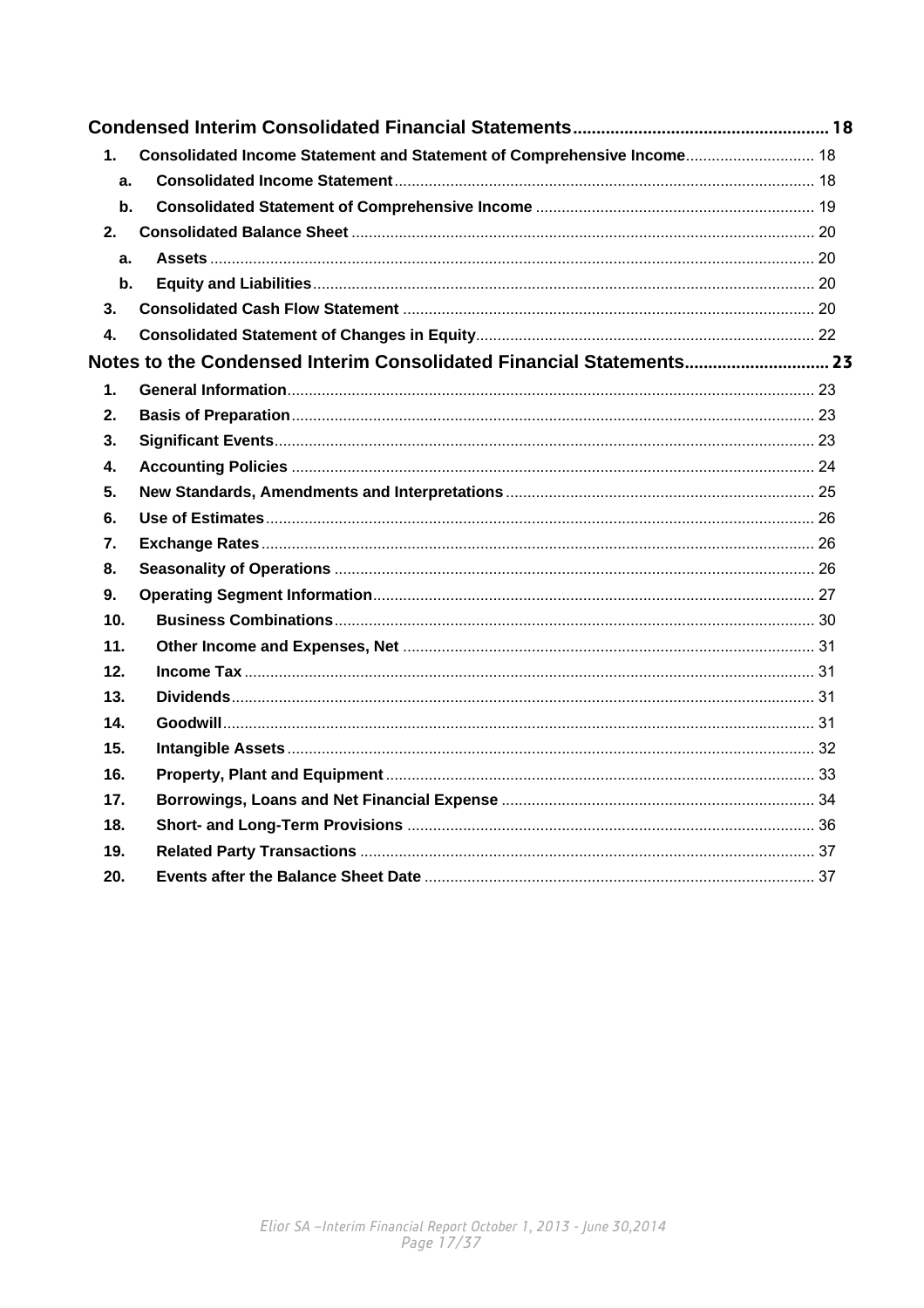### <span id="page-17-0"></span>**1. Consolidated Income Statement and Statement of Comprehensive Income**

### **a. Consolidated Income Statement**

| (in $\epsilon$ millions)                                                |     | Nine months ended<br>June 30, 2014<br>Unaudited | Nine months ended<br>June 30, 2013<br>Unaudited |
|-------------------------------------------------------------------------|-----|-------------------------------------------------|-------------------------------------------------|
| <b>Revenue</b>                                                          | 9.a | 4,040.7                                         | 3,771.9                                         |
| Purchase of raw materials and consumables                               |     | (1,219.2)                                       | (1, 124.4)                                      |
| Personnel costs                                                         |     | (1,870.9)                                       | (1,786.2)                                       |
| Other operating expenses                                                |     | (589.7)                                         | (522.5)                                         |
| Taxes other than on income                                              |     | (49.2)                                          | (40.4)                                          |
| Depreciation, amortization and provisions for recurring operating items |     | (100.0)                                         | (101.0)                                         |
| <b>Recurring operating profit</b>                                       |     | 211.8                                           | 197.4                                           |
| Share of profit of associates                                           |     | 1.6                                             | 0.8                                             |
| Recurring operating profit including share of profit of associates      | 9.b | 213.4                                           | 198.3                                           |
| Other income and expenses, net                                          | 11  | (53.2)                                          | (36.5)                                          |
| Operating profit including share of profit of associates                |     | 160.2                                           | 161.8                                           |
| Financial expenses                                                      | 17  | (114.1)                                         | (97.8)                                          |
| Financial income                                                        | 17  | 2.5                                             | 1.4                                             |
| Profit before income tax                                                |     | 48.6                                            | 65.4                                            |
| Income tax                                                              | 12  | (29.1)                                          | (27.1)                                          |
| Profit for the period                                                   |     | 19.5                                            | 38.3                                            |
| Attributable to owners of the parent                                    |     | 21.4                                            | 44.9                                            |
| Attributable to non-controlling interests                               |     | (1.9)                                           | (6.6)                                           |
| Basic earnings per share (in $\epsilon$ )                               |     | 0.19                                            | 0.41                                            |
| Diluted earnings per share (in $\epsilon$ )                             |     | 0.19                                            | 0.41                                            |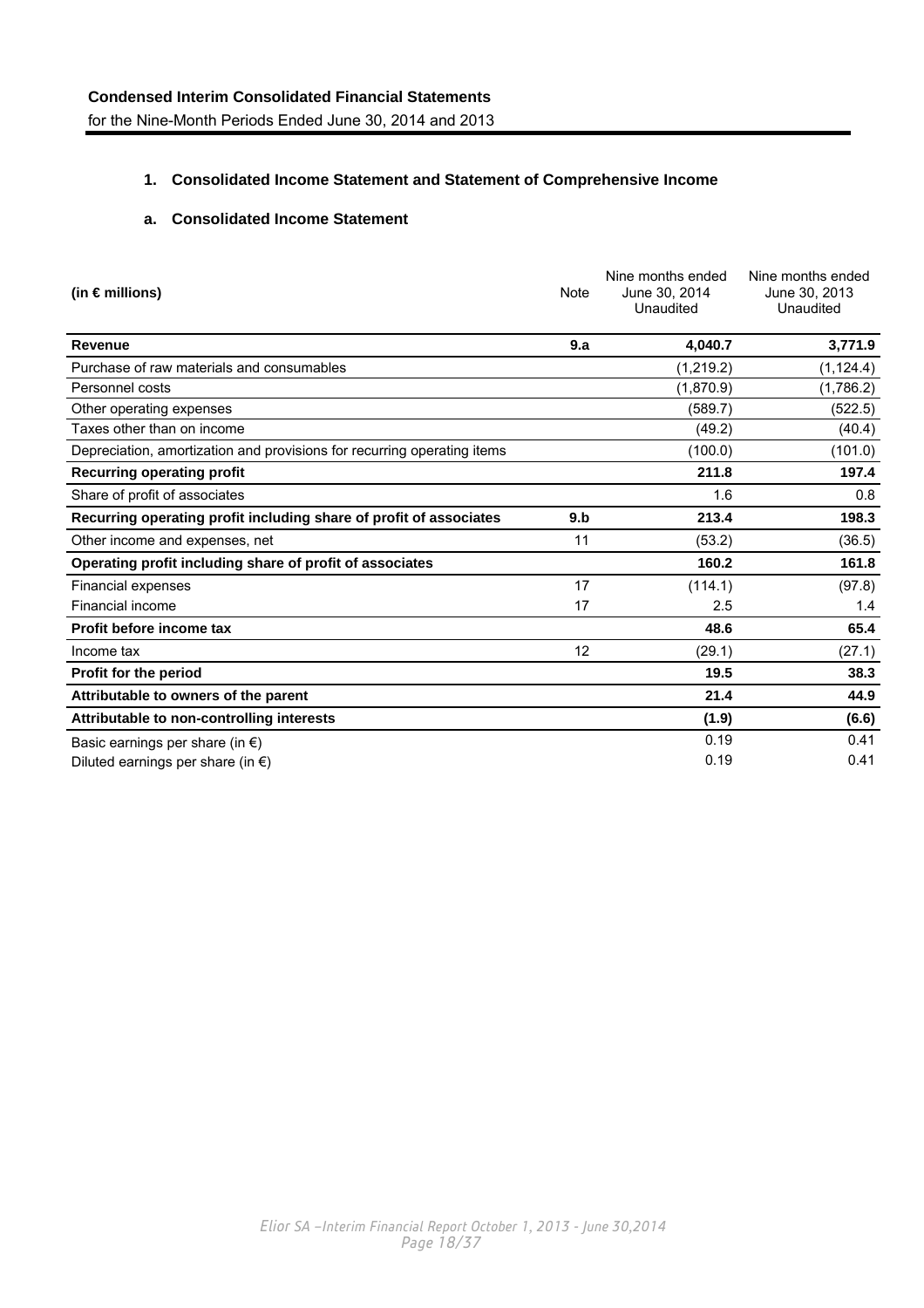### <span id="page-18-0"></span>**b. Consolidated Statement of Comprehensive Income**

| (in $\epsilon$ millions)                                           | Nine months ended<br>June 30, 2014<br>Unaudited | Nine months ended<br>June 30, 2013<br>Unaudited |  |
|--------------------------------------------------------------------|-------------------------------------------------|-------------------------------------------------|--|
| Profit for the period                                              | 19.5                                            | 38.3                                            |  |
| Items that will not be reclassified subsequently to profit or loss |                                                 |                                                 |  |
| Post-employment benefit obligations                                | 0.3                                             | (1.6)                                           |  |
| Items that may be subsequently reclassified to profit or loss      |                                                 |                                                 |  |
| <b>Financial instruments</b>                                       | 0.5                                             | 14.6                                            |  |
| Currency translation differences                                   | (3.3)                                           | (0.3)                                           |  |
| Income tax                                                         | (0.2)                                           | (5.0)                                           |  |
| Total other comprehensive income/(expense) for the period          | (2.7)                                           | 7.6                                             |  |
| Total comprehensive income for the period                          | 16.8                                            | 46.0                                            |  |
| Attributable to:                                                   |                                                 |                                                 |  |
| - Owners of the parent                                             | 18.7                                            | 52.5                                            |  |
| - Non-controlling interests                                        | (1.9)                                           | (6.6)                                           |  |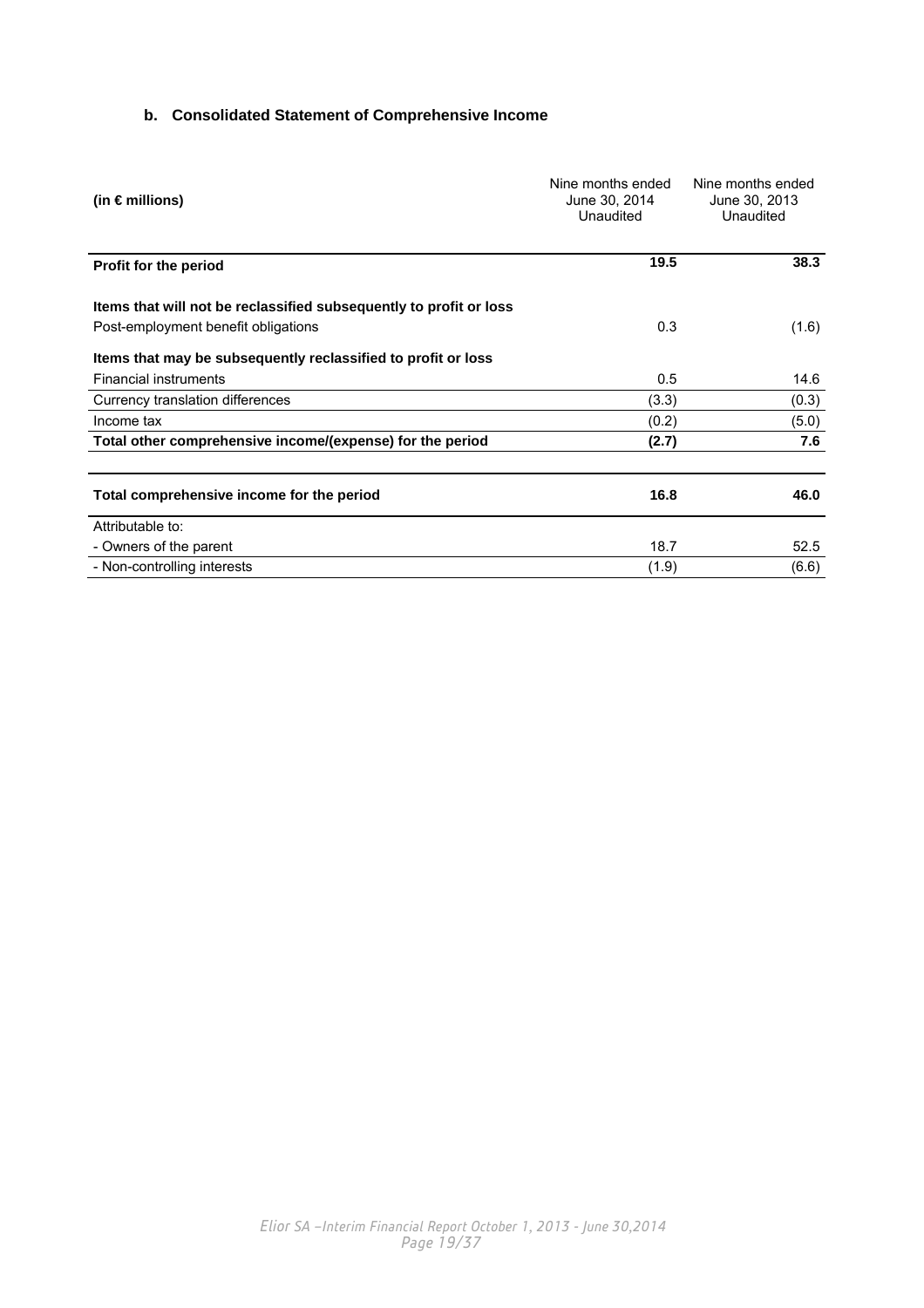### <span id="page-19-0"></span>**2. Consolidated Balance Sheet**

### **a. Assets**

| (in $\epsilon$ millions)                           | Note | At June 30,<br>2014<br>Unaudited | At Sept. 30,<br>2013<br>Audited | At June 30,<br>2013<br>Unaudited |
|----------------------------------------------------|------|----------------------------------|---------------------------------|----------------------------------|
| Goodwill                                           | 14   | 2,357.2                          | 2,411.6                         | 2,448.5                          |
| Intangible assets                                  | 15   | 230.6                            | 143.4                           | 102.0                            |
| Property, plant and equipment                      | 16   | 502.5                            | 489.5                           | 526.3                            |
| Non-current financial assets                       |      | 38.0                             | 39.3                            | 27.6                             |
| Investments in associates                          |      | 6.5                              | 6.7                             | 6.1                              |
| Fair value of derivative financial instruments (*) |      | 0.4                              | 0.6                             | 0.0                              |
| Deferred tax assets                                |      | 236.2                            | 227.8                           | 204.0                            |
| <b>Non-current assets</b>                          |      | 3,371.5                          | 3,318.9                         | 3,314.5                          |
| Inventories                                        |      | 89.9                             | 94.2                            | 93.6                             |
| Trade and other receivables                        |      | 1.009.6                          | 905.2                           | 976.4                            |
| Current income tax assets                          |      | 25.3                             | 19.5                            | 19.4                             |
| Other current assets                               |      | 46.1                             | 46.2                            | 44.8                             |
| Short-term financial receivables (*)               |      | 5.3                              | 8.5                             | 9.6                              |
| Cash and cash equivalents (*)                      |      | 312.4                            | 210.0                           | 90.3                             |
| <b>Current assets</b>                              |      | 1,488.5                          | 1,283.6                         | 1,234.1                          |
| <b>Total assets</b>                                |      | 4.860.0                          | 4,602.5                         | 4,548.6                          |

*(\*) Included in the calculation of net debt* 

### **b. Equity and Liabilities**

|                                                        |             | At June 30. | At Sept. 30. | At June 30. |
|--------------------------------------------------------|-------------|-------------|--------------|-------------|
| (in $\epsilon$ millions)                               | Note        | 2014        | 2013         | 2013        |
|                                                        |             | Unaudited   | Audited      | Unaudited   |
| Share capital                                          |             | 1.6         | 1.1          | 1.1         |
| Reserves and retained earnings                         |             | 1,294.9     | 582.1        | 624.9       |
| Non-controlling interests                              |             | 29.5        | 67.6         | 64.3        |
| <b>Total equity</b>                                    | $4.a)$ & b) | 1,326.1     | 650.8        | 690.3       |
| Long-term debt (*)                                     | 17          | 1.647.9     | 2,240.8      | 2,267.7     |
| Fair value of derivative financial instruments (*)     |             | 25.4        | 25.7         | 26.9        |
| Non-current liabilities relating to share acquisitions |             | 148.7       | 40.1         | 48.6        |
| Deferred tax liabilities                               |             | 40.1        | 23.1         | 20.2        |
| Provisions for pension and other post-employment       | 18          | 97.0        | 97.6         | 96.0        |
| benefit obligations                                    |             |             |              |             |
| Other long-term provisions                             | 18          | 13.5        | 13.5         | 16.4        |
| Other non-current liabilities                          |             | 0.1         | 0.0          | 0.0         |
| <b>Non-current liabilities</b>                         |             | 1,972.7     | 2,440.9      | 2,475.7     |
| Trade and other payables                               |             | 685.8       | 667.2        | 621.7       |
| Due to suppliers of non-current assets                 |             | 15.8        | 30.2         | 20.5        |
| Accrued taxes and payroll costs                        |             | 607.6       | 525.5        | 560.1       |
| Current income tax liabilities                         |             | 22.8        | 3.1          | 16.8        |
| Short-term debt (*)                                    | 17          | 110.2       | 136.1        | 68.4        |
| Current liabilities relating to share acquisitions     |             | 18.9        | 26.4         | 21.0        |
| Short-term provisions                                  | 18          | 79.8        | 101.3        | 57.0        |
| Other current liabilities                              |             | 20.4        | 21.1         | 17.1        |
| <b>Current liabilities</b>                             |             | 1,561.2     | 1,510.9      | 1,382.5     |
| <b>Total liabilities</b>                               |             | 3,533.9     | 3,951.7      | 3,858.2     |
| <b>Total equity and liabilities</b>                    |             | 4,860.0     | 4,602.5      | 4,548.6     |
| (*) Included in the calculation of net debt            |             | 1,465.4     | 2,183.5      | 2,263.1     |
| Net debt excluding fair value of derivative financial  |             | 1,458.8     | 2,181.4      | 2,258.6     |
| instruments and debt issuance costs                    |             |             |              |             |

### **3. Consolidated Cash Flow Statement**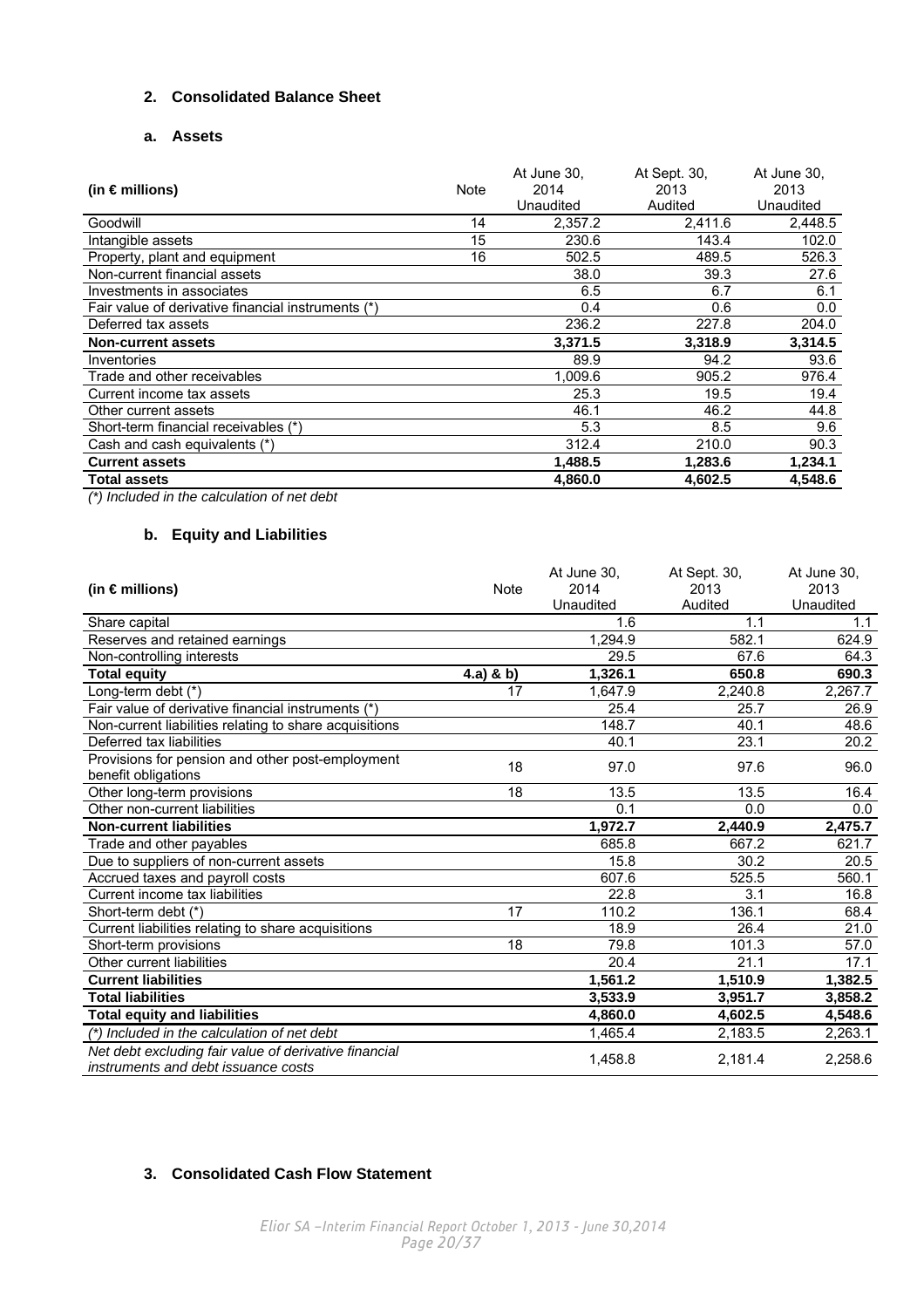| (in $\epsilon$ millions)                                                  | Nine months ended<br>June 30, 2014<br>Unaudited | Nine months ended<br>June 30, 2013<br>Unaudited |
|---------------------------------------------------------------------------|-------------------------------------------------|-------------------------------------------------|
| Cash flows from operating activities                                      |                                                 |                                                 |
| Recurring operating profit including share of profit of associates        | 213.4                                           | 198.3                                           |
| Amortization and depreciation                                             | 102.1                                           | 98.9                                            |
| Provisions                                                                | (2.1)                                           | 2.1                                             |
| <b>EBITDA</b>                                                             | 313.4                                           | 299.2                                           |
| Dividends received from associates                                        | 1.6                                             | 0.9                                             |
| Change in working capital                                                 | (36.8)                                          | (99.9)                                          |
| Interest paid                                                             | (105.9)                                         | (92.3)                                          |
| Tax paid                                                                  | (20.6)                                          | (18.0)                                          |
| Other cash movements                                                      | (49.0)                                          | (42.0)                                          |
| Net cash from operating activities                                        | 102.8                                           | 48.0                                            |
| Cash flows from investing activities                                      |                                                 |                                                 |
| Purchases of property, plant and equipment and intangible assets          | (151.9)                                         | (139.2)                                         |
| Proceeds from sale of property, plant and equipment and intangible assets | 6.2                                             | 7.8                                             |
| Purchases of non-current financial assets                                 | (4.3)                                           | (7.1)                                           |
| Proceeds from sale of non-current financial assets                        | 1.6                                             | 10.3                                            |
| Acquisition of Elior shares                                               | 0.0                                             | 0.0                                             |
| Acquisition/sale of shares in other consolidated companies                | (2.6)                                           | (233.2)                                         |
| Net cash used in investing activities                                     | (151.0)                                         | (361.4)                                         |
| Cash flows from financing activities                                      |                                                 |                                                 |
| Movements in share capital of the parent and in shareholder loans         | 777.1                                           | 0.0                                             |
| Dividends paid to non-controlling interests in consolidated subsidiaries  | (0.4)                                           | (2.2)                                           |
| Proceeds from borrowings                                                  | 168.4                                           | 1,008.2                                         |
| Repayments of borrowings                                                  | (756.7)                                         | (719.9)                                         |
| Net cash from financing activities                                        | 189.1                                           | 286.1                                           |
| Effect of exchange rate and other changes                                 | (5.2)                                           | 1.3                                             |
| Net increase/(decrease) in cash and cash equivalents                      | 134.9                                           | (26.1)                                          |
| Cash and cash equivalents at beginning of period                          | 130.1                                           | 54.8                                            |
| Cash and cash equivalents at end of period                                | 265.0                                           | 28.7                                            |

Bank overdrafts repayable on demand and current accounts held for treasury management purposes are an integral part of the Group's cash management and are therefore deducted from cash in the cash flow statement whereas they are classified as short-term debt in the balance sheet. These items represent the sole difference between the cash and cash equivalents figure presented in the balance sheet and the amount presented in the cash flow statement under "Cash and cash equivalents at end of period".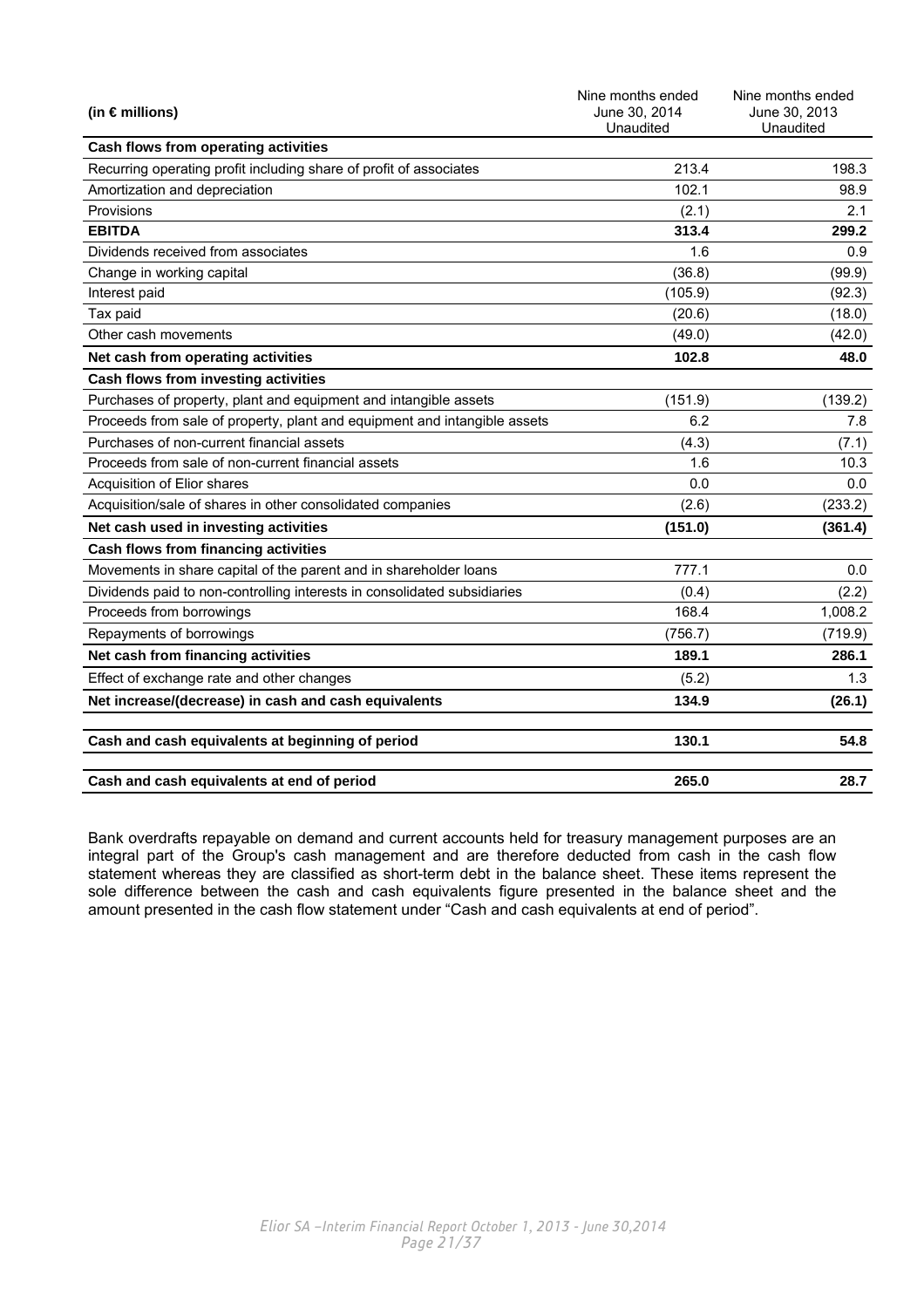### **4. Consolidated Statement of Changes in Equity**

<span id="page-21-0"></span>

| (in $\epsilon$ millions)                       | Number of<br>shares | Share<br>capital | Additional<br>paid-in<br>capital<br>and other<br>reserves | <b>Profit for</b><br>the period<br>attributable<br>to owners<br>of the<br>parent | <b>Translation</b><br>reserve | Equity<br>attributable<br>to owners<br>of the<br>parent | Non-controlling<br>interests | Total<br>equity |
|------------------------------------------------|---------------------|------------------|-----------------------------------------------------------|----------------------------------------------------------------------------------|-------------------------------|---------------------------------------------------------|------------------------------|-----------------|
| Balance at September 30, 2012 (reported)       | 108,820,358         | 1.1              | 596.2                                                     | (30.1)                                                                           | 1.8                           | 568.8                                                   | 50.1                         | 618.9           |
| Impact of change in accounting method: IAS 19R |                     |                  | (5.8)                                                     |                                                                                  |                               | (5.8)                                                   |                              | (5.8)           |
| Balance at September 30, 2012                  | 108,820,358         | 1.1              | 590.4                                                     | (30.1)                                                                           | 1.8                           | 563.0                                                   | 50.1                         | 613.1           |
| Profit for the period                          |                     |                  |                                                           | 44.9                                                                             |                               | 44.9                                                    | (6.6)                        | 38.3            |
| Post-employment benefit obligations            |                     |                  | (1.6)                                                     |                                                                                  |                               | (1.6)                                                   |                              | (1.6)           |
| Changes in fair value of financial instruments |                     |                  | 9.6                                                       |                                                                                  |                               | 9.6                                                     |                              | 9.6             |
| Currency translation differences               |                     |                  |                                                           |                                                                                  | 0.4                           | 0.4                                                     | (0.7)                        | (0.3)           |
| Comprehensive income for the period            |                     |                  | 8.0                                                       | 44.9                                                                             | 0.4                           | 53.2                                                    | (7.3)                        | 46.0            |
| Appropriation of prior-period profit           |                     |                  | (30.1)                                                    | 30.1                                                                             |                               |                                                         |                              |                 |
| Dividends paid                                 |                     |                  | (0.8)                                                     |                                                                                  |                               | (0.8)                                                   | (1.5)                        | (2.3)           |
| Other movements (a)                            |                     |                  | 10.6                                                      |                                                                                  |                               | 10.6                                                    | (23.0)                       | 33.6            |
| Balance at June 30, 2013                       | 108,820,358         | 1.1              | 578.0                                                     | 44.9                                                                             | 2.2                           | 626.0                                                   | 64.3                         | 690.3           |
| Balance at September 30, 2013                  | 108,820,358         | 1.1              | 567.2                                                     | 8.7                                                                              | 6.3                           | 583.2                                                   | 67.6                         | 650.8           |
| Profit for the period                          |                     |                  |                                                           | 21.4                                                                             |                               | 21.4                                                    | (1.9)                        | 19.5            |
| Post-employment benefit obligations            |                     |                  | 0.3                                                       |                                                                                  |                               | 0.3                                                     |                              | 0.3             |
| Changes in fair value of financial instruments |                     |                  | 0.3                                                       |                                                                                  |                               | 0.3                                                     | 0.0                          | 0.3             |
| Currency translation differences               |                     |                  |                                                           |                                                                                  | (2.3)                         | (2.3)                                                   | (1.0)                        | (3.3)           |
| Comprehensive income for the period            |                     |                  | 0.6                                                       | 21.4                                                                             | (2.3)                         | 19.7                                                    | (2.9)                        | 16.8            |
| Appropriation of prior-period profit           |                     |                  | 8.7                                                       | (8.7)                                                                            |                               | 0.0                                                     |                              | 0.0             |
| Capital increase                               | 55,392,327          | 0.5              | 768.0                                                     |                                                                                  |                               | 768.6                                                   |                              | 768.6           |
| Dividends paid                                 |                     |                  | (0.3)                                                     |                                                                                  |                               | (0.3)                                                   | 0.7                          | 0.4             |
| Other movements (b)                            |                     |                  | (74.7)                                                    |                                                                                  |                               | (74.7)                                                  | (35.9)                       | (110.5)         |
| Balance at June 30, 2014                       | 164,212,685         | 1.6              | 1,269.5                                                   | 21.4                                                                             | 4.0                           | 1,296.6                                                 | 29.5                         | 1,326.1         |

- a) The amounts recognized under "Other movements" within "Equity attributable to owners of the parent" and "Non-controlling interests" for the nine months ended June 30, 2013 correspond to the impact of (i) a share issue taken up by the non-controlling shareholders of Áreas subsidiaries; and (ii) the acquisition of TrustHouse Services (which has been consolidated since April 2013), including a correction to align the amount of goodwill initially calculated at June 30, 2013 with the full goodwill method that has been applied since September 30, 2013.
- b) The amounts recognized under "Other movements" within "Equity attributable to owners of the parent" and "Non-controlling interests" for the nine months ended June 30, 2014 correspond to (i) the recognition of the liability related to the Áreas put option, amounting to an aggregate €130 million, of which €112 million was deducted from equity, and (ii) the €1.5 million impact of the first-time consolidation of the management companies that were merged into Elior prior to the IPO.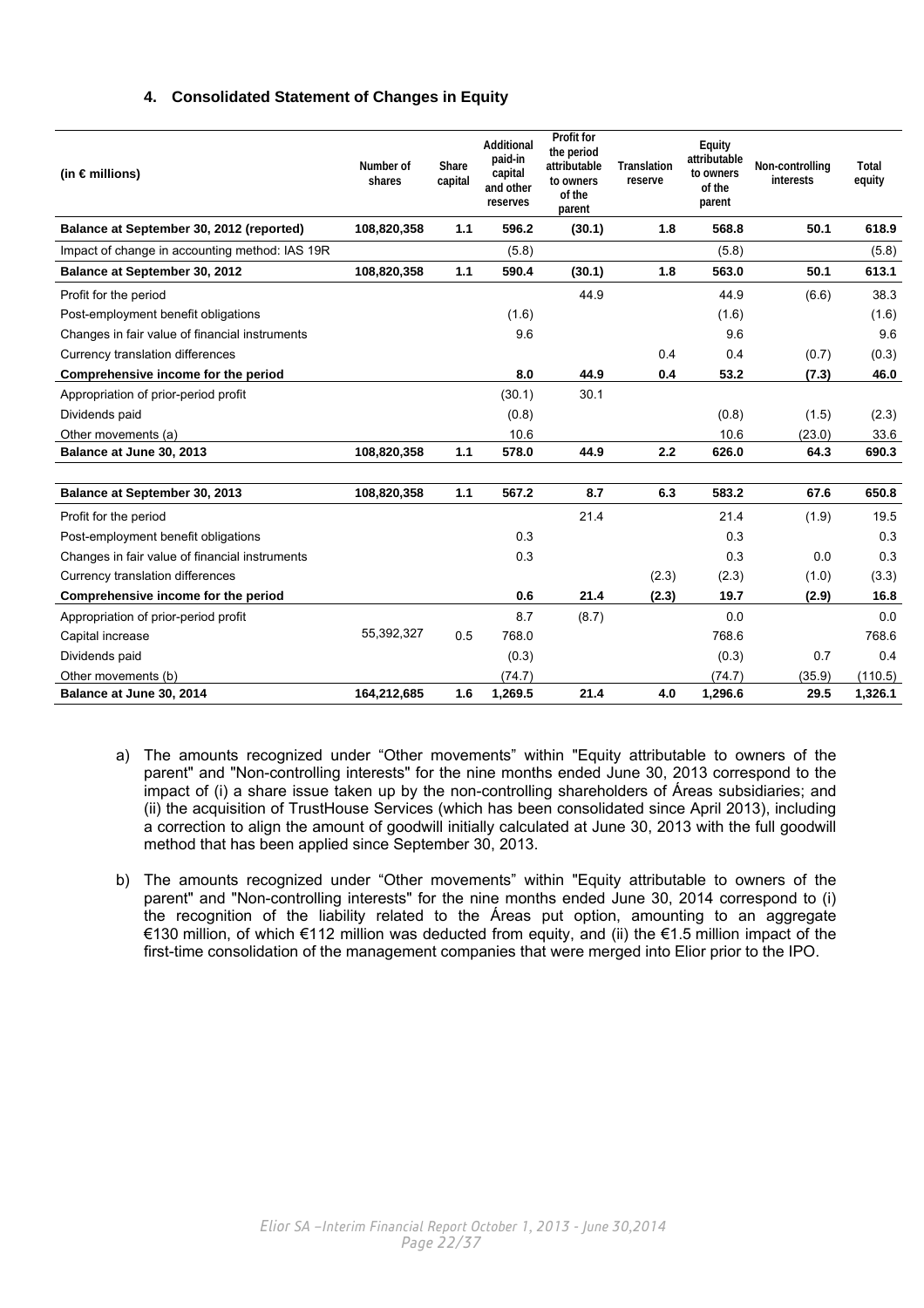### <span id="page-22-0"></span>**Notes to the Condensed Interim Consolidated Financial Statements**

### **1. General Information**

Elior SA (Holding Bercy Investissement SCA until June 11, 2014) is a French joint stock corporation (*société anonyme*) registered and domiciled in France. Its headquarters are located at 61-69 rue de Bercy, Paris, France. At June 30, 2014, Elior was 41.3%-held by investment funds managed by Charterhouse and Chequers, 19.67%-held by Bagatelle Investissement et Management – "BIM" (which is wholly owned by Robert Zolade), 1.09%-held by the SOFIA investment fund and companies of the Intermediate Capital Group (ICG), and 37.95%-held by private and public investors following Elior's admission to trading on Euronext Paris on June 11, 2014.

The Elior Group is a major player in Europe's contracted food and support services industry. It operates its businesses of Contract Catering & Support Services and Concession Catering & Travel Retail through companies based in 13 countries – mainly in the Eurozone, the United Kingdom, Latin America and the USA.

### **2. Basis of Preparation**

These condensed interim consolidated financial statements for the nine-month periods ended June 30, 2014 and 2013 have been prepared in accordance with IAS 34, "Interim Financial Reporting". They should be read in conjunction with the annual financial statements for the year ended September 30, 2013, which were prepared in accordance with IFRS.

The condensed interim consolidated financial statements were approved for issue by Elior's Board of Directors on September 10, 2014.

### **3. Significant Events**

### **a. Acquisition and disposal of shares in consolidated companies**

In December 2013, the Group sold its Moroccan and Argentinian concession catering activities (previously operated by Áreas). Prior to the sale these activities generated aggregate annual revenue of around €20 million.

During the nine months ended June 30, 2013, the Group carried out the following transactions:

- In April 2013, it completed the acquisition of 78% of the share capital of the US-based contract caterer, TrustHouse Services Group (THS), with the remaining 22% owned by THS' managers. THS generates some \$440 million in annual revenue and operates primarily in the Education, Healthcare and Corrections sectors. The total acquisition cost for the Group was around  $\epsilon$ 213 million, of which €100 million was funded by an equity investment by Elior Restauration et Services SA and €118 million by local acquisition financing that matures in April 2019. THS has been fully consolidated by the Group since April 15, 2013.
	- In January 2013, it acquired an additional 9.25% of the share capital of Serunión for €19 million following the exercise of a call option. Serunión is now wholly owned by the Group.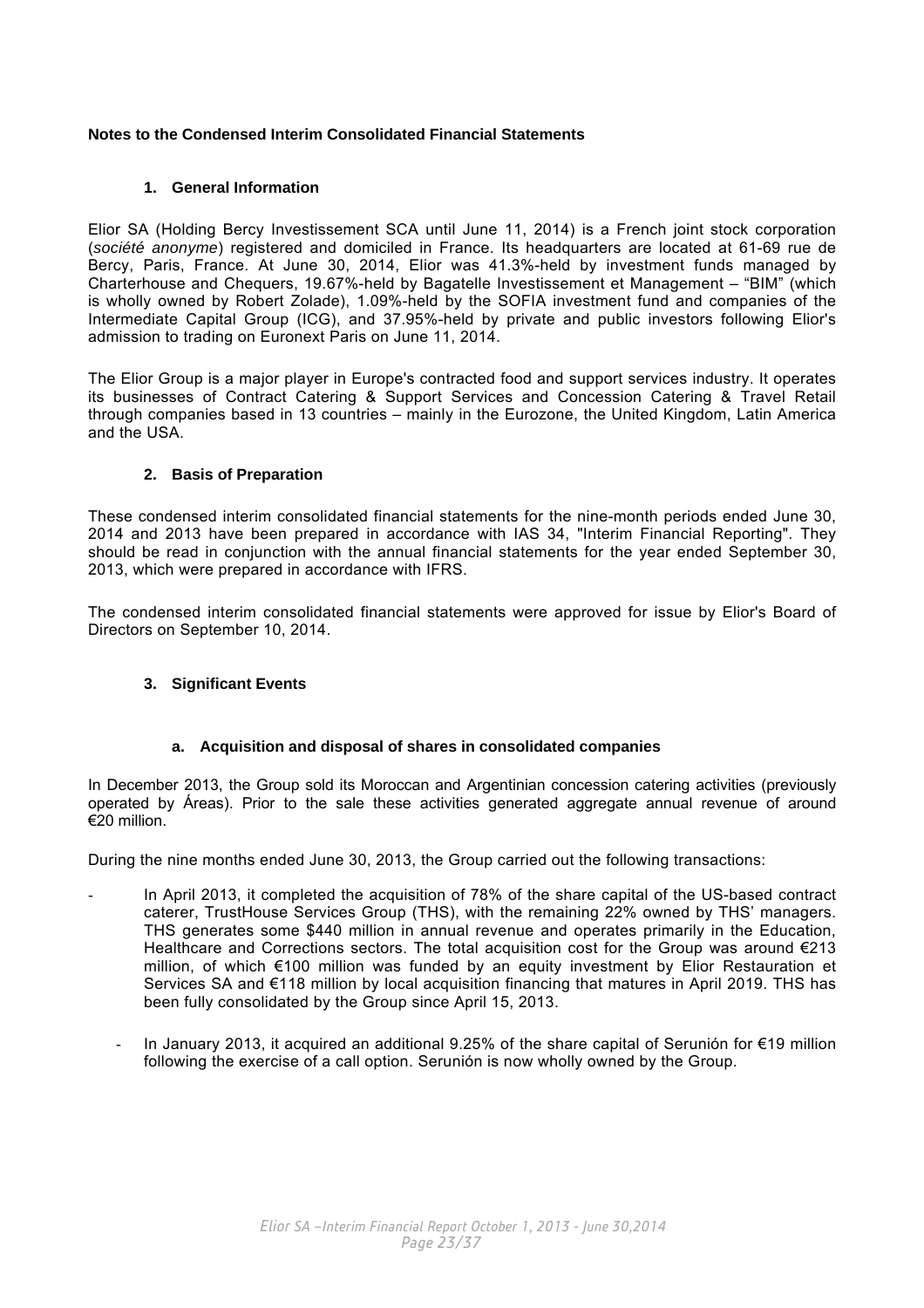### **b. Renegotiation of the Group's syndicated bank loans (4th amendment)**

<span id="page-23-0"></span>The Group's lending margins on its syndicated bank loans were reduced by its partner banks, effective from February 3, 2014. The reductions correspond to (i) 75 basis points on the outstanding amount of Elior and Elior Participations' main term loans representing a total of €1,571.3 million, and (ii) 25 basis points on €192.5 million in undrawn revolving credit facilities. In connection with the reductions obtained, the Group paid €6.8 million in bank fees, which are included in the effective interest rate of the loans and are therefore being deferred in the balance sheet in accordance with the IFRS accounting treatment applicable to a debt renegotiation that does not result in any substantial changes to the loan agreement.

### **c. Elior's stock market floatation on June 11, 2014 and the recognition of a liability for the put option on 38.45% of Áreas' share capital**

Elior has been listed on NYSE Euronext Paris since June 11, 2014. The IPO involved the issue of 53.2 million Elior shares at a unit price of €14.75, resulting in an overall €785 million capital increase. Of this amount, €769 million was recognized in equity, net of the direct costs of the IPO which were charged against the issue premium in an amount net of the related tax effect.

As a listed company, in accordance with IAS 32 Elior considers that it no longer has control over the exercise conditions of the put option held by Emesa on 38.45% of Áreas' share capital. Consequently, a corresponding liability has been recognized in the first consolidated accounts prepared after the Company's stock market floatation, i.e. these financial statements for the nine months ended June 30, 2014. The amount of this liability recognized in the consolidated balance sheet at June 30, 2014 – corresponding to €130 million of which €112 million was deducted from equity – was calculated by means of a multi-criteria valuation analysis performed on Áreas and its subsidiaries, using methods based on discounted cash flows, valuation multiples for comparable listed companies and recent transaction multiples.

### **d. Debt reduction following Elior's stock market floatation**

Following the Company's stock market flotation on June 11, 2014 Elior repaid (i) €615 million worth of its syndicated bank debt maturing in 2019 and (ii) €122 million worth of the Elior Finance & Co SCA May 2020 Senior Secured Notes.

### **4. Accounting Policies**

*The accounting policies adopted are consistent with those used for the previous financial period except for (i) the accounting treatments described below and (ii) the change in accounting method arising from the Group's application of the revised version of IAS 19 (IAS 19R) as described in paragraph 5 below.* 

For interim periods, taxes on income (other than the CVAE tax levied in France on value added generated by the business) are accrued using the tax rate that would be applicable to expected total annual profit. In these financial statements the CVAE tax – which is included in income tax – and employee profit-sharing have been accrued based on three quarters of the expected full-year charge.

No actuarial assessments of pension and other post-employment benefit obligations have been performed for these condensed interim consolidated financial statements. The related expense for the nine-month periods ended June 30, 2013 and 2014 represents three quarters of the expense calculated for the full years ended September 30, 2013 and 2014, respectively.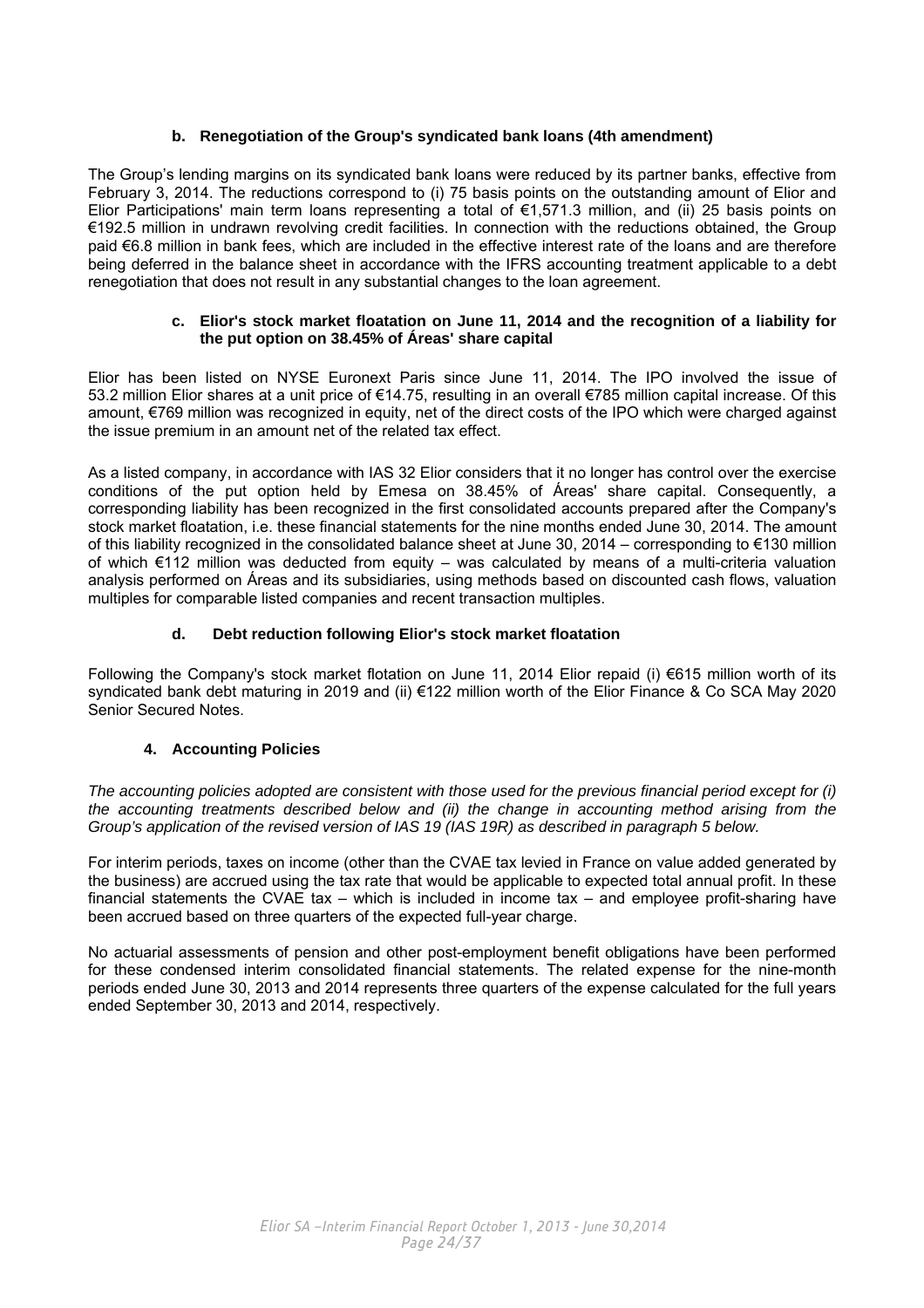### **5. New Standards, Amendments and Interpretations**

<span id="page-24-0"></span>*New Standards, Amendments and Interpretations adopted by the European Union and applied by the Group*

The revised version of IAS 19, "Employee Benefits", which was adopted by the European Union on June 6, 2012 and is effective for annual periods beginning on or after January 1, 2013. This revised standard removes the option of deferring the recognition of certain actuarial gains and losses in the income statement over employees' average remaining service period (known as the "corridor" method). It also requires additional disclosures on the risks related to employee benefit plans and their future cash flow impact. The Group recognized its actuarial gains and losses using the corridor method until September 30, 2013. In accordance with IAS 8, the change in accounting method resulting from the adoption of IAS 19R has been applied retrospectively. This had a negative impact on consolidated equity at September 30, 2012 amounting to  $\epsilon$ 8.8 million (before tax) and  $\epsilon$ 5.8 million (after tax), which corresponded to the total amount of actuarial gains and losses not previously recognized. Actuarial gains and losses arising on post-employment benefits since September 30, 2012 have been recognized in the statement of comprehensive income.

### *New Standards, Amendments and Interpretations issued by the IASB but not yet Applied by the Group*

The standards, amendments and interpretations described below have been issued by the IASB for application in financial years subsequent to 2012-2013. They were adopted by the European Union at December 31, 2012, and will therefore be applicable by the Group as from January 1, 2014 unless the Group early adopts them. The practical implications of applying the following standards, amendments and interpretations and their effect on the Group's financial statements are currently being analyzed but they are not expected to have a material impact on the presentation of the Group's results or on its financial position:

- IFRS 12, "Disclosure of Interests in Other Entities" and consequential amendments to IFRS 10, IFRS 11 and IFRS 12 "Transition Guidance", which were adopted by the European Union in December 2012. This new standard and consequential amendments set out disclosure requirements regarding entities' interests in subsidiaries, joint arrangements, associates and unconsolidated entities. These disclosure requirements are designed to help readers of financial statements evaluate the basis of control, as well as any restrictions on consolidated assets and liabilities. They are also intended to help evaluate the exposure to risks resulting from the entity's interests in unconsolidated entities and from non-controlling interests in consolidated activities. Application of this standard and the consequential amendments will require the Group to disclose additional information about the financial position and results of its joint ventures and special purpose entities.
- IFRIC 21, "Levies".

*The other standards, amendments and interpretations that have been issued but are not yet effective are not expected to have a material impact on the consolidated financial statements and are listed below:* 

- Amendments to IAS 12, "Deferred Tax: Recovery of Underlying Assets".
- Revised version of IAS 27, "Separate Financial Statements".
- Revised version of IAS 28, "Investments in Associates and Joint Ventures".
- Amendments to IAS 36, "Recoverable Amount Disclosures for Non-Financial Assets".
- Amendments to IAS 32 and IFRS 7, "Offsetting Financial Assets and Financial Liabilities".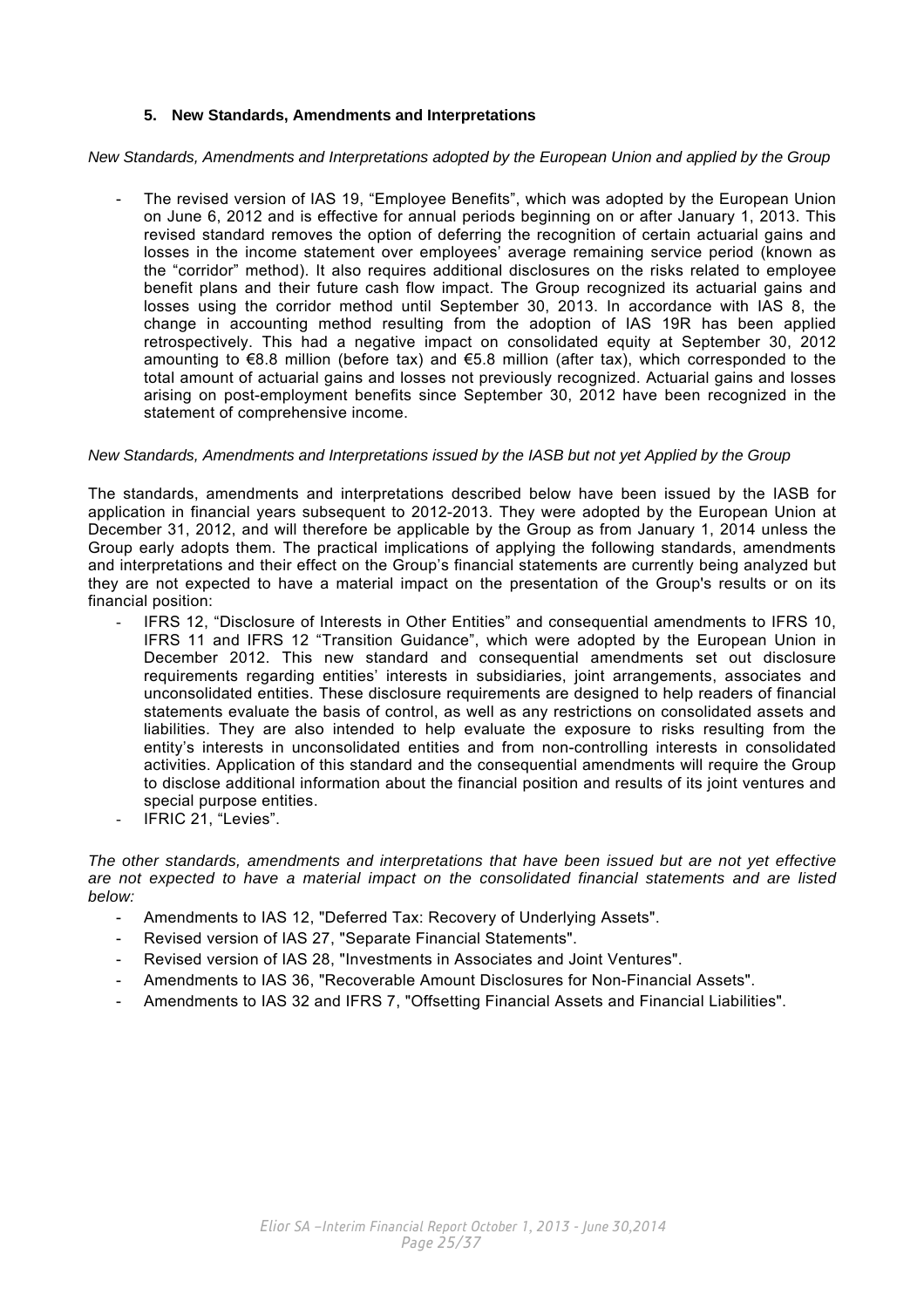### **6. Use of Estimates**

<span id="page-25-0"></span>The preparation of interim consolidated financial statements requires Management of both the Group and its subsidiaries to use certain estimates and assumptions that may have an impact on the reported values of assets, liabilities and contingent liabilities at the balance sheet date, and on items of income and expense for the period.

These estimates and assumptions – which are based on historical experience and other factors believed to be reasonable in the circumstances – are used to assess the carrying amount of assets and liabilities. Actual results may differ significantly from these estimates if different assumptions or circumstances apply.

In preparing these condensed interim consolidated financial statements, the significant judgments made by Management in applying the Group's accounting policies and the key sources of estimation uncertainty were the same as those that applied to the consolidated financial statements for the year ended September 30, 2013, with the exception of changes in estimates that are required in determining the provision for income taxes.

### **7. Exchange Rates**

For the nine-month periods ended June 30, 2014 and 2013, the balance sheets, income statements, and cash flow statements of certain subsidiaries whose functional currency differs from the presentation currency used in Elior's accounts have been translated (i) at the exchange rate prevailing at June 30, 2014 and 2013 respectively for the balance sheet, and (ii) at the average exchange rate for the period for the income statement and cash flow statement, except in the case of significant fluctuations in exchange rates. Translation differences have been recorded in equity.

The main exchange rates used in the consolidated financial statements for the nine-month periods ended June 30, 2014 and 2013 are based on Paris stock exchange rates and were as follows:

| <b>June 30, 2014</b> | Period-end rate | Average rate |
|----------------------|-----------------|--------------|
| - €/US \$:           | 1.3692          | 1.3678       |
| - €/£∵               | 0.8005          | 0.8280       |
|                      |                 |              |

| <b>June 30, 2013</b> | <b>Period-end rate</b> | Average rate |
|----------------------|------------------------|--------------|
| - €/US \$:           | 1.3010                 | 1.3046       |
| - €/£:               | 0.8556                 | 0.8304       |

### **8. Seasonality of Operations**

Revenue and recurring operating profit generated by the majority of the Group's operations are subject to seasonal fluctuations. During the summer, the Concession Catering & Travel Retail segment typically experiences a significant increase in revenue and, notably due to the effect of this increase in revenue on the absorption of fixed costs, a more than proportional rise in both the amount of recurring operating profit and recurring operating profit as a percentage of revenue. In contrast, during the same period the Contract Catering & Support Services segment experiences lower business volumes and therefore a more than proportional decrease in its recurring operating profit, both in absolute value terms and as a percentage of revenue, due to the fact that a large number of employees and students are on vacation in the summer.

At Group level, these seasonal fluctuations do not have any impact on reported quarterly revenue due to offsetting effects between the Group's two business segments. Each quarter accounts for approximately 25% of the Group's total annual revenue, excluding the effect of changes in the scope of consolidation.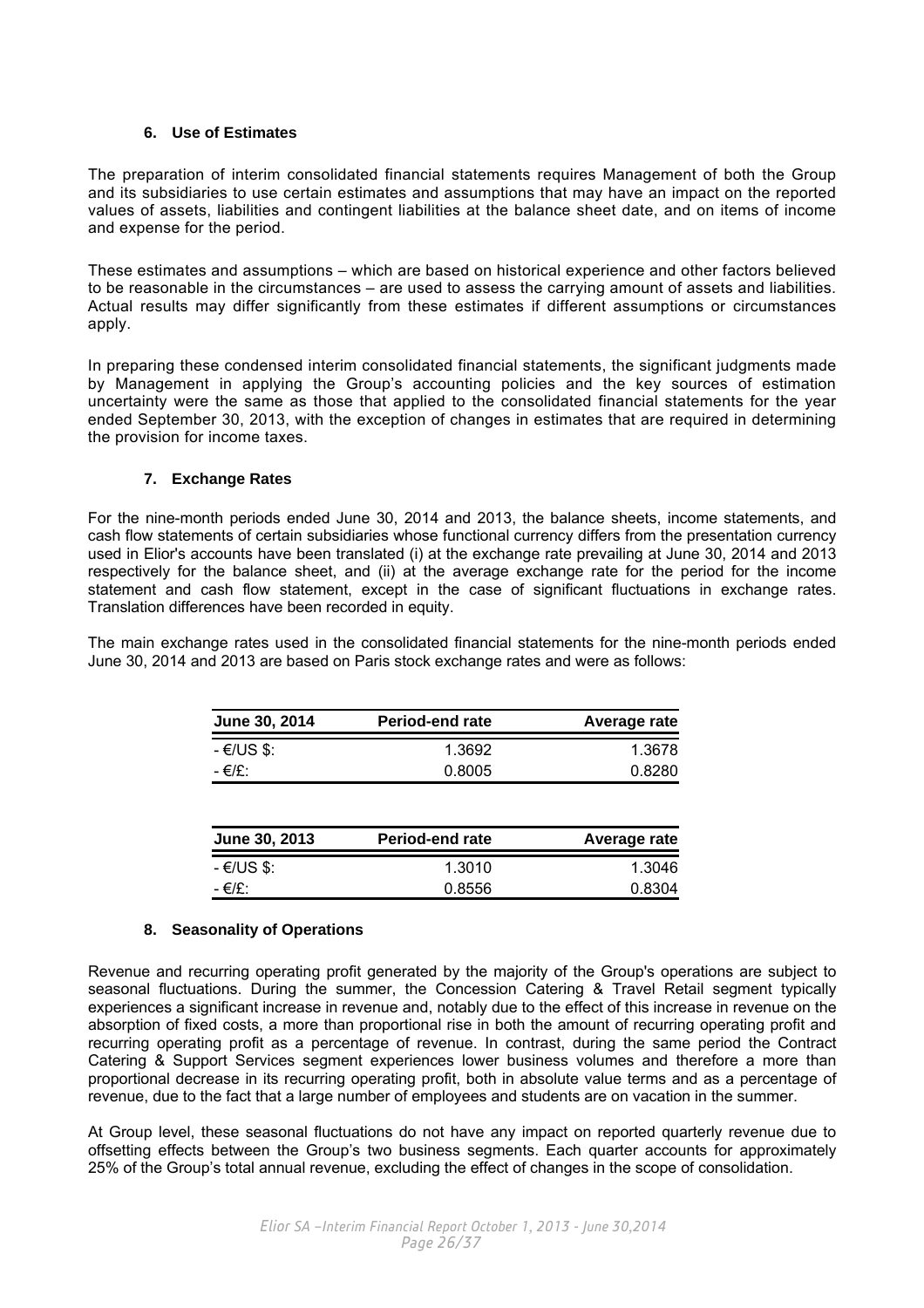<span id="page-26-0"></span>In terms of recurring operating profit, seasonal fluctuations result in a higher figure being recorded during the second half of the year due to higher revenue and margins in the Concession Catering & Travel Retail segment. The proportion of recurring operating profit recorded during the first and second half of each financial year represents approximately 40% and 60% respectively.

In addition, changes in the number of working days and the dates on which bank or school holidays fall, as well as changes in the scope of consolidation, impact the period-on-period comparability of revenue and profitability for the Group's two business segments.

Net cash from operating activities is also subject to seasonal variations, which are mainly due to changes in working capital as:

- in the Concession Catering & Travel Retail segment, cash generated from changes in working capital is directly linked to business volumes, which are lower in the first half of each financial year than in the second half; and
- in the Contract Catering & Support Services segment, the amount of trade receivables increases during the first half of each financial year as revenue invoiced to clients is at its peak during this period, and decreases during the second half when this segment's business volumes trough.

### **9. Operating Segment Information**

At June 30, 2014, the Group had two main operating segments: Contract Catering & Support Services, and Concession Catering & Travel Retail, as well as an operating segment corresponding to "Headquarters, holding companies and purchasing entities". Within the two main operating segments used for reporting purposes until December 31, 2013, segment profit and non-current assets are now also analyzed by main geographic area (likewise used for internal management purposes), as follows:

- For the Contract Catering & Support Services segment: France and International.
- For Concession Catering & Travel Retail: Europe excluding Áreas, and Áreas

### **a. Income statement information**

The tables below present detailed income statement information by operating segment as well as a breakdown of consolidated revenue by client sector and geographic area for the nine-month periods ended June 30, 2014 and 2013.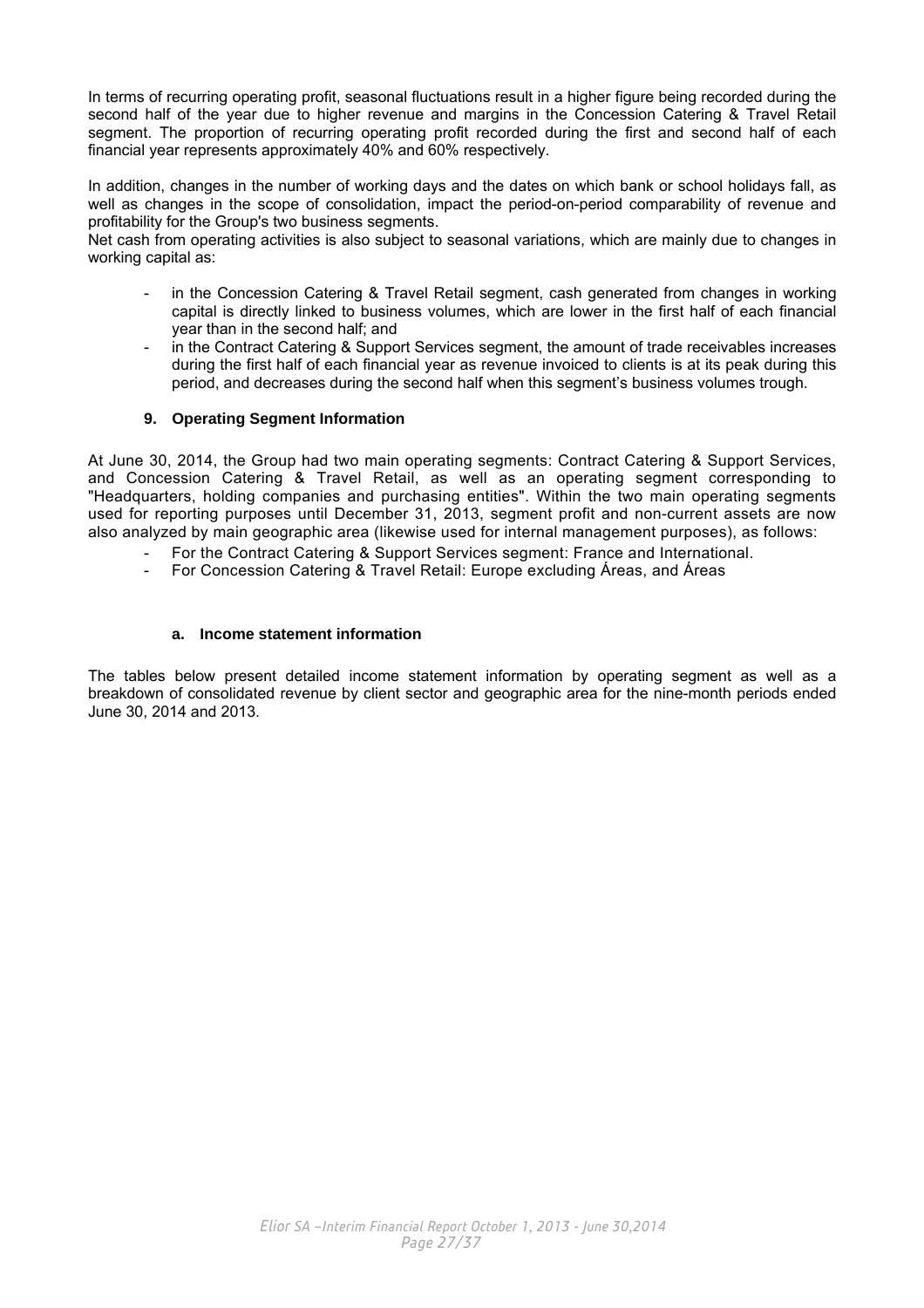− Detailed income statement information by operating segment

 $\overline{a}$ 

| Nine months ended June 30, 2014<br><b>Unaudited</b>                                                 | <b>Contract Catering &amp; Support Services</b><br>Total<br>France<br>International |         |         | <b>Concession Catering &amp; Travel Retail</b><br>Europe<br>Áreas<br>Total<br>excludina |        |         | Headquarters,<br>holdina<br>companies<br>and<br>purchasing<br>entities | Group<br>total |
|-----------------------------------------------------------------------------------------------------|-------------------------------------------------------------------------------------|---------|---------|-----------------------------------------------------------------------------------------|--------|---------|------------------------------------------------------------------------|----------------|
| (in $\epsilon$ millions)                                                                            |                                                                                     |         |         | Areas                                                                                   |        |         |                                                                        |                |
| Revenue                                                                                             | 1,652.0                                                                             | 1,300.0 | 2,952.0 | 658.2                                                                                   | 430.6  | 1,088.7 | 0.0                                                                    | 4,040.7        |
| Recurring operating profit/(loss)                                                                   | 121.6                                                                               | 78.3    | 199.9   | 14.8                                                                                    | 1.0    | 15.8    | (2.4)                                                                  | 213.4          |
| Recurring operating profit/(loss) as a % of revenue                                                 | 7.4%                                                                                | 6.0%    | 6.8%    | 2.3%                                                                                    | 0.2%   | 1.5%    | $(0.1)\%$                                                              | 5.3%           |
| Other income and expenses, net                                                                      | (0.2)                                                                               | (6.7)   | (6.9)   | (1.4)                                                                                   | (2.5)  | (3.9)   | (42.4)                                                                 | (53.2)         |
| Operating profit/(loss)                                                                             | 121.3                                                                               | 71.7    | 193.0   | 13.4                                                                                    | (1.5)  | 11.9    | (44.7)                                                                 | 160.2          |
| Net financial expense                                                                               |                                                                                     |         |         |                                                                                         |        |         |                                                                        | (111.6)        |
| Income tax                                                                                          |                                                                                     |         |         |                                                                                         |        |         |                                                                        | (29.1)         |
| Profit for the period attributable to non-controlling<br>interests                                  |                                                                                     |         |         |                                                                                         |        |         |                                                                        | (1.9)          |
| Profit for the period attributable to owners of the parent                                          |                                                                                     |         |         |                                                                                         |        |         |                                                                        | 21.4           |
| Depreciation, amortization and impairment of property,<br>plant and equipment and intangible assets | (25.0)                                                                              | (20.3)  | (45.3)  | (30.5)                                                                                  | (25.0) | (55.5)  | (1.3)                                                                  | (102.1)        |
| Other expenses with no cash impact                                                                  | (2.1)                                                                               | 4.3     | 2.1     | 0.3                                                                                     | (0.4)  | (0.1)   | 0.1                                                                    | 2.1            |
| <b>EBITDA</b>                                                                                       | 148.7                                                                               | 94.4    | 243.1   | 45.1                                                                                    | 26.4   | 71.4    | (1.1)                                                                  | 313.4          |

|                                                                                                     | <b>Contract Catering &amp; Support Services</b> |               |              |                              | <b>Concession Catering &amp; Travel Retail</b> | Headquarters,<br>holding<br>companies<br>and<br>purchasing | Group<br>total |         |
|-----------------------------------------------------------------------------------------------------|-------------------------------------------------|---------------|--------------|------------------------------|------------------------------------------------|------------------------------------------------------------|----------------|---------|
| Nine months ended June 30, 2013<br><b>Unaudited</b><br>(in $\epsilon$ millions)                     | France                                          | International | <b>Total</b> | Europe<br>excluding<br>Areas | Áreas                                          | Total                                                      | entities       |         |
| Revenue                                                                                             | 1,632.1                                         | 1.075.0       | 2,707.1      | 647.9                        | 416.8                                          | 1.064.7                                                    | 0.0            | 3,771.9 |
| Recurring operating profit/(loss)                                                                   | 131.7                                           | 62.8          | 194.5        | 19.5                         | (9.7)                                          | 9.8                                                        | (6.0)          | 198.3   |
| Recurring operating profit/(loss) as a % of revenue                                                 | 8.1%                                            | 5.8%          | 7.2%         | 3.0%                         | $(2.3)\%$                                      | $0.9\%$                                                    | (0.2)%         | 5.3%    |
| Other income and expenses, net                                                                      | (1.9)                                           | (5.3)         | (7.1)        | (0.6)                        | 0.0                                            | (0.6)                                                      | (28.8)         | (36.5)  |
| Operating profit/(loss)                                                                             | 129.8                                           | 57.5          | 187.4        | 18.9                         | (9.7)                                          | 9.2                                                        | (34.8)         | 161.8   |
| Net financial expense                                                                               |                                                 |               |              |                              |                                                |                                                            |                | (96.4)  |
| Income tax                                                                                          |                                                 |               |              |                              |                                                |                                                            |                | (27.1)  |
| Profit for the period attributable to non-controlling<br>interests                                  |                                                 |               |              |                              |                                                |                                                            |                | (6.6)   |
| Profit for the period attributable to owners of the parent                                          |                                                 |               |              |                              |                                                |                                                            |                | 44.9    |
| Depreciation, amortization and impairment of property,<br>plant and equipment and intangible assets | (24.3)                                          | (19.2)        | (43.5)       | (29.9)                       | (24.4)                                         | (54.3)                                                     | (1.0)          | (98.9)  |
| Other expenses with no cash impact                                                                  | (1.0)                                           | (1.4)         | (2.4)        | 1.0                          | (0.2)                                          | 0.8                                                        | (0.5)          | (2.1)   |
| <b>EBITDA</b>                                                                                       | 157.0                                           | 83.4          | 240.4        | 48.4                         | 14.9                                           | 63.3                                                       | (4.4)          | 299.2   |

− Revenue by operating segment and client sector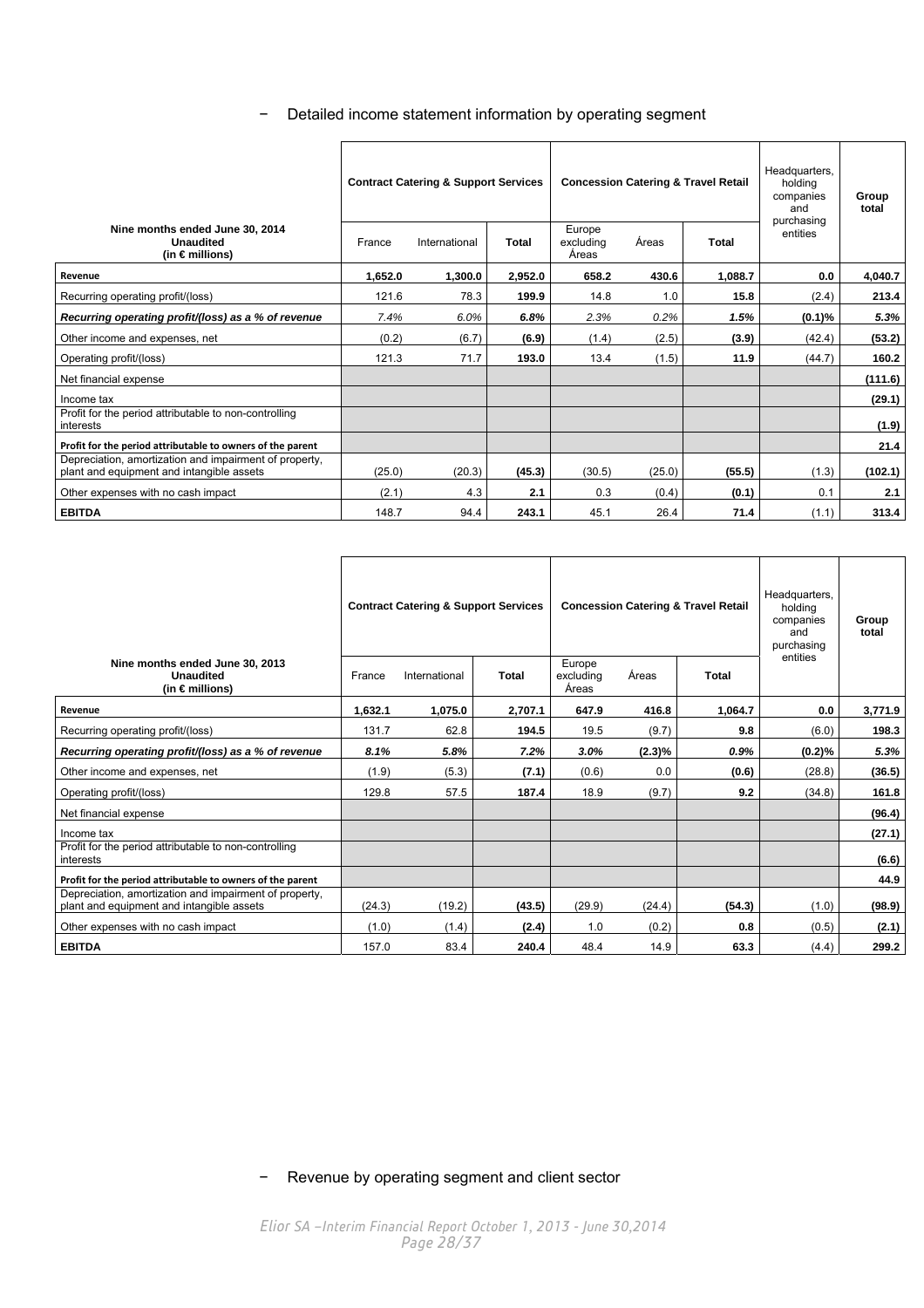| (in $\epsilon$ millions)                                   | Nine months<br>ended<br>June 30, 2014<br>Unaudited | $%$ of<br>total<br>revenue | Nine months<br>ended<br>June 30, 2013<br>Unaudited | % of<br>total<br>revenue | Year-on-year<br>change | % change |
|------------------------------------------------------------|----------------------------------------------------|----------------------------|----------------------------------------------------|--------------------------|------------------------|----------|
| <b>Contract Catering &amp; Support Services</b>            |                                                    |                            |                                                    |                          |                        |          |
| Business & Industry                                        | 1,313.5                                            | 32.5%                      | 1.241.9                                            | 32.9%                    | 71.6                   | 5.8%     |
| Education                                                  | 884.3                                              | 21.9%                      | 814.0                                              | 21.6%                    | 70.3                   | 8.6%     |
| Healthcare                                                 | 754.1                                              | 18.7%                      | 651.2                                              | 17.3%                    | 102.9                  | 15.8%    |
| <b>Sub-total: Contract Catering &amp; Support Services</b> | 2,951.9                                            | 73.1%                      | 2,707.1                                            | 71.8%                    | 244.8                  | $9.0\%$  |
| <b>Concession Catering &amp; Travel Retail</b>             |                                                    |                            |                                                    |                          |                        |          |
| Airports                                                   | 433.6                                              | 10.7%                      | 408.7                                              | 10.8%                    | 24.9                   | 6.1%     |
| Motorways                                                  | 380.4                                              | 9.4%                       | 362.1                                              | 9.6%                     | 18.4                   | 5.1%     |
| City Sites & Leisure                                       | 274.7                                              | 6.8%                       | 294.0                                              | 7.8%                     | (19.3)                 | (6.6)%   |
| <b>Sub-total: Concession Catering &amp; Travel Retail</b>  | 1,088.7                                            | 26.9%                      | 1,064.7                                            | 28.2%                    | 24.0                   | 2.3%     |
|                                                            |                                                    |                            |                                                    |                          |                        |          |

### − Revenue by geographical area

| (in $\epsilon$ millions) | Nine months<br>ended<br>June 30, 2014<br>Unaudited | $%$ of<br>total<br>revenue | Nine months<br>ended<br>June 30, 2013<br>Unaudited | % of<br>total<br>revenue | Year-on-year<br>change | % change |
|--------------------------|----------------------------------------------------|----------------------------|----------------------------------------------------|--------------------------|------------------------|----------|
|                          |                                                    |                            |                                                    |                          |                        |          |
| France                   | 2,148.9                                            | 53.2%                      | 2.142.8                                            | 56.8%                    | 6.0                    | 0.3%     |
| Europe excluding France  | 1,459.7                                            | 36.1%                      | 1.376.9                                            | 36.5%                    | 82.7                   | 6.0%     |
| Other countries          | 432.1                                              | 10.7%                      | 252.1                                              | 6.7%                     | 180.0                  | 71.4%    |
| Total                    | 4,040.7                                            | 100.0%                     | 3,771.9                                            | 100.0%                   | 268.8                  | 7.1%     |

The definition of client sectors and the basis of measurement of segment profit or loss are unchanged from the annual consolidated financial statements for the year ended September 30, 2013.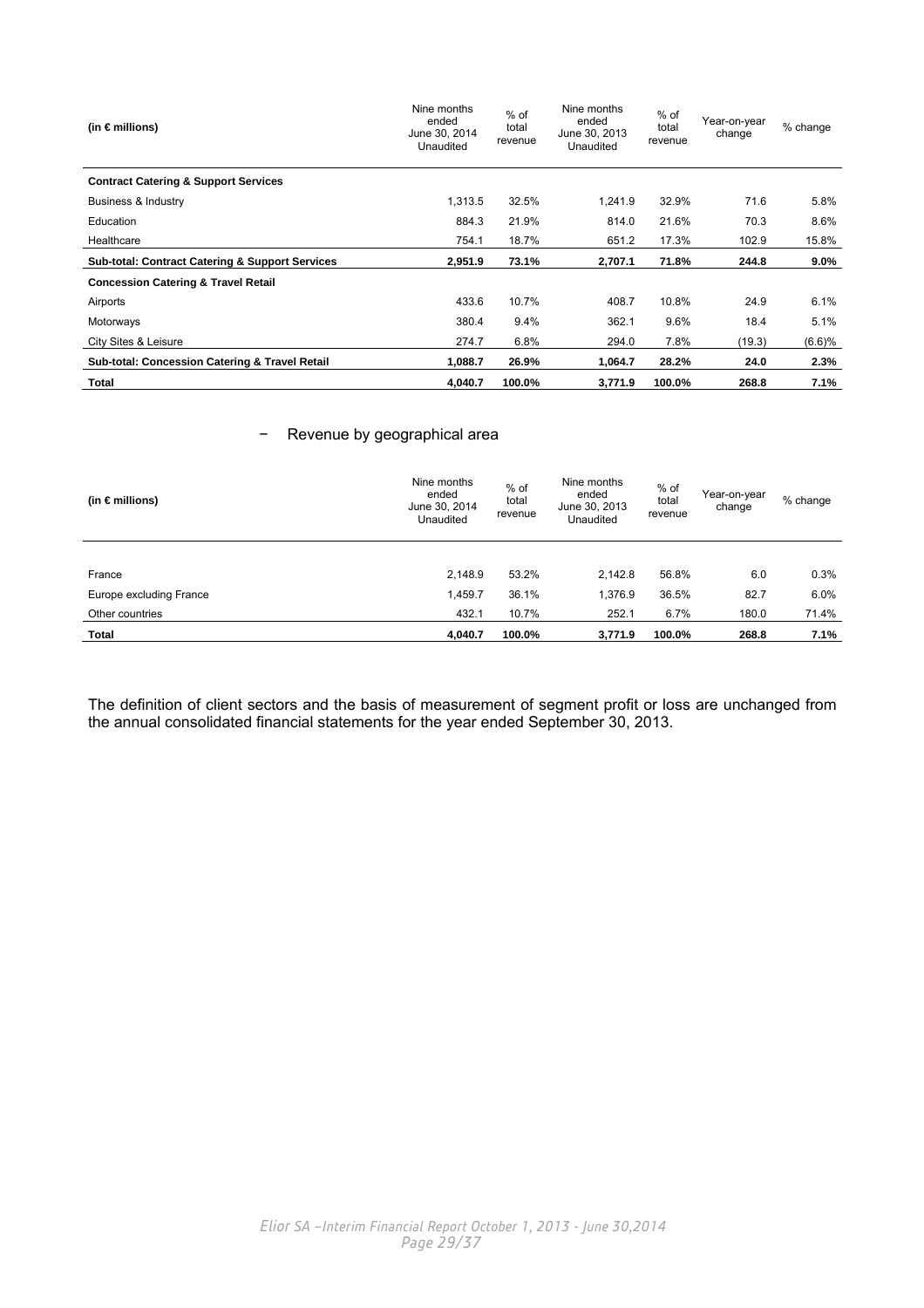### **b. Segment non-current assets**

<span id="page-29-0"></span>

| (in $\epsilon$ millions)                               |         |               | <b>Contract Catering &amp; Support Services</b> | Headquarters,<br><b>Concession Catering &amp; Travel Retail</b><br>holding<br>companies<br>and<br>purchasing |       | Group<br>total |          |         |
|--------------------------------------------------------|---------|---------------|-------------------------------------------------|--------------------------------------------------------------------------------------------------------------|-------|----------------|----------|---------|
| Nine months ended<br>June 30, 2014<br><b>Unaudited</b> | France  | International | <b>Total</b>                                    | Europe<br>excluding<br>Areas                                                                                 | Areas | Total          | entities |         |
| Revenue                                                | 1.652.0 | 1,300.0       | 2,952.0                                         | 658.2                                                                                                        | 430.6 | 1,088.7        | 0.0      | 4,040.7 |
| Non-current assets                                     | 1,184.9 | 775.0         | 1,959.9                                         | 699.7                                                                                                        | 410.6 | 1,110.4        | 20.1     | 3,090.4 |

| (in $\epsilon$ millions)                               |         |               | <b>Contract Catering &amp; Support Services</b> | <b>Concession Catering &amp; Travel Retail</b> |       | Headquarters,<br>holding<br>companies<br>and<br>purchasing | Group<br>total |         |
|--------------------------------------------------------|---------|---------------|-------------------------------------------------|------------------------------------------------|-------|------------------------------------------------------------|----------------|---------|
| Nine months ended<br>June 30, 2013<br><b>Unaudited</b> | France  | International | <b>Total</b>                                    | Europe<br>excluding<br>Areas                   | Areas | <b>Total</b>                                               | entities       |         |
| Revenue                                                | 1,632.1 | 1,075.0       | 2,707.1                                         | 647.9                                          | 416.8 | 1,064.7                                                    | 0.0            | 3,771.9 |
| Non-current assets                                     | 1,179.9 | 769.3         | 1,949.1                                         | 695.2                                          | 413.0 | 1,108.2                                                    | 19.5           | 3,076.8 |

### **10. Business Combinations**

In April 2013, the Group acquired 78% of the share capital of the US contract caterer, TrustHouse Services Group (THS). THS generates some \$440 million in annual revenue and operates primarily in the Education, Healthcare and Corrections sectors.

The acquisition was carried out via the acquisition vehicle Gourmet Acquisition Holding (GAH), which was financed by a €100 million equity investment made by Elior Restauration & Services SA and the rollover of management shares in THS. At June 30, 2014 Elior owned 78% of GAH and the remaining 22% was held by members of THS' management team. In order to draw as little as possible on Elior's financial resources, the acquisition was also financed through a syndicated bank loan set up locally by GAH in an amount of \$155 million (€118 million at inception) and maturing in April 2019.

Consequently, the acquisition cost of THS on a 100% basis, net of the cash acquired and including due diligence and legal fees totaled €235 million.

THS has been consolidated since April 15, 2013.

For the nine months ended June 30, 2014, THS contributed €243.2 million to consolidated revenue and €20.0 million to consolidated EBITDA, compared with respective amounts of €262.2 million and €21.2 million (both on a pro forma basis) for the corresponding prior-year period.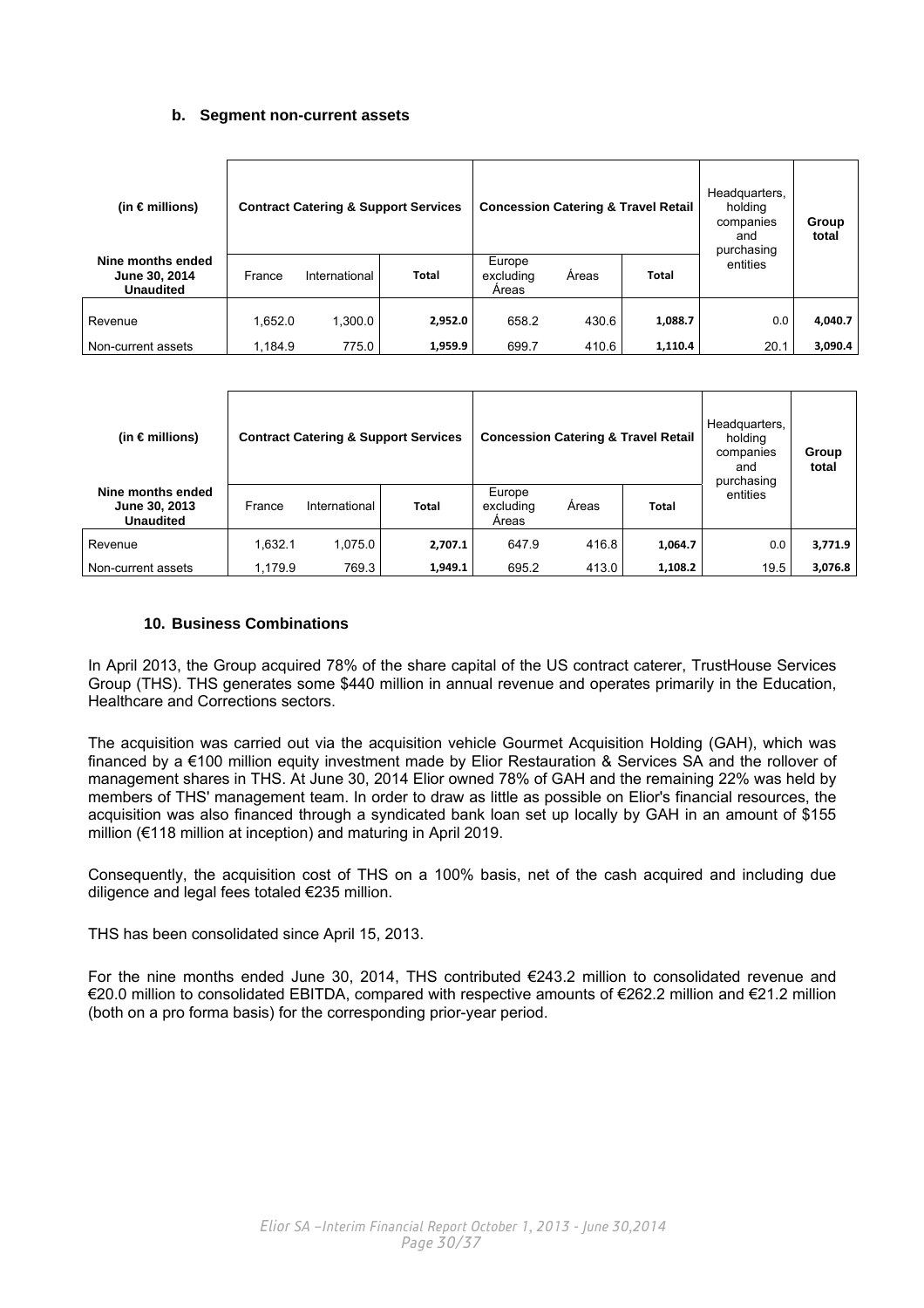### **11. Other Income and Expenses, Net**

<span id="page-30-0"></span>For the nine months ended June 30, 2014 this item represented a net expense of €53.2 million and primarily included (i) €4.0 million in amortization of the intangible assets (customer relationships) recognized as part of the THS purchase price allocation process, (ii) a  $\epsilon$ 2.5 million loss recognized on the divestment of the Group's concession catering operations in Argentina and Morocco, (iii) the discount fee paid on the sale in March 2014 of the 2013 CICE tax receivable, (iv) €26.1 million in costs and fees incurred in connection with the IPO, and (v) an aggregate €16.1 million in costs related to the repayment of debt following the IPO (notably the penalty incurred as a result of redeeming in advance a portion of the Elior Finance & Co SCA May 2020 6.5% Senior Secured Notes, and the exceptional amortization of the issuance costs of the repaid debt that were previously capitalized and unamortized).

For the nine months ended June 30, 2013, "Other income and expenses, net" represented a net expense of €36.5 million and mainly corresponded to (i) €23.4 million in non-recurring advisory and due diligence fees related to the Amend & Extend process, (ii) restructuring costs for the Contract Catering & Support Services businesses in Spain and the Support Services business in France, and (iii) €5.1 million in costs incurred in connection with the early repayment of debt.

### **12. Income Tax**

Income tax expense, excluding the CVAE tax on value added generated by the business, is recognized based on Management's estimate of the weighted average annual income tax rate expected for the full financial year. The estimated average annual tax rate used for the year ending September 30, 2014 is 27.0%. The tax rate used for the nine months ended June 30, 2013 was 21%.

The CVAE tax is accrued based on three quarters of the expected annual CVAE charge. The estimated CVAE charge for the nine months ended June 30, 2014 amounted to  $\epsilon$ 21.9 million ( $\epsilon$ 22.1 million for the corresponding prior-year period).

### **13. Dividends**

No dividend for the year ended September 30, 2013 was paid by Elior (formerly HBI) during the nine months ended June 30, 2014.

A total dividend payout of €2.2 million was made during the nine months ended June 30, 2013, mainly to non-controlling shareholders of Áreas.

### **14. Goodwill**

| (in $\epsilon$ millions)             | At June 30,<br>2014 | At Sept. 30,<br>2013 | At June 30,<br>2013 | At Sept. 30,<br>2012 |
|--------------------------------------|---------------------|----------------------|---------------------|----------------------|
| Contract Catering & Support Services | 1.670.3             | 1.724.8              | 1.737.0             | 1.531.7              |
| Concession Catering & Travel Retail  | 686.9               | 686.8                | 711.5               | 699.2                |
| <b>Goodwill</b>                      | 2,357.2             | 2.411.6              | 2,448.5             | 2,230.9              |

No goodwill impairment losses were recognized in either of the interim periods under review.

The decrease in the total gross value of goodwill at June 30, 2014 compared with September 30, 2013 corresponds to changes in the value of the goodwill recognized on the acquisition of THS in the United States. These changes arose from the purchase price allocation process, during which €78.7 million provisionally recognized as goodwill was reallocated to identifiable intangible assets (customer relationships) based on a valuation performed by an independent valuer. The intangible assets are being amortized through the income statement over a period of 15 years. Excluding the deferred tax liability recognized, the net impact on goodwill of the above-described reallocation amounted to €54.5 million.

The increase in goodwill between September 30, 2012 and June 30, 2013 primarily reflects the first-time consolidation of THS, including a correction to align the amount of goodwill initially presented in the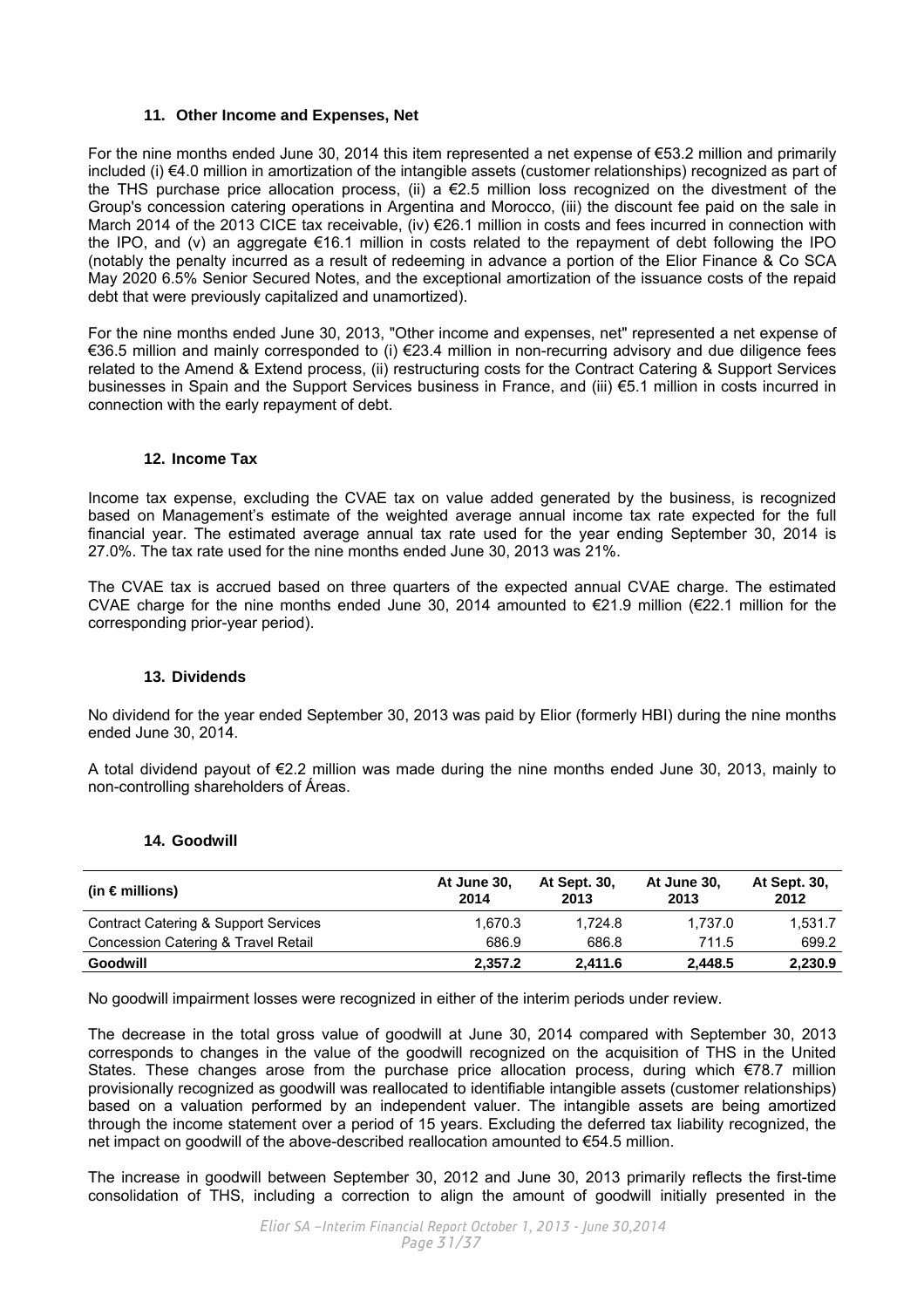<span id="page-31-0"></span>published consolidated financial statements at June 30, 2013 with the full goodwill method which was applied in the annual consolidated financial statements at September 30, 2013.

### **15. Intangible Assets**

| (in $\epsilon$ millions)                          | At Sept. 30,<br>2013 | <b>Additions</b> | <b>Disposals</b> | Other<br>movements (2) | At June 30,<br>2014 |
|---------------------------------------------------|----------------------|------------------|------------------|------------------------|---------------------|
| Concession rights                                 | 102.0                | 10.6             | (1.3)            | 10.2                   | 121.4               |
| Assets operated under concession arrangements (1) | 36.3                 | 0.0              | 0.0              | 0.0                    | 36.3                |
| <b>Trademarks</b>                                 | 33.8                 | 0.0              | (0.0)            | 0.1                    | 33.9                |
| Software                                          | 90.8                 | 4.0              | (1.8)            | 1.5                    | 94.5                |
| Prepayments for intangible assets                 | 28.6                 | 8.1              | 0.0              | (11.5)                 | 25.1                |
| Other                                             | 17.4                 | 0.4              | (0.3)            | 83.3                   | 100.8               |
| <b>Gross value</b>                                | 308.8                | 23.1             | (3.5)            | 83.6                   | 412.0               |
| Concession rights                                 | (37.3)               | (3.6)            | 0.4              | 5.2                    | (35.4)              |
| Assets operated under concession arrangements (1) | (36.2)               | (0.5)            | 0.0              | (0.0)                  | (36.7)              |
| <b>Trademarks</b>                                 | (9.8)                | (0.8)            | 0.0              | 0.0                    | (10.5)              |
| Software                                          | (69.3)               | (6.3)            | 1.7              | (0.2)                  | (74.0)              |
| Other                                             | (12.7)               | (4.7)            | 0.6              | (7.9)                  | (24.7)              |
| <b>Total amortization</b>                         | (165.3)              | (15.9)           | 2.7              | (2.9)                  | (181.4)             |
| <b>Carrying amount</b>                            | 143.4                | 7.2              | (0.7)            | 80.7                   | 230.6               |

*(1) These assets reflect the restatement of the three-way finance leases entered into concerning central kitchen facilities in the Group's Education sector.* 

*(2) "Other movements" primarily relate to the final purchase price allocation for the THS acquisition in the USA as well as to identifiable intangible assets (customer relationships) and the related amortization (see Note 14 above).*

| (in $\epsilon$ millions)                          | At Sept. 30,<br>2012 | <b>Additions</b> | <b>Disposals</b> | Other<br>movements | At June 30,<br>2013 |
|---------------------------------------------------|----------------------|------------------|------------------|--------------------|---------------------|
| Concession rights                                 | 97.7                 | 0.8              | (2.4)            | (9.9)              | 86.2                |
| Assets operated under concession arrangements (1) | 36.3                 | 0.0              | 0.0              | 0.0                | 36.3                |
| <b>Trademarks</b>                                 | 27.6                 | 10.7             | (0.0)            | (0.0)              | 38.2                |
| Software                                          | 83.4                 | 4.1              | (0.1)            | 1.1                | 88.5                |
| Prepayments for intangible assets                 | 1.5                  | 1.7              | (0.0)            | (3.5)              | (0.3)               |
| Other                                             | 19.8                 | 1.1              | (0.2)            | 0.1                | 20.7                |
| Gross value                                       | 266.4                | 18.3             | (2.8)            | (12.2)             | 269.7               |
| Concession rights                                 | (38.5)               | (2.9)            | 0.9              | 0.1                | (40.5)              |
| Assets operated under concession arrangements (1) | (35.2)               | (0.8)            | 0.0              | 0.0                | (36.0)              |
| Trademarks                                        | (7.9)                | (0.7)            | 0.0              | 0.0                | (8.5)               |
| Software                                          | (61.5)               | (6.1)            | 0.1              | 0.2                | (67.3)              |
| Other                                             | (15.2)               | (0.6)            | 0.2              | 0.1                | (15.5)              |
|                                                   |                      |                  |                  |                    |                     |
| <b>Total amortization</b>                         | (158.3)              | (11.0)           | 1.2              | 0.4                | (167.7)             |
| <b>Carrying amount</b>                            | 108.1                | 7.3              | (1.5)            | (11.9)             | 102.0               |

*(1) These assets reflect the restatement of the three-way finance leases entered into concerning central kitchen facilities in the Group's Education sector.*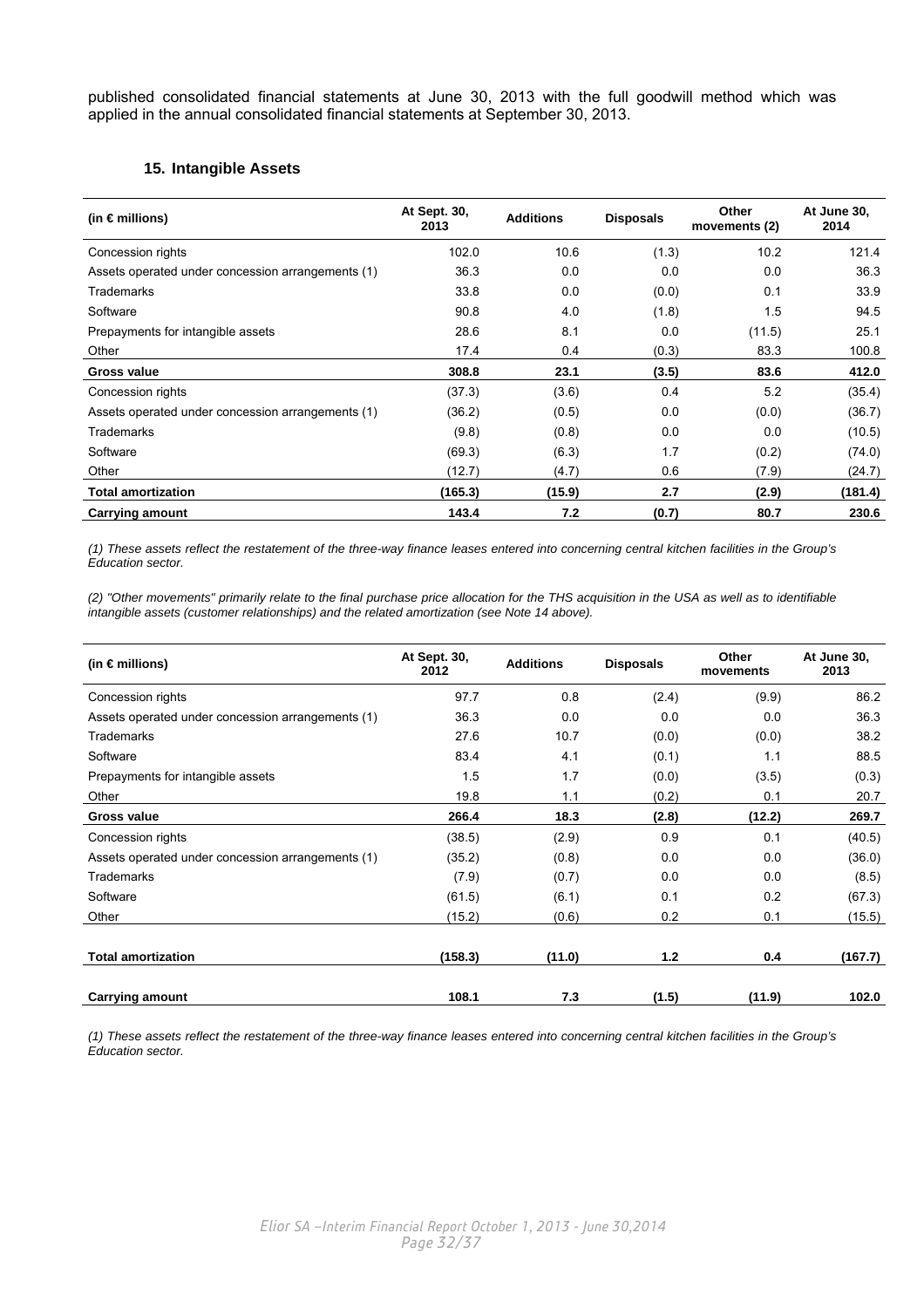### **16. Property, Plant and Equipment**

<span id="page-32-0"></span>

| (in $\epsilon$ millions)                                                 | At Sept. 30,<br>2013 | <b>Additions</b> | <b>Disposals</b> | Other<br>movements | At June 30,<br>2014 |
|--------------------------------------------------------------------------|----------------------|------------------|------------------|--------------------|---------------------|
| Land                                                                     | 3.2                  | 0.0              | (0.1)            | (0.0)              | 3.1                 |
| <b>Buildings</b>                                                         | 151.0                | 8.9              | (1.4)            | 0.5                | 159.1               |
| Technical installations                                                  | 765.1                | 57.8             | (48.5)           | (1.8)              | 772.6               |
| Other items of property, plant and equipment                             | 456.2                | 34.6             | (12.5)           | 7.0                | 485.3               |
| Assets under construction<br>Prepayments to suppliers of property, plant | 22.6                 | 13.5             | (0.6)            | (17.6)             | 17.9                |
| and equipment                                                            | 2.5                  | 1.7              | (0.1)            | (1.8)              | 2.3                 |
| Gross value                                                              | 1,400.6              | 116.5            | (63.0)           | (13.7)             | 1,440.3             |
| <b>Buildings</b>                                                         | (85.1)               | (7.3)            | 1.5              | 0.0                | (90.9)              |
| Technical installations                                                  | (528.4)              | (52.8)           | 46.4             | 4.0                | (530.7)             |
| Other items of property, plant and equipment                             | (297.6)              | (34.3)           | 13.3             | 2.4                | (316.1)             |
| <b>Total depreciation</b>                                                | (911.1)              | (94.3)           | 61.2             | 6.4                | (937.8)             |
| <b>Carrying amount</b>                                                   | 489.5                | 22.1             | (1.8)            | (7.3)              | 502.5               |

| (in $\epsilon$ millions)                                                 | At Sept. 30,<br>2012 | <b>Additions</b> | <b>Disposals</b> | Other<br>movements | At June 30,<br>2013 |
|--------------------------------------------------------------------------|----------------------|------------------|------------------|--------------------|---------------------|
| Land                                                                     | 1.9                  | 0.6              | 0.0              | 0.7                | 3.2                 |
| <b>Buildings</b>                                                         | 139.5                | 5.9              | (4.0)            | 14.9               | 156.3               |
| Technical installations                                                  | 749.8                | 46.7             | (20.2)           | 4.7                | 781.0               |
| Other items of property, plant and equipment                             | 428.7                | 19.0             | (16.6)           | 23.7               | 454.8               |
| Assets under construction<br>Prepayments to suppliers of property, plant | 24.6                 | 36.3             | (1.3)            | (12.1)             | 47.5                |
| and equipment                                                            | 2.4                  | 0.7              | (0.1)            | (1.8)              | 1.1                 |
| Gross value                                                              | 1.346.8              | 109.2            | (42.1)           | 30.1               | 1,443.9             |
| <b>Buildings</b>                                                         | (77.8)               | (7.2)            | 3.9              | 0.0                | (81.1)              |
| Technical installations                                                  | (503.2)              | (49.4)           | 18.0             | (9.8)              | (544.4)             |
| Other items of property, plant and equipment                             | (277.5)              | (32.9)           | 16.7             | 1.6                | (292.1)             |
| <b>Total depreciation</b>                                                | (858.5)              | (89.6)           | 38.7             | (8.2)              | (917.6)             |
| <b>Carrying amount</b>                                                   | 488.3                | 19.6             | (3.5)            | 21.9               | 526.3               |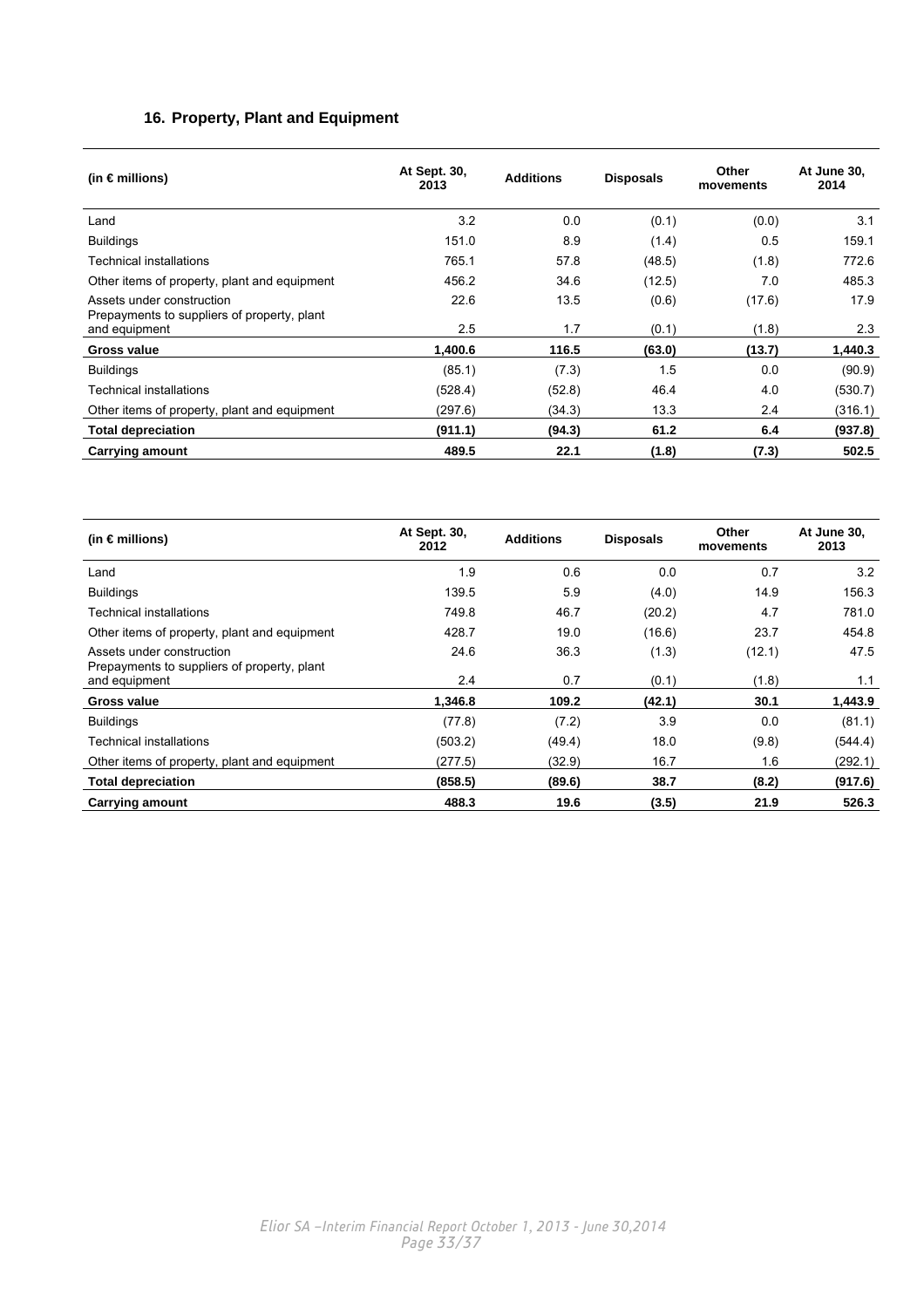### <span id="page-33-0"></span>**17. Borrowings, Loans and Net Financial Expense**

The Group's debt can be analyzed as follows:

|                                                                                      |                   | At June 30,<br>2014  | At Sept. 30,<br>2013  |
|--------------------------------------------------------------------------------------|-------------------|----------------------|-----------------------|
| (in €millions)                                                                       | Original currency | Amortized<br>cost(1) | Amortized cost<br>(1) |
| <b>Bank overdrafts</b>                                                               | €                 | 30.8                 | 30.6                  |
| Other short-term debt (including short-term portion of finance<br>lease obligations) | €/\$              | 79.4                 | 105.5                 |
| Sub-total - short-term debt                                                          |                   | 110.2                | 136.1                 |
| Syndicated Ioans (including THS Ioan)                                                | €/\$              | 1,051.7              | 1,666.7               |
| Other medium- and long-term borrowings                                               | €                 | 222.4                | 344.2                 |
| Factoring and securitized trade receivables                                          | €                 | 313.4                | 180.3                 |
| Other long-term debt (including finance lease obligations)                           | €                 | 60.4                 | 49.6                  |
| Sub-total - long-term debt                                                           |                   | 1,647.9              | 2,240.8               |
| <b>Total debt</b>                                                                    |                   | 1,758.1              | 2,376.9               |

|                                                                                      |                      | At June 30,<br>2013  | At Sept. 30,<br>2012 |
|--------------------------------------------------------------------------------------|----------------------|----------------------|----------------------|
| (in $\epsilon$ millions)                                                             | Original<br>currency | Amortized<br>cost(1) | Amortized<br>cost(1) |
| <b>Bank overdrafts</b>                                                               | €/\$                 | 45.1                 | 46.8                 |
| Other short-term debt (including short-term portion of finance<br>lease obligations) | €                    | 23.2                 | 30.1                 |
| Sub-total - short-term debt                                                          |                      | 68.4                 | 76.9                 |
| Syndicated Ioans (including THS Ioan)                                                | €/\$                 | 1,674.0              | 1,808.8              |
| Other medium- and long-term borrowings                                               | €                    | 344.0                |                      |
| Factoring and securitized trade receivables                                          | €                    | 178.1                | 134.0                |
| Other long-term debt (including finance lease obligations)                           | €/\$                 | 71.5                 | 34.9                 |
| Sub-total - long-term debt                                                           |                      | 2,267.6              | 1,977.7              |
| <b>Total debt</b>                                                                    |                      | 2,336.0              | 2,054.6              |

*(1) The amortized cost of bank borrowings is calculated taking into account the bank commissions payable on the Group's debt refinancing operations (Amend & Extend process and the Elior Finance & Co notes issue), which represented a net amount of €18.4 million at June 30, 2014 and €22.4 million at June 30, 2013.*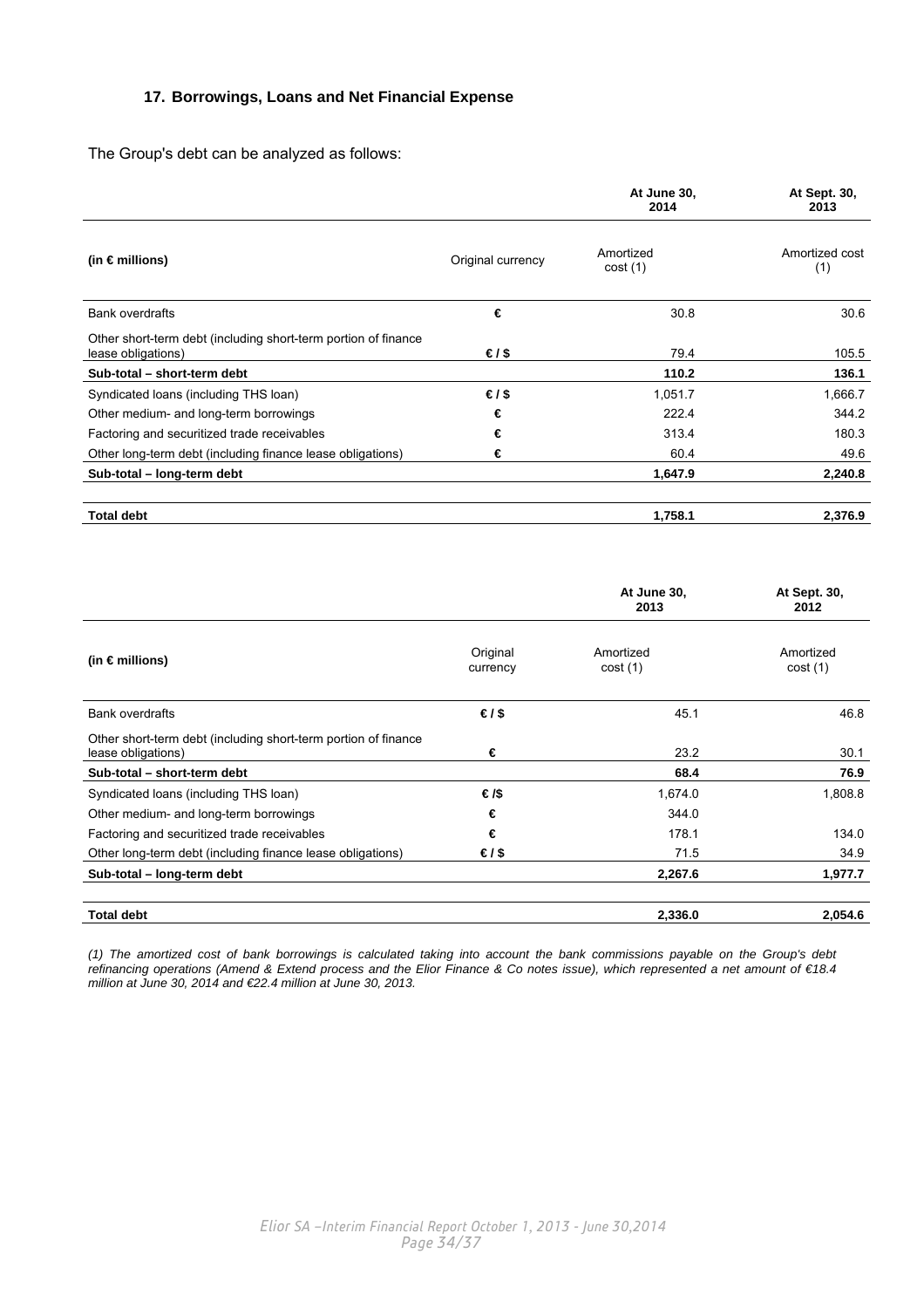The Group's net financial expense came to €111.6 million for the nine months ended June 30, 2014, versus €96.4 million for the nine months ended June 30, 2013, breaking down as follows:

| (in $\epsilon$ millions)                                                                                                                                | Nine months<br>ended<br>June 30, 2014 | Nine months<br>ended<br>June 30, 2013 |
|---------------------------------------------------------------------------------------------------------------------------------------------------------|---------------------------------------|---------------------------------------|
| Interest expense on debt                                                                                                                                | (107.5)                               | (94.3)                                |
| Interest income on short-term financial investments                                                                                                     | 1.7                                   | 1.9                                   |
| Other financial income and expenses (1)                                                                                                                 | (3.9)                                 | (1.7)                                 |
| Interest expense on post-employment benefit obligations (2)                                                                                             | (1.9)                                 | (2.2)                                 |
| Net financial expense                                                                                                                                   | (111.6)                               | (96.4)                                |
|                                                                                                                                                         |                                       |                                       |
| $(1)$ Including:                                                                                                                                        |                                       |                                       |
| - Fair value adjustments on interest rate hedging instruments<br>- Disposal gains/(losses) and movements in provisions for impairment of shares in non- | (1.1)                                 | (0.1)                                 |
| consolidated companies                                                                                                                                  | 0.8                                   | (0.9)                                 |
| - Amortization of debt issuance costs                                                                                                                   | (3.6)                                 | (1.2)                                 |
| - Net foreign exchange gain                                                                                                                             | 0.0                                   | 0.4                                   |

*(2) This item relates to the discounting of pension and other post-employment benefit obligations.* 

The Group's net financial expense increased year on year mainly due to a higher average level of debt during the nine months ended June 30, 2014 than in the comparable prior-year period, particularly as a result of (i) the acquisition of THS in April 2013, and (ii) the 9-month interest rate impact of the Elior Finance & Co May 2020 6.5% Senior Secured Notes issue that took place in April 2013.

The Group's debt can be analyzed as follows by maturity:

|                                                             | At June 30, 2014 |             | At Sept. 30, 2013 |             |
|-------------------------------------------------------------|------------------|-------------|-------------------|-------------|
|                                                             | Current          | Non-current | Current           | Non-current |
| (in $\epsilon$ millions)                                    |                  |             |                   |             |
| <b>Bank borrowings</b>                                      |                  |             |                   |             |
| Medium-term borrowings – Elior SA (formerly HBI SCA)        |                  | 200.1       |                   | 405.1       |
| Medium-term borrowings – Elior Participations SA and THS    |                  | 863.2       |                   | 1,278.9     |
| Other medium- and long-term bank borrowings                 |                  | 47.5        |                   | 37.0        |
| Sub-total – bank borrowings                                 | 0.0              | 1,110.7     | 0.0               | 1,721.0     |
| Other debt                                                  |                  |             |                   |             |
| Elior Finance & Co SCA - May 2020 6.5% Senior Secured Notes |                  | 227.5       |                   | 350.0       |
| Finance leases                                              | 4.2              | 12.4        | 4.6               | 11.6        |
| Other $(1)$                                                 | 57.9             | 315.6       | 51.5              | 181.3       |
| Bank overdrafts (2)                                         | 30.8             |             | 30.6              |             |
| Current accounts (2)                                        | 0.3              |             | 1.1               |             |
| Accrued interest on borrowings (2)                          | 16.9             |             | 48.3              |             |
| Sub-total - other debt                                      | 110.2            | 555.5       | 136.1             | 542.9       |
| <b>Total debt</b>                                           | 110.2            | 1,666.3     | 136.1             | 2,263.9     |

*(1) Including liabilities under the receivables securitization program.* 

*(2) Amounts deducted from cash and cash equivalents in the cash flow statement.* 

**At June 30, 2013 At Sept. 30, 2012**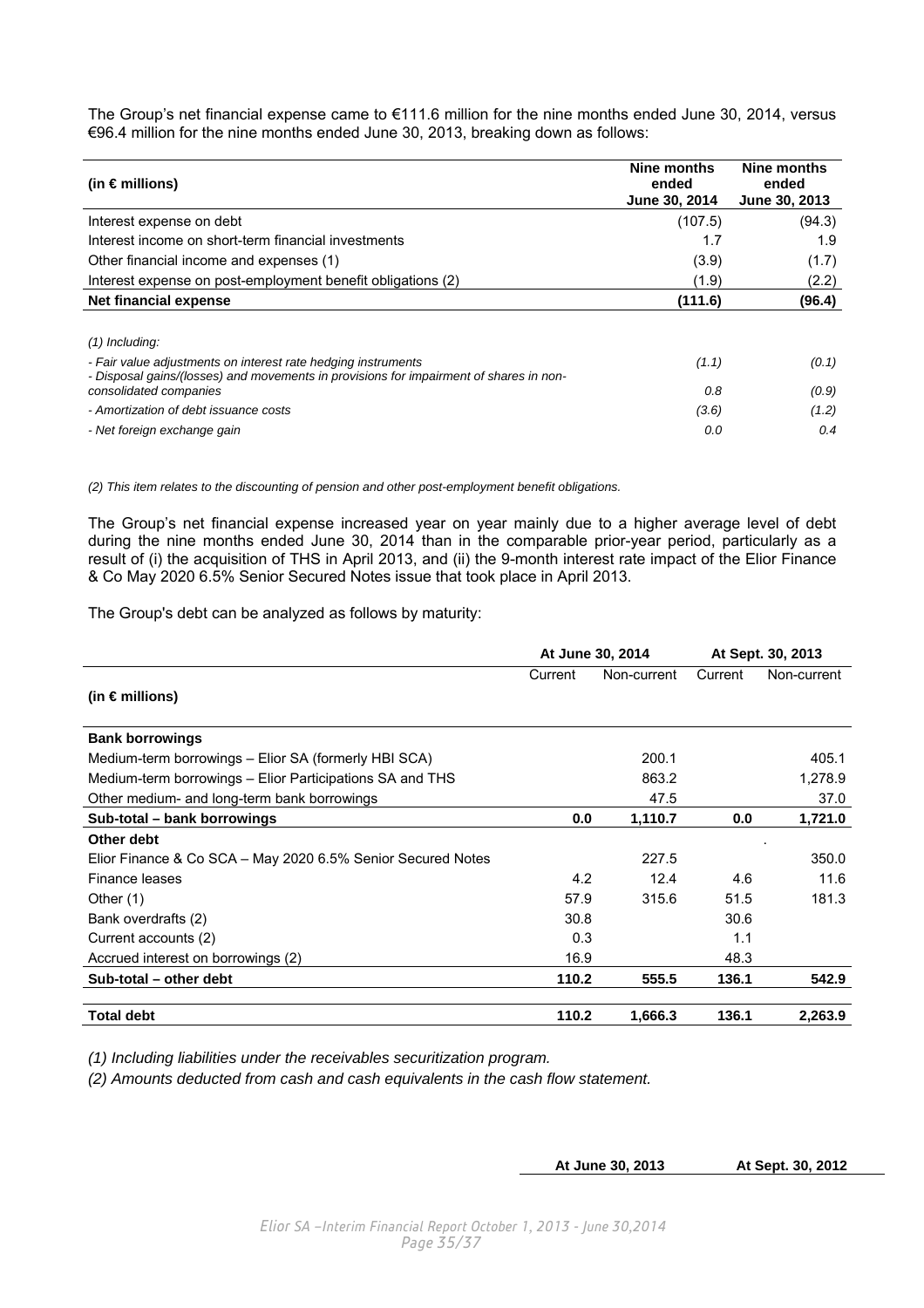<span id="page-35-0"></span>

|                                                             | Current | Non-current | Current | Non-current |
|-------------------------------------------------------------|---------|-------------|---------|-------------|
| (in $\epsilon$ millions)                                    |         |             |         |             |
| <b>Bank borrowings</b>                                      |         |             |         |             |
| Medium-term borrowings – Elior SA (formerly HBI SCA)        |         | 405.1       |         | 642.4       |
| Medium-term borrowings – Elior Participations SA and THS    |         | 1,285.3     |         | 1,172.2     |
| Other medium- and long-term bank borrowings                 |         | 58.6        |         | 21.0        |
| Sub-total - bank borrowings                                 | 0.0     | 1,749.0     | 0.0     | 1,835.6     |
| Other debt                                                  |         |             |         |             |
| Elior Finance & Co SCA – May 2020 6.5% Senior Secured Notes |         | 350.0       |         |             |
| Finance leases                                              | 5.0     | 11.8        | 5.0     | 12.9        |
| Other $(1)$                                                 | 1.8     | 179.2       | 17.3    | 135.0       |
| Bank overdrafts (2)                                         | 45.1    |             | 46.8    |             |
| Current accounts (2)                                        | 0.6     |             | 1.8     |             |
| Accrued interest on borrowings (2)                          | 15.9    |             | 6.0     |             |
| Sub-total - other debt                                      | 68.4    | 541.0       | 76.9    | 147.9       |
| <b>Total debt</b>                                           | 68.4    | 2,290.0     | 76.9    | 1,983.5     |

*(1) Including liabilities under the receivables securitization program.* 

*(2) Amounts deducted from cash and cash equivalents in the cash flow statement.* 

The medium- and long-term bank borrowing contracts entered into by Elior SA and Elior Participations SA include financial covenants that could trigger compulsory early repayment in the event of non-compliance. The covenants are based on Elior's consolidated financial ratios and compliance checks are carried out at the end of each quarter. None of the covenants had been breached at either June 30, 2014 or 2013.

### **18. Short- and Long-Term Provisions**

| (in $\epsilon$ millions)            | At June 30,<br>2014 | At Sept. 30,<br>2013 |
|-------------------------------------|---------------------|----------------------|
| Commercial risks                    | 3.4                 | 8.6                  |
| Employee-related disputes           | 15.1                | 16.8                 |
| Reorganization costs                | 10.0                | 21.1                 |
| Tax risks                           | 24.9                | 24.3                 |
| Employee benefits                   | 11.2                | 8.7                  |
| Other                               | 15.2                | 21.8                 |
| <b>Short-term provisions</b>        | 79.8                | 101.3                |
| Employee benefits                   | 98.9                | 97.6                 |
| Non-renewal of concession contracts | 8.5                 | 8.4                  |
| Other                               | 3.1                 | 5.1                  |
| Long-term provisions                | 110.5               | 111.1                |
| <b>Total</b>                        | 190.3               | 212.4                |